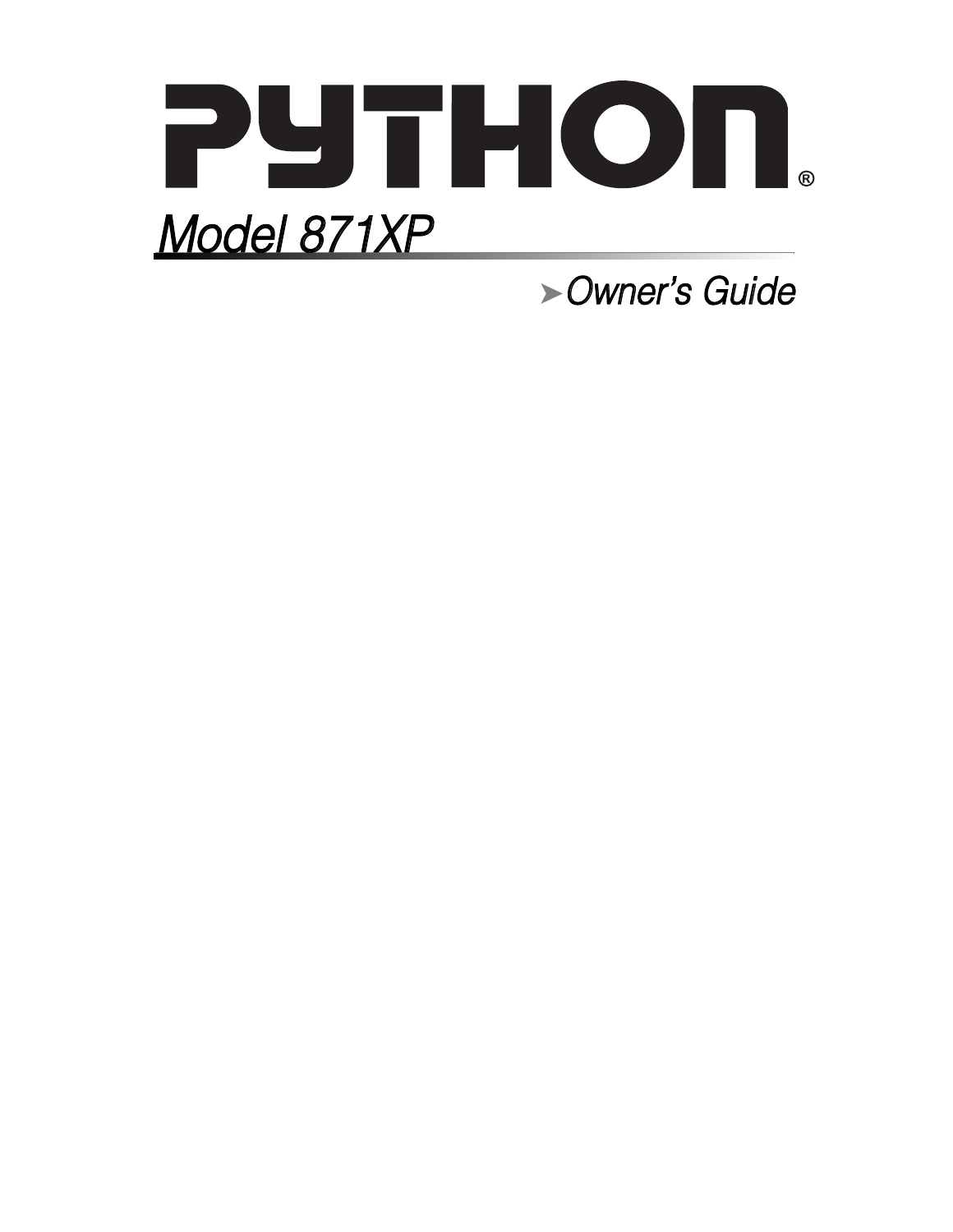# limited lifetime consumer warranty

Directed Electronics ("Directed") promises to the original purchaser to repair or replace with a comparable reconditioned model any Directed unit (hereafter the "unit"), excluding without limitation the siren, the remote transmitters, the associated sensors and accessories, which proves to be defective in workmanship or material under reasonable use during the lifetime of the vehicle provided the following conditions are met: the unit was professionally installed and serviced by an authorized Directed dealer; the unit will be professionally reinstalled in the vehicle in which it was originally installed by an authorized Directed dealer; and the unit is returned to Directed, shipping prepaid with a legible copy of the bill of sale or other dated proof of purchase bearing the following information: consumer's name, telephone number and address; the authorized dealers name, telephone number and address; complete product description, including accessories; the year, make and model of the vehicle; vehicle license number and vehicle identification number. All components other than the unit, including without limitation the siren, the remote transmitters and the associated sensors and accessories, carry a one-year warranty from the date of purchase of the same. This warranty is non-transferable and is automatically void if: the original purchaser has not completed the warranty card and mailed it within ten (10) days of the date of purchase to the address listed on the card; the unit's date code or serial number is defaced, missing or altered; the unit has been modified or used in a manner contrary to its intended purpose; the unit has been damaged by accident, unreasonable use, neglect, improper service, installation or other causes not arising out of defects in materials or construction. The warranty does not cover damage to the unit caused by installation or removal of the unit. Directed, in its sole discretion, will determine what constitutes excessive damage and may refuse the return of any unit with excessive damage. TO THE MAXIMUM EXTENT ALLOWED BY LAW, ALL WARRANTIES, INCLUD-ING BUT NOT LIMITED TO EXPRESS WARRANTY, IMPLIED WARRANTY, WARRANTY OF MERCHANTABILITY, FITNESS FOR PARTICULAR PURPOSE AND WARRANTY OF NON-INFRINGEMENT OF INTELLECTUAL PROPERTY, ARE EXPRESSLY EXCLUDED; AND DIRECTED NEITHER ASSUMES NOR AUTHORIZES ANY PERSON OR ENTITY TO ASSUME FOR IT ANY DUTY, OBLIGATION OR LIABILITY IN CONNECTION WITH ITS PRODUCTS. DIRECTED DISCLAIMS AND HAS ABSOLUTELY NO LIABILITY FOR ANY AND ALL ACTS OF THIRD PARTIES INCLUDING ITS AUTHORIZED DEAL-ERS OR INSTALLERS. DIRECTED SECURITY SYSTEMS, INCLUDING THIS UNIT, ARE DETERRENTS AGAINST POSSIBLE THEFT. DIRECTED IS NOT OFFERING A GUARANTEE OR INSURANCE AGAINST VANDALISM, DAM-AGE OR THEFT OF THE AUTOMOBILE, ITS PARTS OR CONTENTS; AND HEREBY EXPRESSLY DISCLAIMS ANY LIABILITY WHATSOEVER, INCLUD-ING WITHOUT LIMITATION, LIABILITY FOR THEFT, DAMAGE AND/OR VANDALISM. THIS WARRANTY DOES NOT COVER LABOR COSTS FOR MAINTENANCE, REMOVAL OR REINSTALLATION OF THE UNIT OR ANY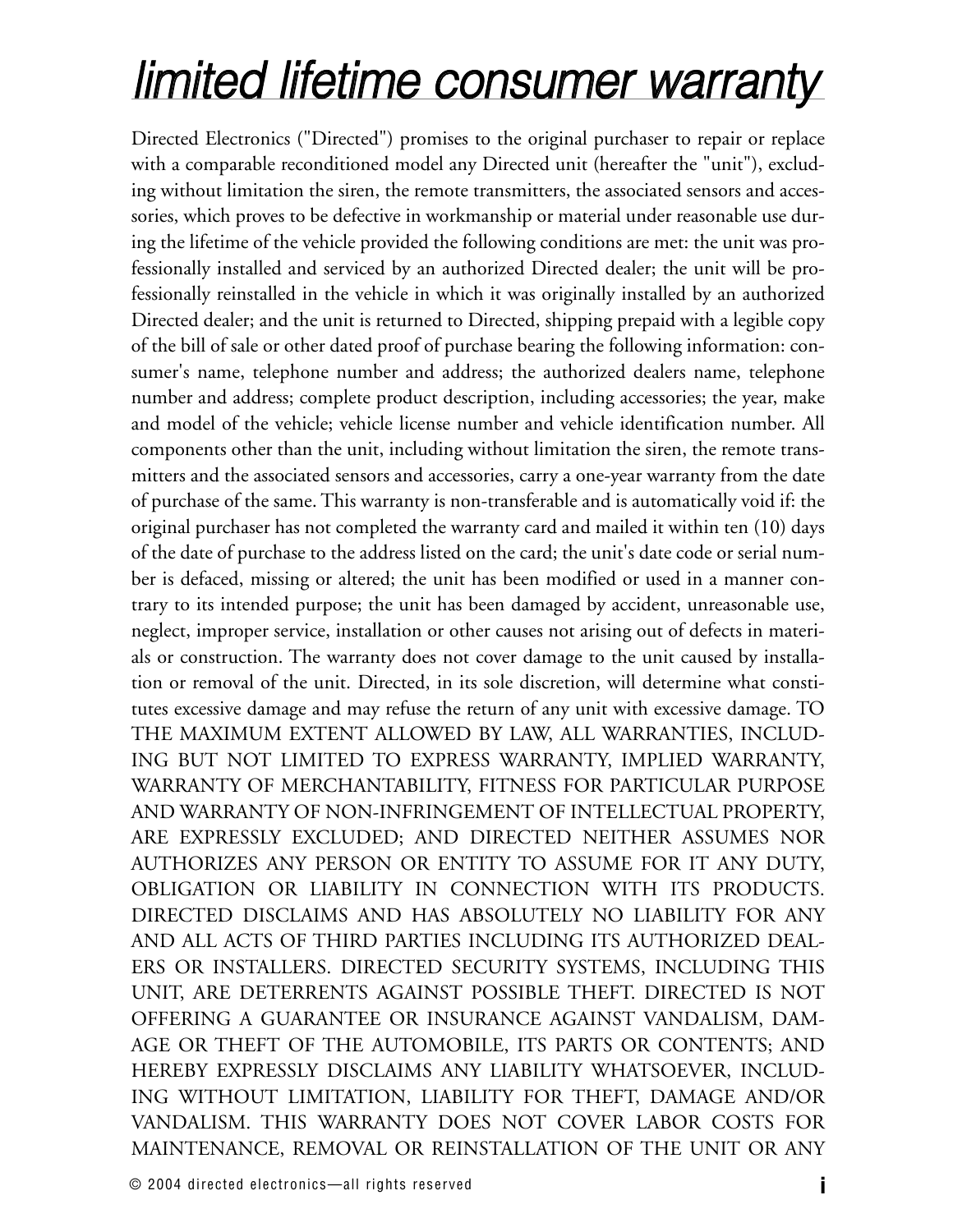CONSEQUENTIAL DAMAGES OF ANY KIND. IN THE EVENT OF A CLAIM OR A DISPUTE INVOLVING DIRECTED OR ITS SUBSIDIARY, THE PROPER VENUE SHALL BE SAN DIEGO COUNTY IN THE STATE OF CALIFORNIA. CALIFORNIA STATE LAWS AND APPLICABLE FEDERAL LAWS SHALL APPLY AND GOVERN THE DISPUTE. THE MAXIMUM RECOVERY UNDER ANY CLAIM AGAINST DIRECTED SHALL BE STRICTLY LIMITED TO THE AUTHORIZED DIRECTED DEALER'S PURCHASE PRICE OF THE UNIT. DIRECTED SHALL NOT BE RESPONSIBLE FOR ANY DAMAGES WHATSOEV-ER, INCLUDING BUT NOT LIMITED TO, ANY CONSEQUENTIAL DAMAGES, INCIDENTAL DAMAGES, DAMAGES FOR THE LOSS OF TIME, LOSS OF EARNINGS, COMMERCIAL LOSS, LOSS OF ECONOMIC OPPORTUNITY AND THE LIKE. NOTWITHSTANDING THE ABOVE, THE MANUFACTURER DOES OFFER A LIMITED WARRANTY TO REPLACE OR REPAIR THE CON-TROL MODULE AS DESCRIBED ABOVE. Some states do not allow limitations on how long an implied warranty will last or the exclusion or limitation of incidental or consequential damages. This warranty gives you specific legal rights and you may also have other rights that vary from State to State.

This product may be covered by a Guaranteed Protection Plan ("GPP"). See your authorized Directed dealer for details of the plan or call Directed Customer Service at 1-800- 876-0800. Directed security systems, including this unit, are deterrents against possible theft. Directed is not offering a guarantee or insurance against vandalism, damage or theft of the automobile, its parts or contents; and hereby expressly disclaims any liability whatsoever, including without limitation, liability for theft, damage and/or vandalism. Directed does not and has not authorized any person or entity to create for it any other obligation, promise, duty or obligation in connection with this security system.

Make sure you have all of the following information from your dealer:

A clear copy of the sales receipt, showing the following:

- ➤ Date of purchase
- ➤ Your full name and address
- ➤ Authorized dealer's company name and address
- ➤ Type of alarm installed
- ➤ Year, make, model and color of the automobile
- ➤ Automobile license number
- ➤ Vehicle identification number
- ➤ All security options installed on automobile
- ➤ Installation receipts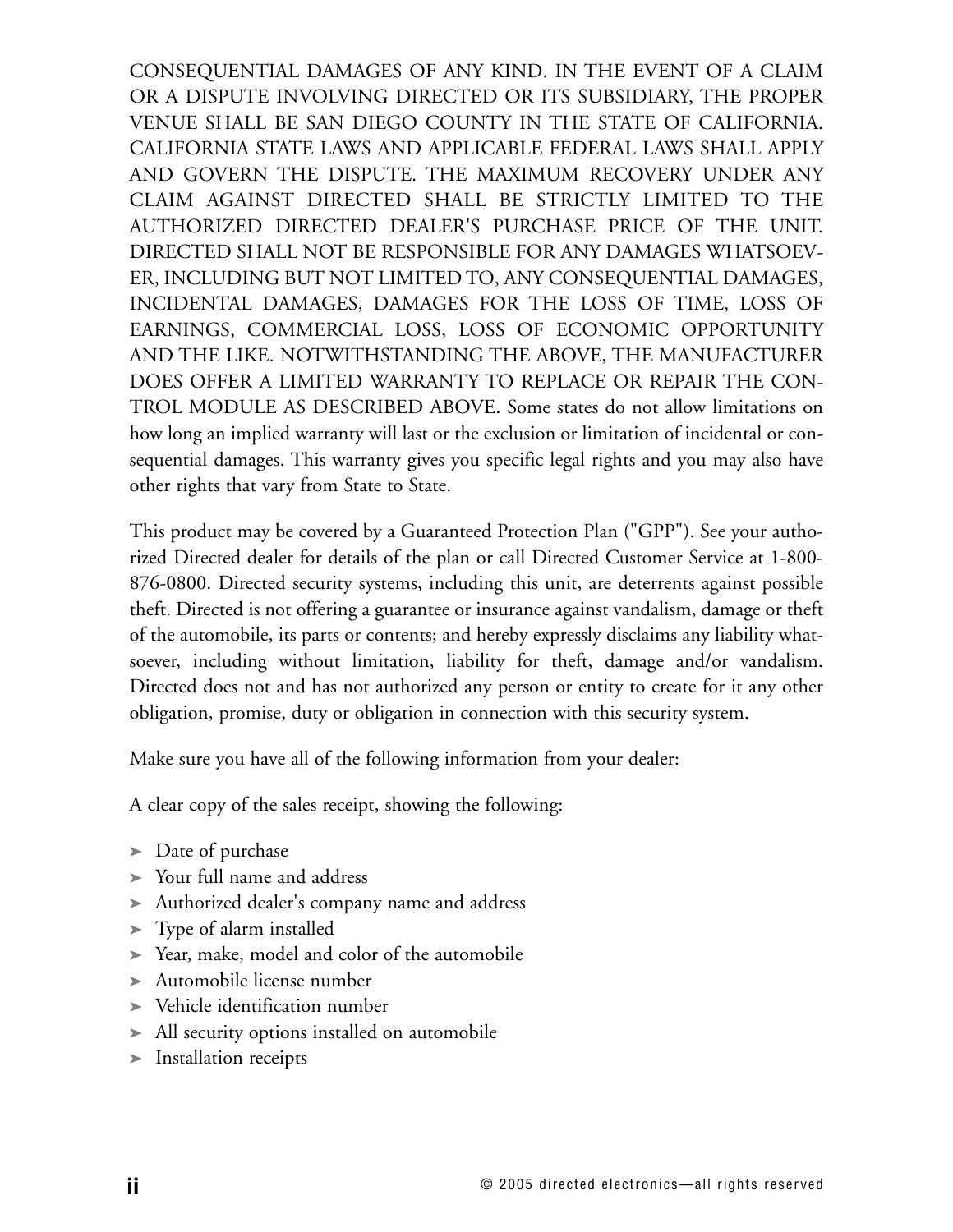# table of contents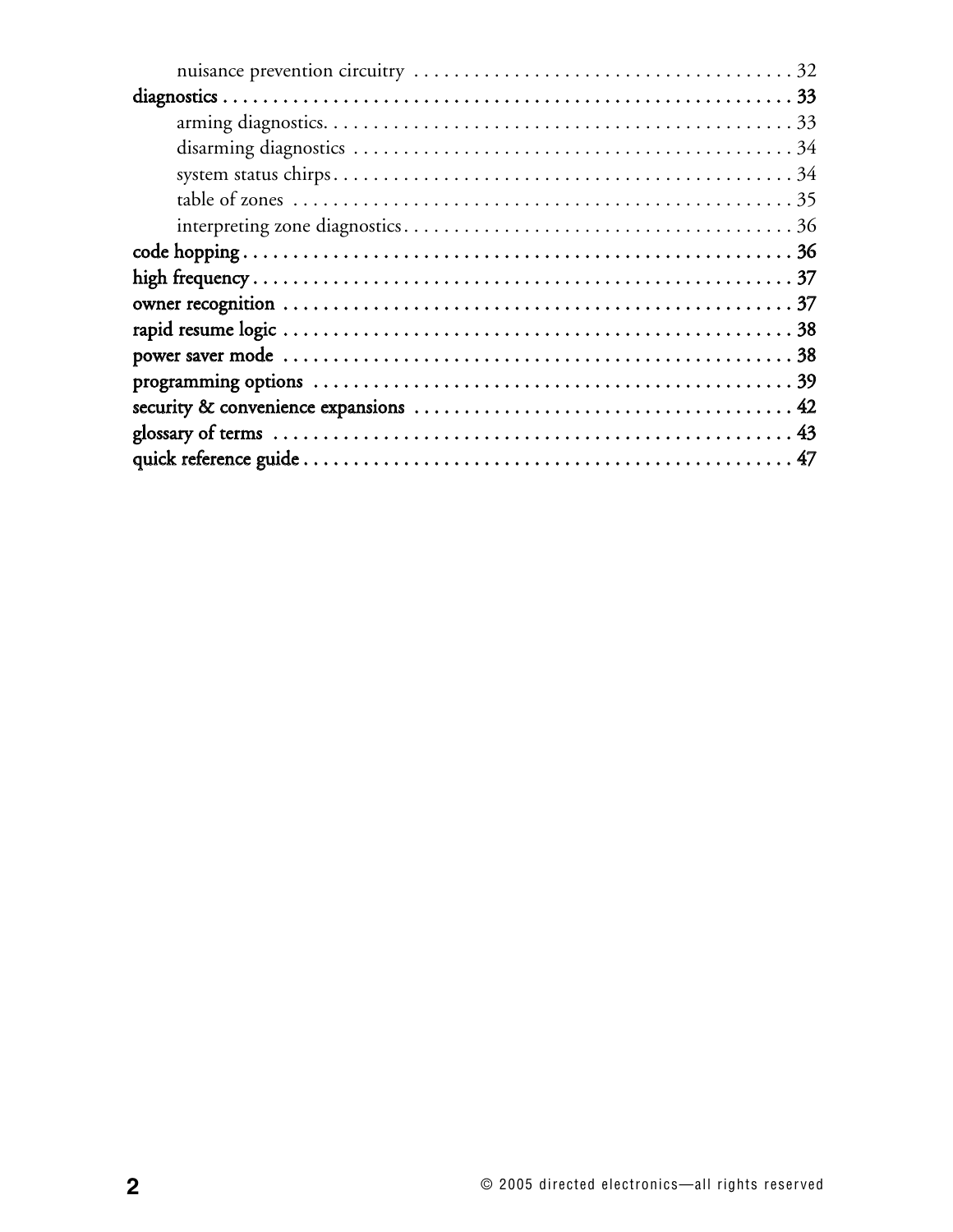# what is included

- ➤ A control module
- ➤ An XHF2 transceiver/antenna
- ➤ One 4-button 2-way remote
- ➤ A Stinger™ DoubleGuard® two-stage shock sensor
- ➤ A Revenger™ Soft Chirp™ six-tone programmable siren
- ➤ A status LED indicator light
- ➤ A push-button Valet switch
- ➤ Your warranty registration
- ➤ A shut-down toggle switch

# important information

Congratulations on the purchase of your combination remote start alarm system. Due to the complexity of this system, it must be installed by an authorized dealer only. Installation of this product by anyone other than an authorized dealer voids the warranty. All dealers are provided with a preprinted dealer certificate to verify authorization.

By carefully reading this Owner's Guide prior to using your system, you will maximize the use of this system and its features. You can print additional or replacement copies of this manual by accessing our web site at www.directed.com.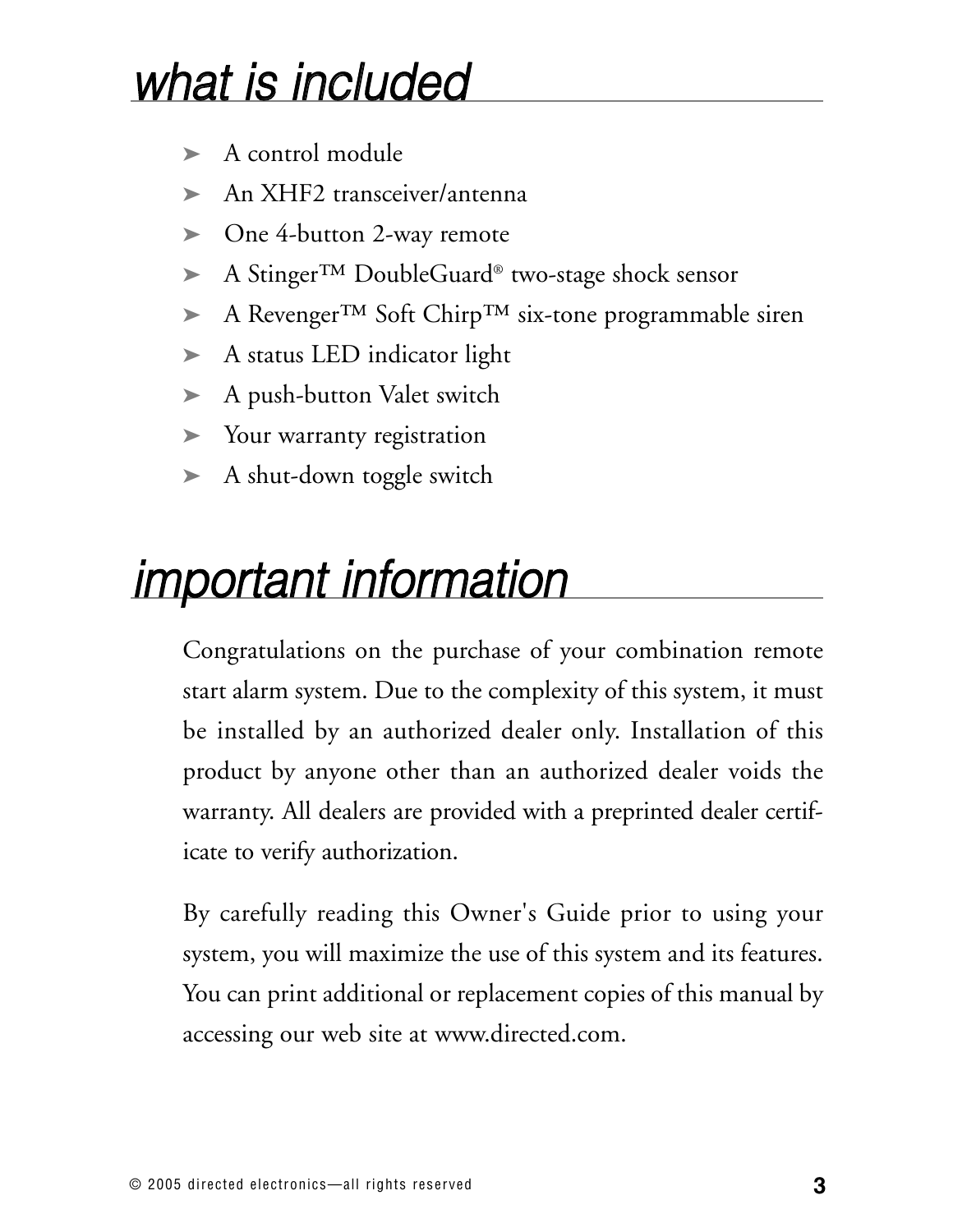# $\rightarrow$  | your warranty

Your warranty registration must be completely filled out and returned within 10 days of purchase. Your product warranty will not be validated if your warranty registration is not returned. Make sure you receive the warranty registration from your dealer. It is also necessary to keep your proof of purchase, which reflects that the product was installed by an authorized dealer.

### $\rightarrow$  | fcc/id notice

This device complies with Part 15 of FCC rules. Operation is subject to the following two conditions: (1) This device may not cause harmful interference, and (2) This device must accept any interference received, including interference that may cause undesirable operation.

Changes or modifications not expressly approved by the party responsible for compliance could void the user's authority to operate this device.

### **→** caution

This product is designed for fuel injected, automatic transmission vehicles only. Use of this product in a standard transmission vehicle is dangerous and contrary the product's intended use.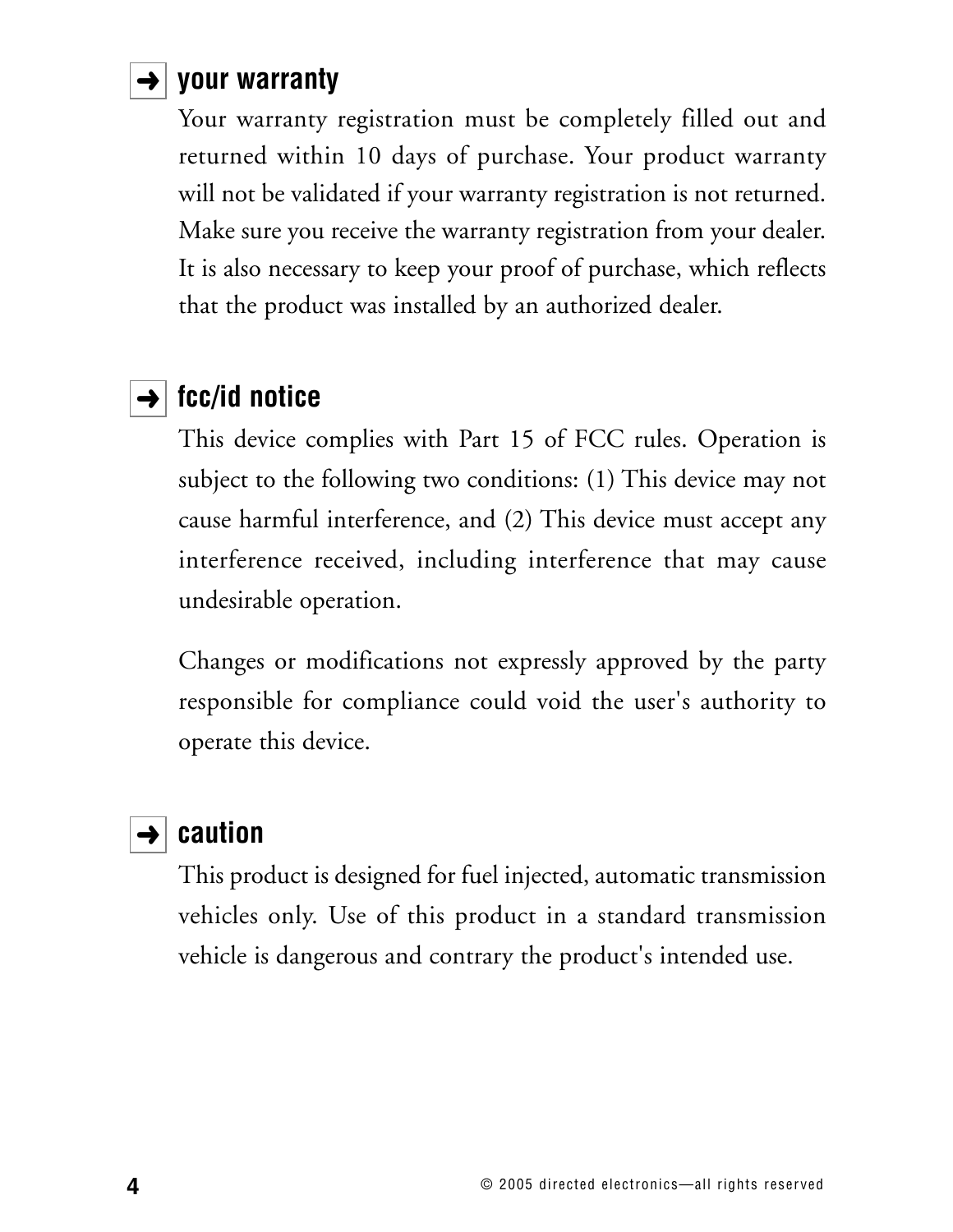# 2-way remote diagram



# standard remote configuration

|    | Unlock/Lock Indicator (Orange)            |
|----|-------------------------------------------|
| 2. | Receive/Transmit Indicator (Green)        |
| 3. | Remote Start/Auxiliary Indicator (Yellow) |
| 4. | Panic Indicator (Red)                     |
| 5. | <b>Lock Button</b>                        |
| 6. | <b>Unlock Button</b>                      |
| 7. | <b>Remote Start Button</b>                |
| 8. | <b>Auxiliary Channel Button</b>           |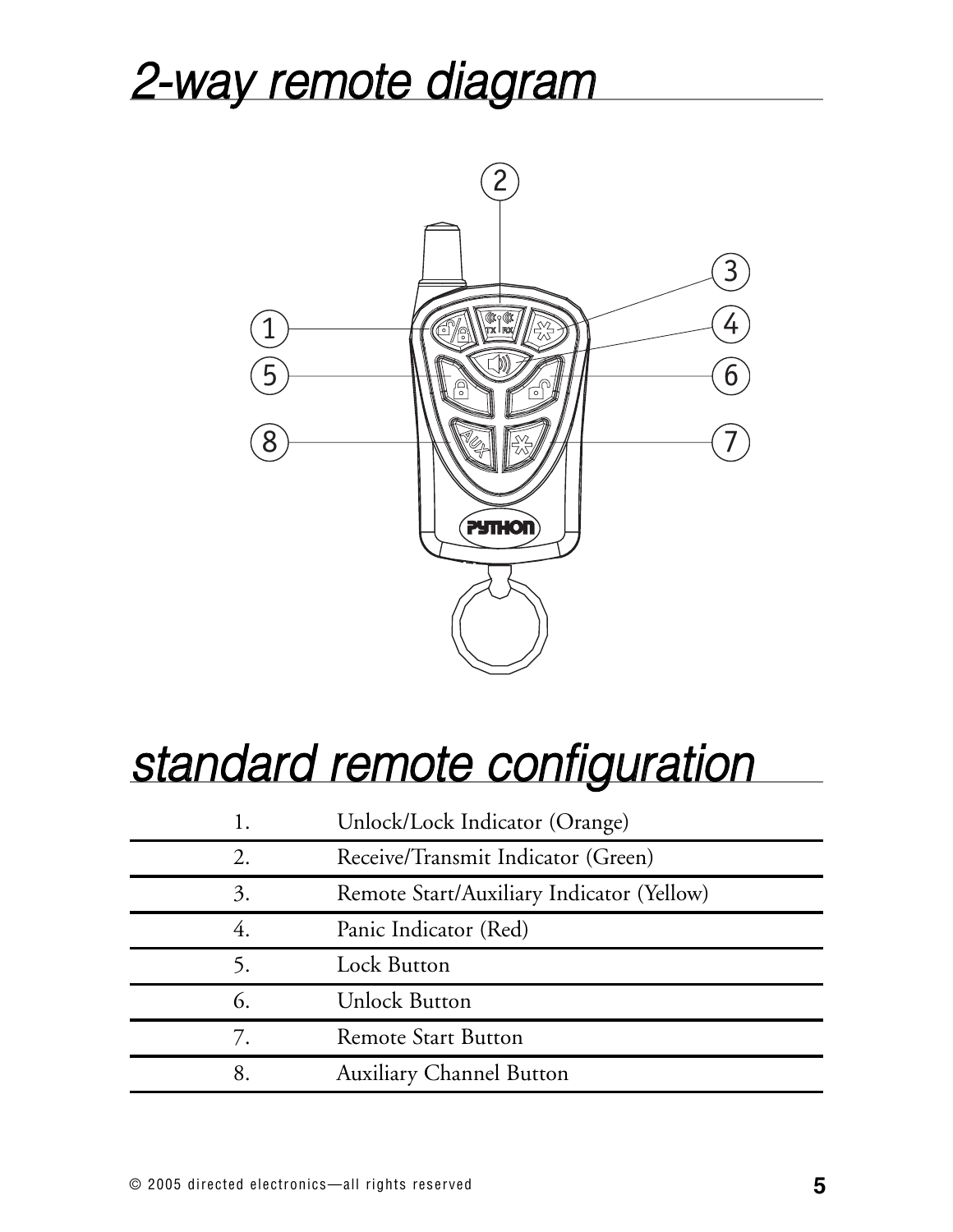# standard remote button configuration



controls the Arm and Panic On/Off function.



controls the Disarm and Panic Off function.



controls Silent Mode™ and Auxiliary channel 2 output.



controls the Remote Start function.



pressed together control the Timer mode.







and  $|AN|$  pressed together control channel 4 output.



and  $\|AUX\|$  pressed together control channel 5 output.





and  $\left|\frac{\partial}{\partial x}\right|$  and  $\left|\frac{\partial}{\partial x}\right|$  pressed together control the rear defogger.

**42** pressed together control channel 6 output.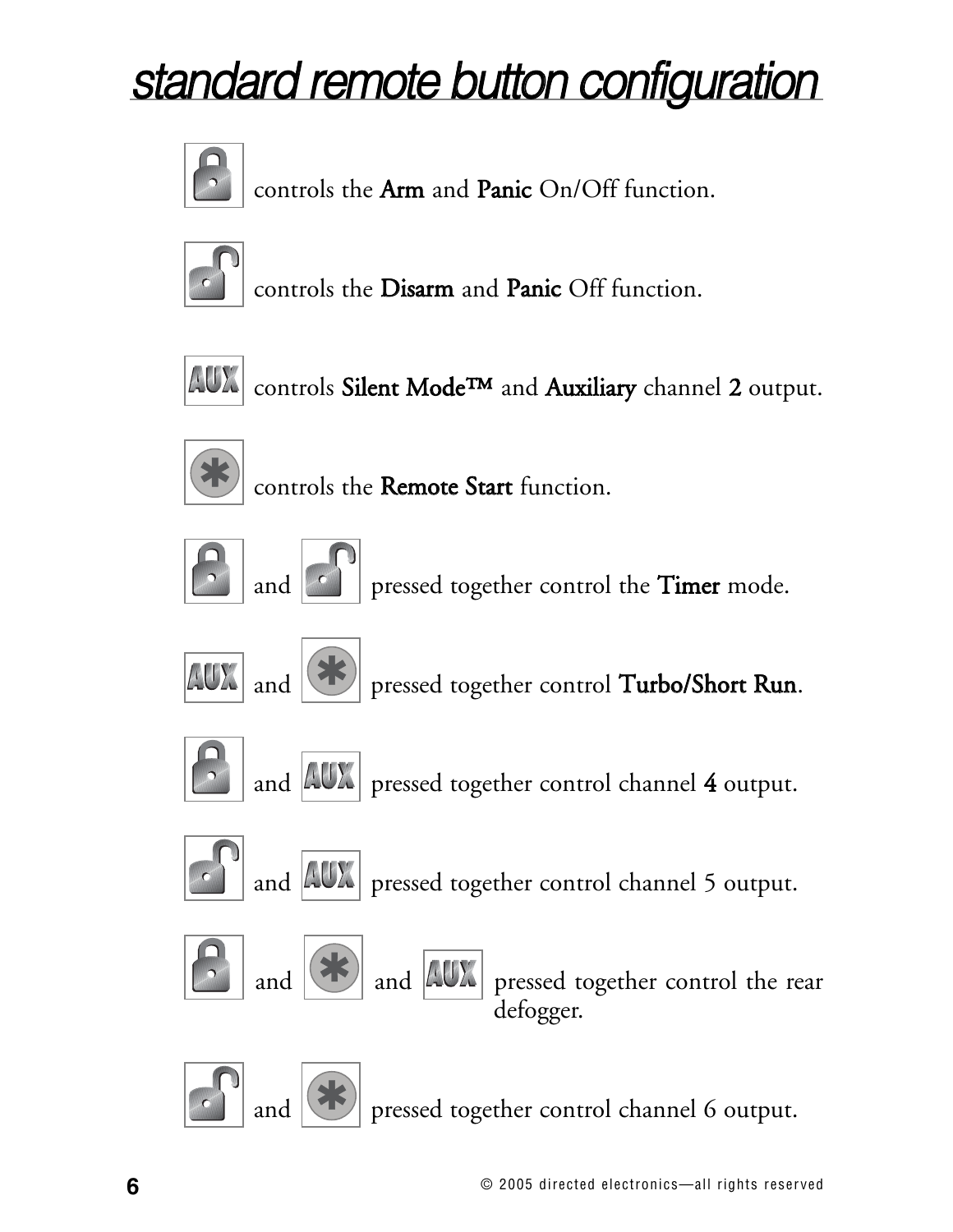# system maintenance

This system needs no specific maintenance beyond remote control battery replacement. The remote is powered by a 1.5V AAA battery.

#### **Low Battery Notification**

If the battery is low (and this feature is programmed On) the 2 way remote will emit 2 long beeps 5-seconds after a transmission is completed. The 2 long beeps will repeat every 25 seconds up to 3 times (or until a 2-way remote button is pressed).

#### **Battery Replacement**

Gently pull the end of the battery door away from the top of the remote control then slide the door up to expose the battery and remove the expired battery. Place the new battery into the remote control observing the correct polarity. When power is returned the remote control will light all icons and generate melodies (representing all beeper tones).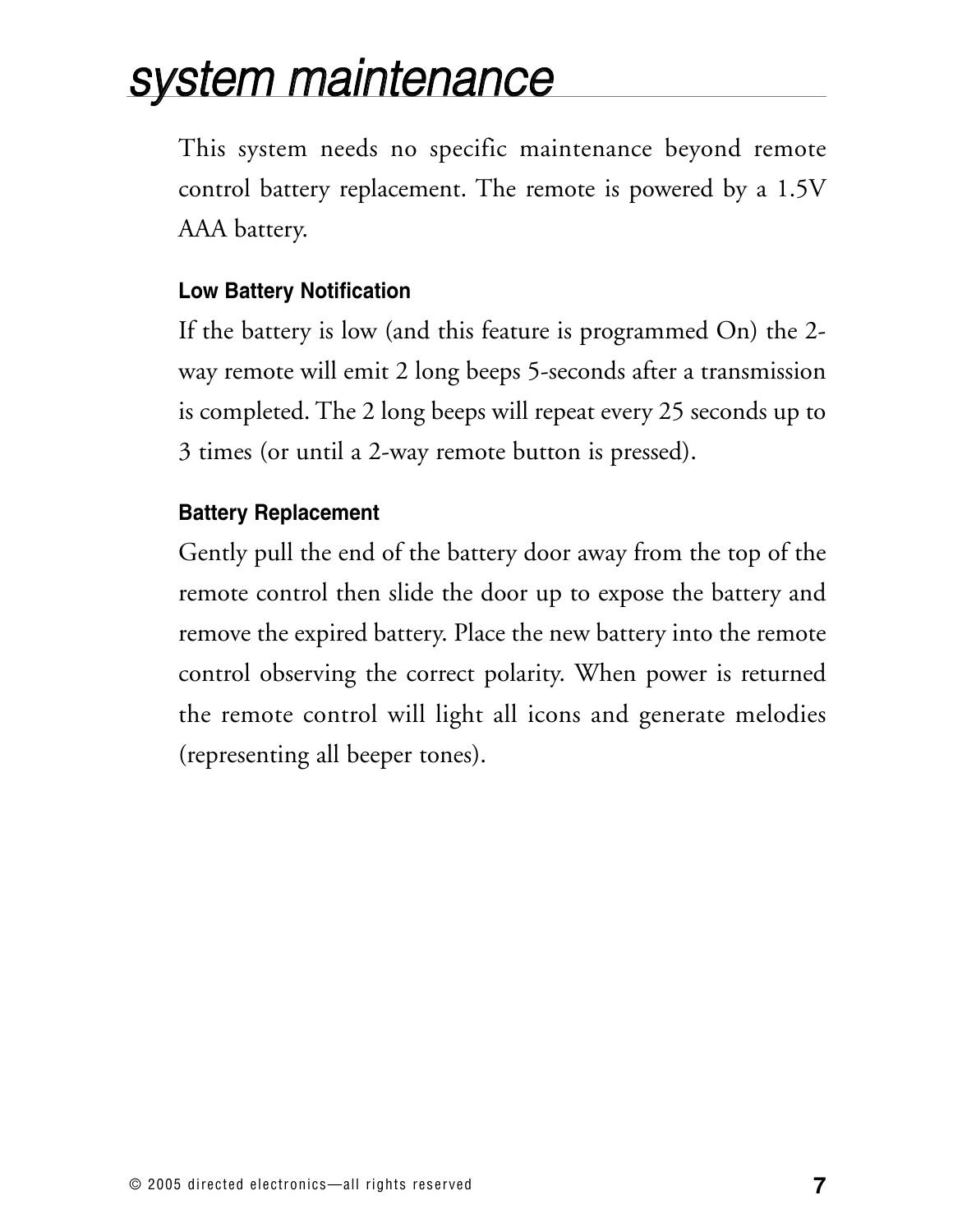# 2-way remote functions

The receiver uses a computer-based Learn Routine to learn the 2 way remote buttons. This makes it possible to assign any 2-way remote button to any receiver function. The 2-way remote initially comes programmed with Standard Configuration, but may also be customized by an authorized dealer. The buttons in all of the instructions in this manual correspond to a Standard Configuration 2-way remote.

# **→ standard configuration**

#### R **Button**

The arming function is controlled by pressing this button for one second. Pressing and holding this button for more than 3-seconds will trigger the panic mode.

# **Button**

The disarming function is controlled by pressing this button for one second. Pressing this button during panic mode will turn off the panic mode.

### **AUX** Button

Silent Mode<sup>™</sup> and an optional auxiliary function are controlled by this button. (Silent Mode works by pressing this button for less than one second before arming or disarming. An optional auxiliary function, such as trunk release, can be controlled by pressing this button for 1.5 seconds.)

#### **The auxiliary output controls \_\_\_\_\_\_\_\_\_\_\_\_\_\_\_\_\_\_\_\_\_\_\_\_\_\_.**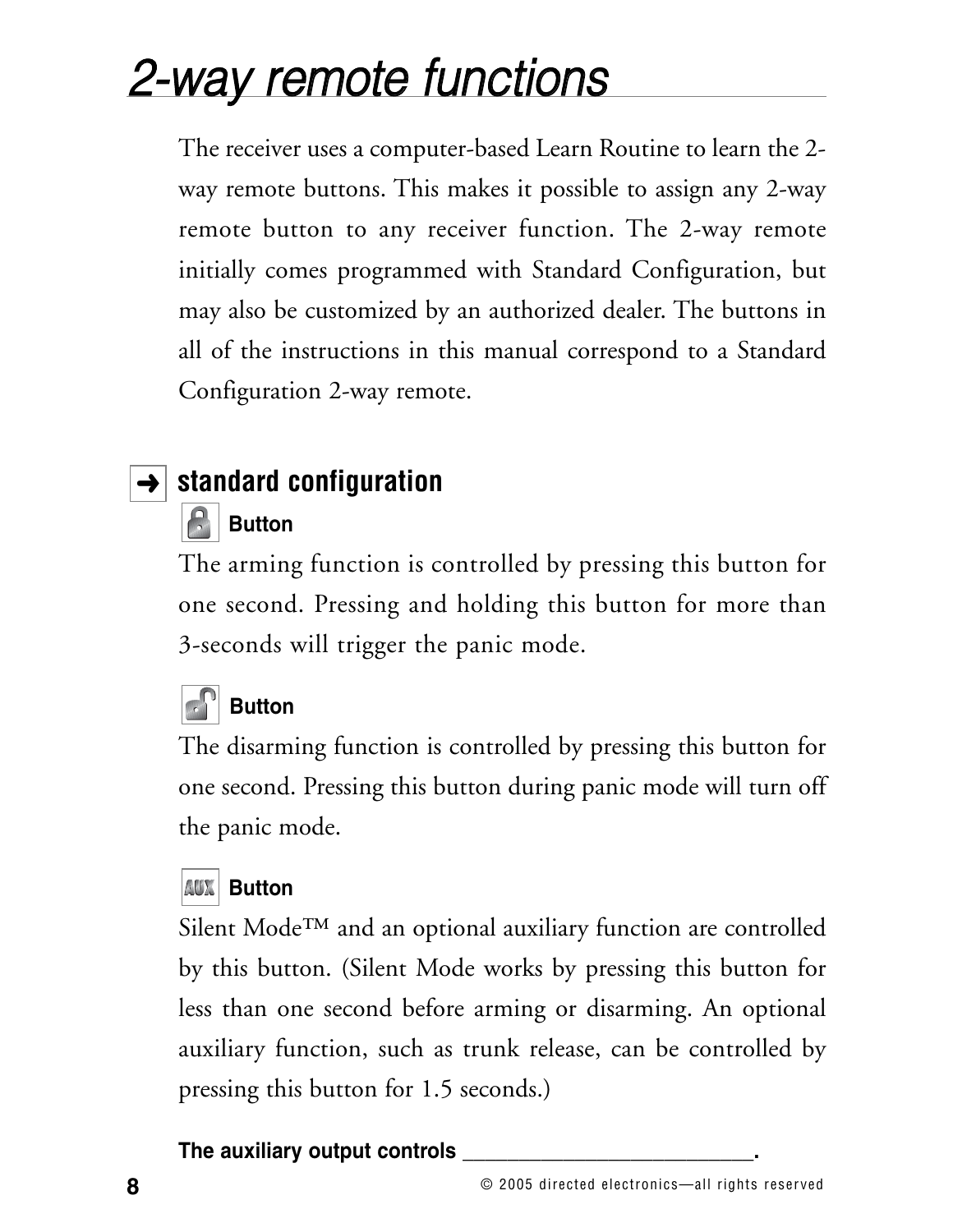

The remote start feature is turned On/Off by pressing this button twice.

# **and <b>Buttons**

The remote start timer mode function of the system is controlled by pressing these buttons simultaneously.



The Turbo/Short Run feature is controlled by these buttons (refer to the Turbo/Short Run section for additional details).



### **and AUX Buttons**

An optional auxiliary convenience or expansion function that you have added to your system can be activated by pressing these buttons simultaneously.

#### **The auxiliary output controls \_\_\_\_\_\_\_\_\_\_\_\_\_\_\_\_\_\_\_\_\_\_\_\_\_\_.**

# **and AUX** Buttons

An optional auxiliary convenience or expansion function that you have added to your system can be activated by pressing these buttons simultaneously.

#### **The auxiliary output controls \_\_\_\_\_\_\_\_\_\_\_\_\_\_\_\_\_\_\_\_\_\_\_\_\_\_.**

## **Button**

Press and hold this button for 3-seconds to enter Panic Mode.



### **and**  $\left|\frac{1}{10}\right|$  **and**  $\left|\frac{1}{10}\right|$  **Buttons**

When simultaneously pressed these buttons control the rear window defogger during remote starting.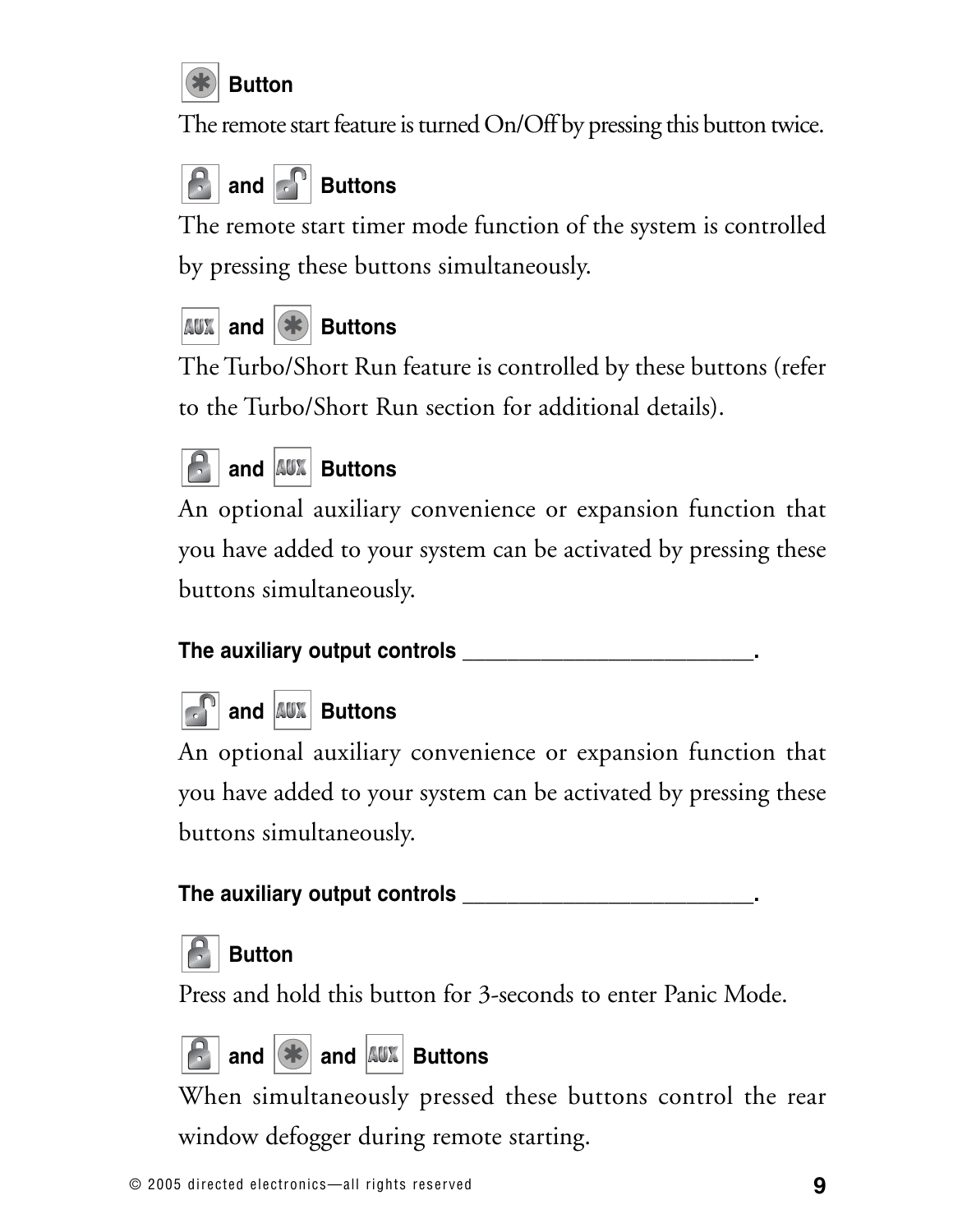

An optional auxiliary convenience or expansion function that you have added to your system can be activated by pressing these buttons simultaneously.

**The auxiliary output controls \_\_\_\_\_\_\_\_\_\_\_\_\_\_\_\_\_\_\_\_\_\_\_\_\_\_.**

# remote operation

The remote start system operates at 434 MHz and incorporates Directed's proprietary XHF2 out-board technology transceiver. The high frequency combined with Binary Data communication achieves superior range with two-way communication.

# **→ System signal paging features**

A page is the signal the control module sends to the remote control as confirmation of receipt of a command or alarm system status.

When the remote control receives a page it will generate a page notification to the user (notifications are audible beeps) and the LED Icons will display the current system status.

#### **Command Page**

When a command (arm/disarm, remote start, or auxiliary channel) from the remote control is sent and received, the system will send a command page back to confirm receipt.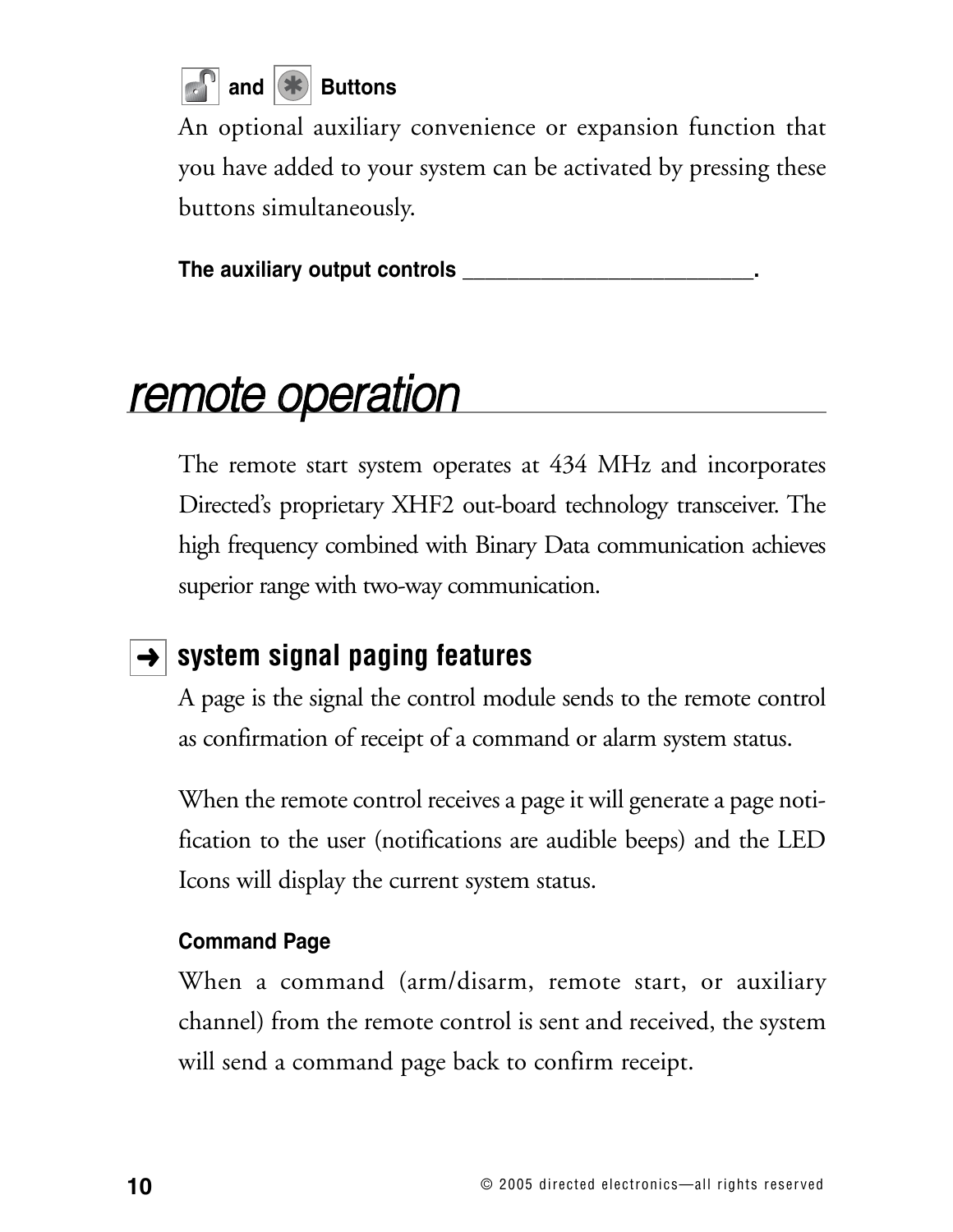#### **Alarm Page**

If the alarm system is triggered while armed, an Alarm Page will be sent to the 2-way remote control. After receipt of an Alarm Page at the 2-way remote, the LED icons will flash and the 2- way remote will beep the alarm system status information.

An Alarm Page alert will repeat every 100 seconds to alert the user that the alarm system was triggered and will continue until the alarm page is cleared. A full sensor trigger will cause the 10 rapid beep sequence Alarm Page alert and a door opening and any other trigger will cause the 4 rapid beep sequence Alarm Page alert.

#### **Page Recognition (Acknowledgement)**

The 2-way remote will flash an icon and beep when it has received a triggered response and will wait for you to recognize the violation. Briefly press the  $\left| \mathbf{f} \right|$  button on the 2-way remote while the 2-way remote is beeping to clear the alarm page. If the alarm page was not cleared the 2-way remote will notify again at another 100 seconds.

**important!** The Alarm Page alert can only be cleared during notification, the lock button must be pressed while the 2-way remote is beeping. The 2-way remote cansend commands between the Alarm Page alerts (100 seconds)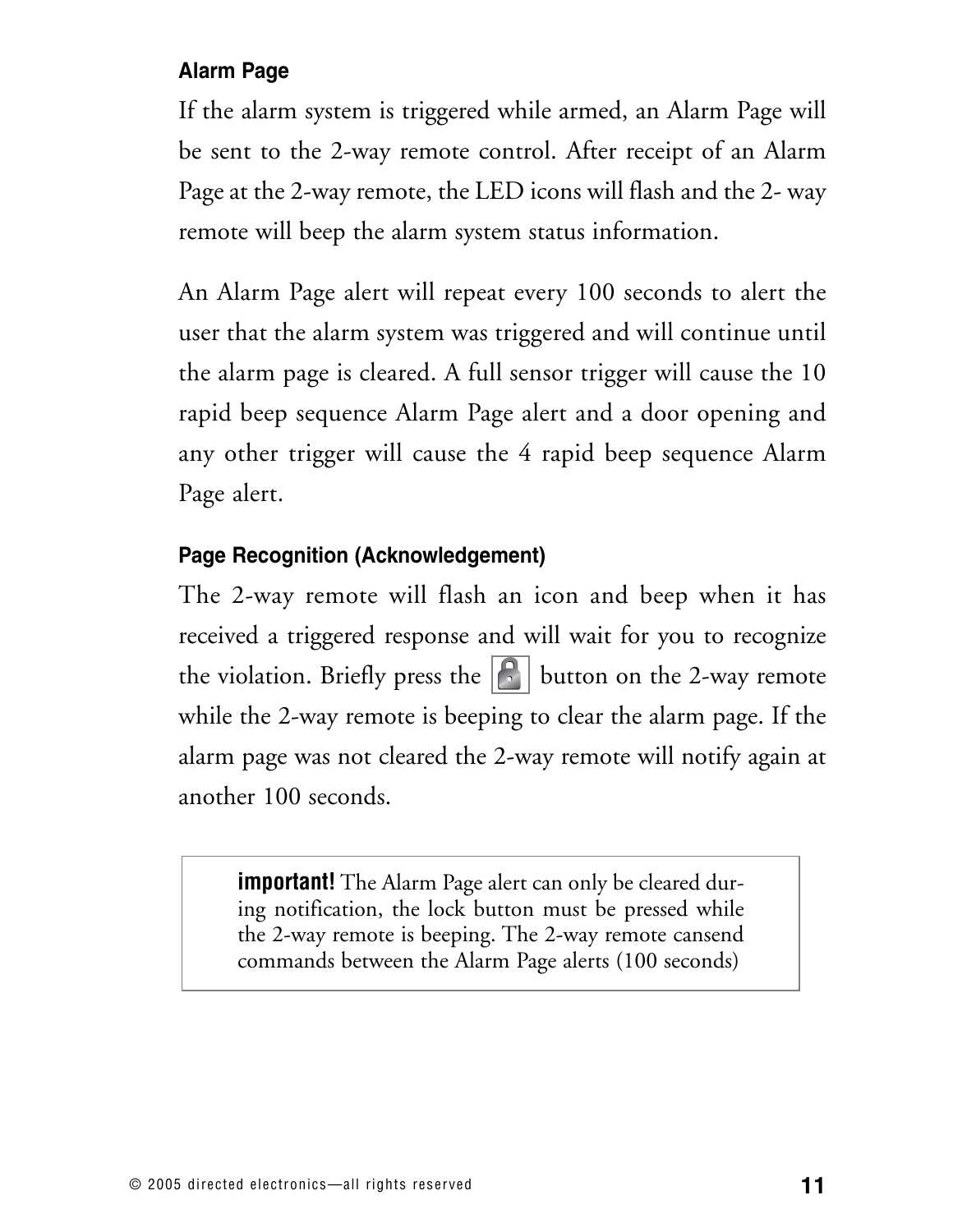# **→ Out of Range Notification**

If a command is issued from the remote, but the remote is beyond the range of the vehicle to receive the command, the remote responds with 2 sets of 3 quick beeps and the Green LED will flash 6-times.

# programming remote

#### **To enter programming mode**

Press and hold all four remote control buttons simultaneously until one long beep is heard. Programming mode is now entered.

#### **Beeps On/Off**

Press  $|\mathbf{P}|$  to select beeps On/Off. One beep is notification beeps On, Two beeps is notification beeps Off. The notification beeps are programmed On from the factory and can be programmed Off if they are not desired. When programmed Off the remote will only flash the LEDs as notification of a command page or an alarm page.

#### **Remote battery low notification**

Press  $\left|\cdot\right|$  to select low battery notification On/Off. One beep is low battery notification On. Two beeps is low battery notification Off. The Low battery Beeps are programmed On from the factory and can be programmed Off if they are not desired. When programmed Off the remote will not give any notification that the battery charge level in the remote is low.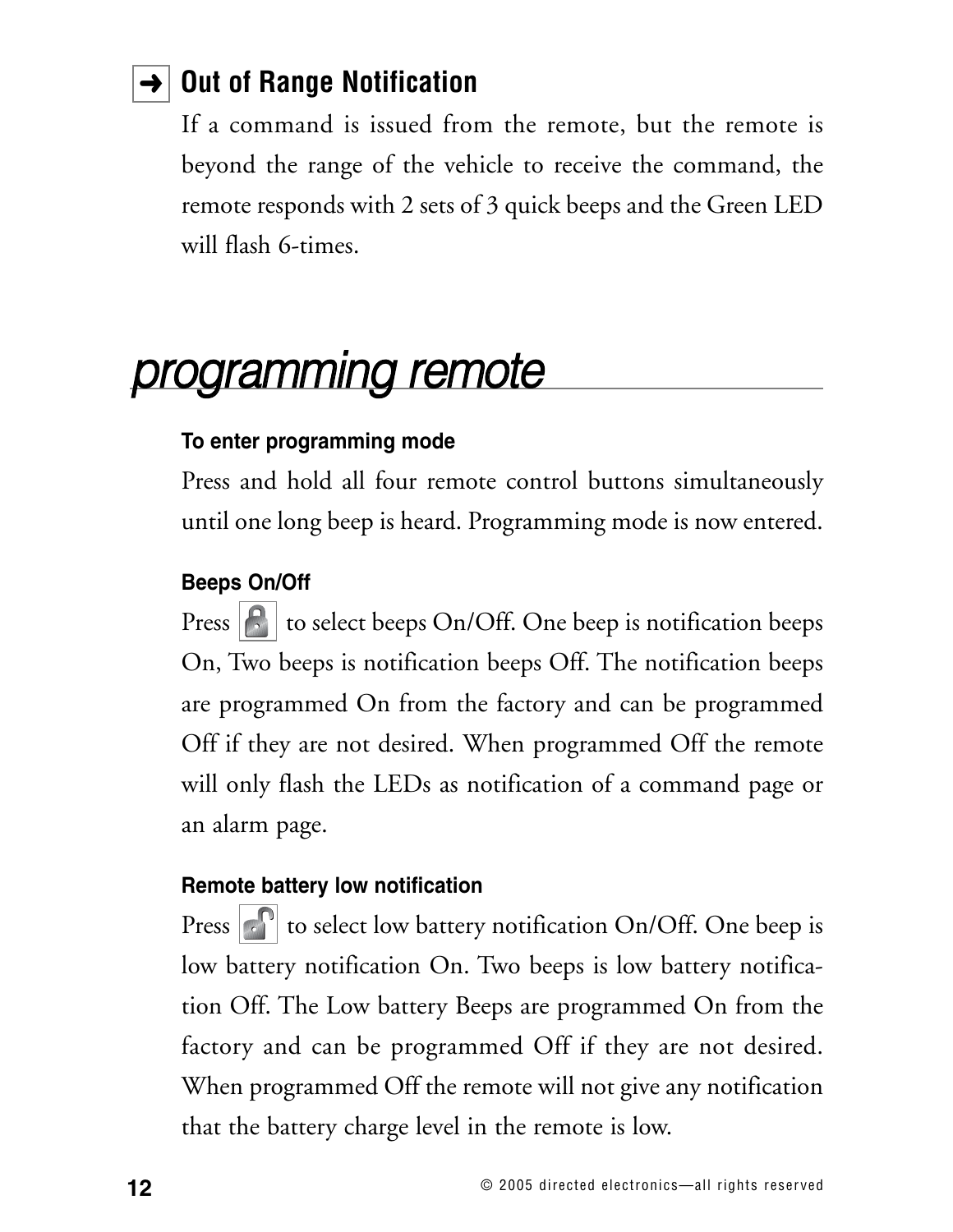#### **Page notification**

The remote control can be programmed to notify the user of a page (audibly beeping if the vehicle's status changes, e.g. door unlocked, engine started, vehicle violation, etc.). Press  $||\cdot||$  to select page On/Off. One beep is page On, Two beeps is page Off. When programmed off the remote will not give any notification that a page was received from the vehicle.

#### **To exit programming mode**

The remote control will exit programming mode after 2-seconds of inactivity and will emit 2 long beeps.

# using your system

# **warning! safety first** ➜

The following safety warnings must be observed at all times:

- ➤ Due to the complexity of this system, installation of this product must only be performed by an authorized Directed dealer.
- ➤ When properly installed, this system can start the vehicle via a command signal from the 2-way remote control. Therefore, never operate the system in an enclosed area or partially enclosed area without ventilation (such as a garage). When parking in an enclosed or partially enclosed area or when having the vehicle serviced, the remote start system must be disabled using the installed toggle switch. It is the user's sole responsibility to properly handle and keep out of reach from children all 2-way remotes to assure that the system does not unintentionally remote start the vehicle. THE USER MUST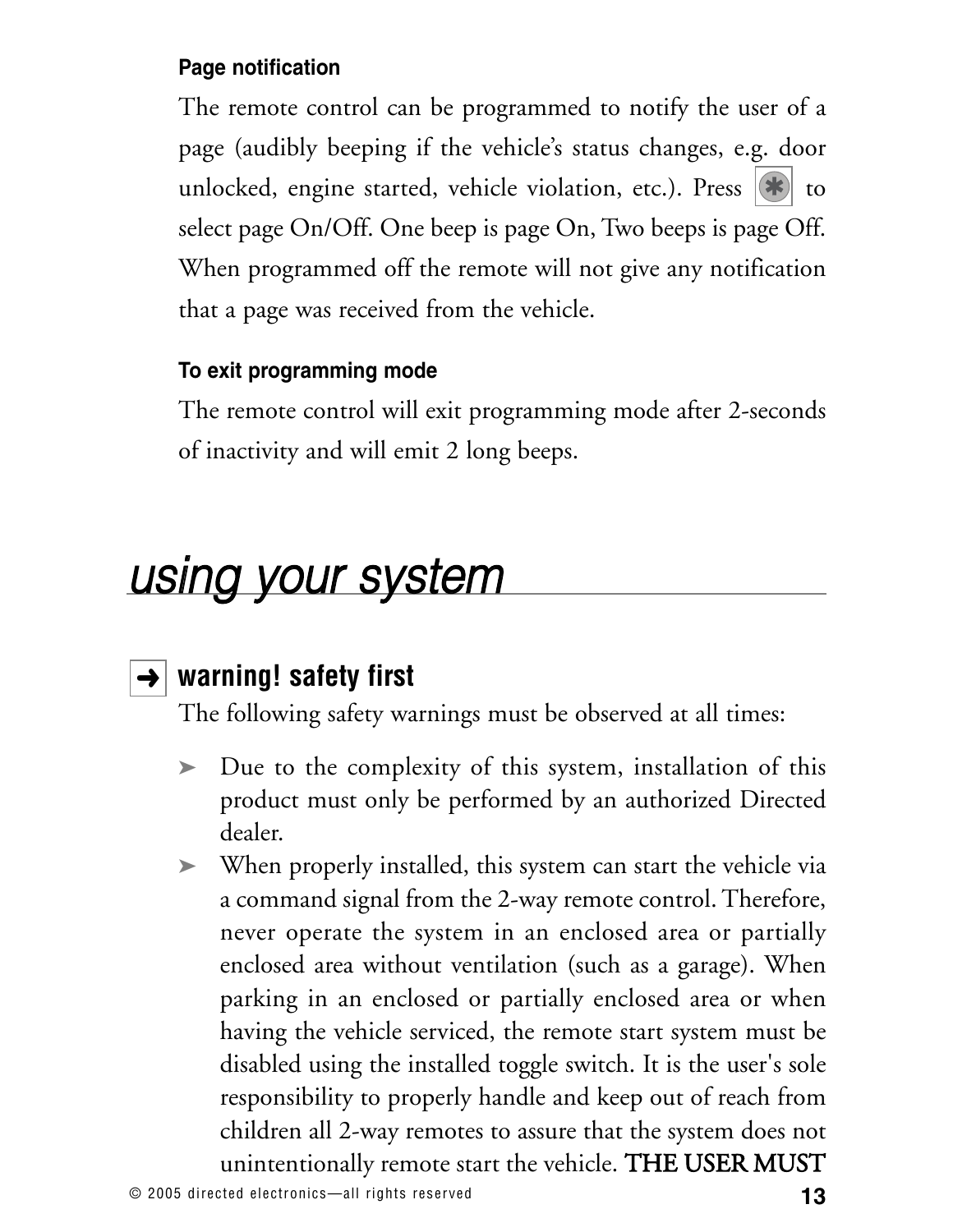INSTALL A CARBON MONOXIDE DETECTOR IN OR ABOUT THE LIVING AREA ADJACENT TO THE VEHICLE. ALL DOORS LEADING FROM ADJACENT LIVING AREAS TO THE ENCLOSED OR PARTIALLY ENCLOSED VEHICLE STORAGE AREA MUST AT ALL TIMES REMAIN CLOSED. These precautions are the sole responsibility of the user.

- ➤ Use of this product in a manner contrary to its intended mode of operation may result in property damage, personal injury, or death. (1) Never remotely start the vehicle with the vehicle in gear, and (2) Never remotely start the vehicle with the keys in the ignition. The user must also have the neutral safety feature of the vehicle periodically checked, wherein the vehicle must not remotely start while the car is in gear. This testing should be performed by an authorized Directed dealer in accordance with the Safety Check outlined in the product installation guide. If the vehicle starts in gear, cease remote start operation immediately and consult with the authorized Directed dealer to fix the problem.
- ➤ After the remote start module has been installed, contact your authorized dealer to have him or her test the remote start module by performing the Safety Check outlined in the product installation guide. If the vehicle starts when performing the Neutral Safety Shutdown Circuit test, the remote start unit has not been properly installed. The remote start module must be removed or the installer must properly reinstall the remote start system so that the vehicle does not start in gear. All installations must be performed by an authorized Directed dealer. OPERATION OF THE REMOTE START MODULE IF THE VEHICLE STARTS IN GEAR IS CONTRARY TO ITS INTENDED MODE OF OPER-ATION. OPERATING THE REMOTE START SYSTEM UNDER THESE CONDITIONS MAY RESULT IN PROPERTY DAMAGE OR PERSONAL INJURY. YOU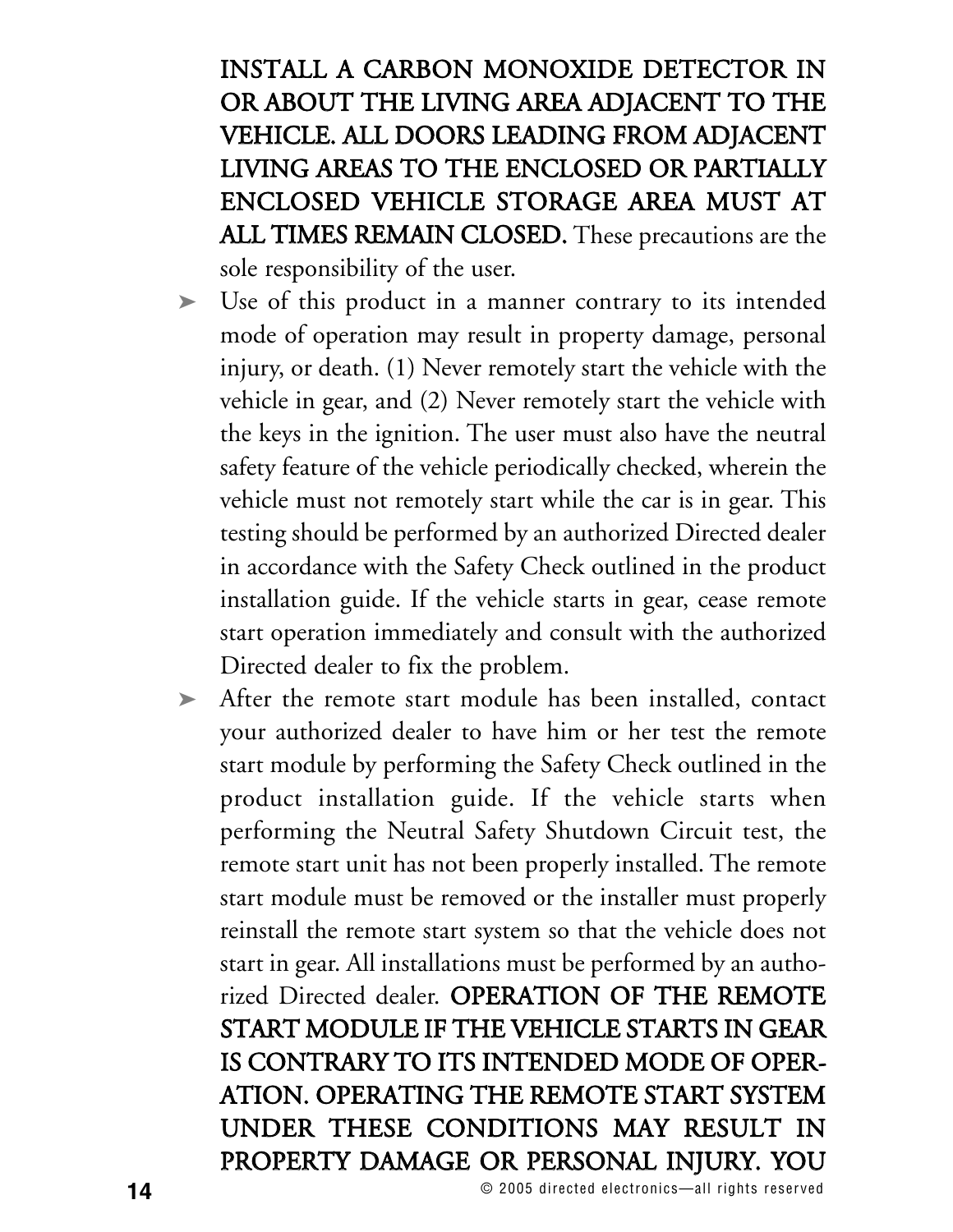MUST IMMEDIATELY CEASE THE USE OF THE UNIT AND SEEK THE ASSISTANCE OF AN AUTHO-RIZED DIRECTED DEALER TO REPAIR OR DISCONNECT THE INSTALLED REMOTE START MODULE. DIRECTED WILL NOT BE HELD RESPONSIBLE OR PAY FOR INSTALLATION OR REINSTALLATION COSTS.

### $\rightarrow$  active arming

You can arm the system by pressing  $\left| \mathcal{F} \right|$  of your 2-way remote for one second. When the system arms, from the vehicle you will hear a short siren sound, or chirp, and see the parking lights flash once. If the power door locks are controlled by the system, the doors will also lock. While the system is armed, the in-vehicle status LED will flash approximately once per second, indicating that the system is actively protecting your vehicle. If you hear a second chirp after arming and note that the in-vehicle's status LED is flashing in groups, see the Diagnostics Section of this guide. This extra chirp is called Bypass Notification.

The remote responds to active arming with one beep and the Orange LED will flash 3-times to indicate successful arming of the system.

If after 2-seconds the remote beeps once and the Orange and Red LEDs flash 3-times, the system has detected an active sensor that should be checked.

If after 2-seconds the remote beeps once, the Orange LED flashes 6-times and the Red LED lights for 3-seconds, the system has detected an open door, hood or trunk and has been bypassed.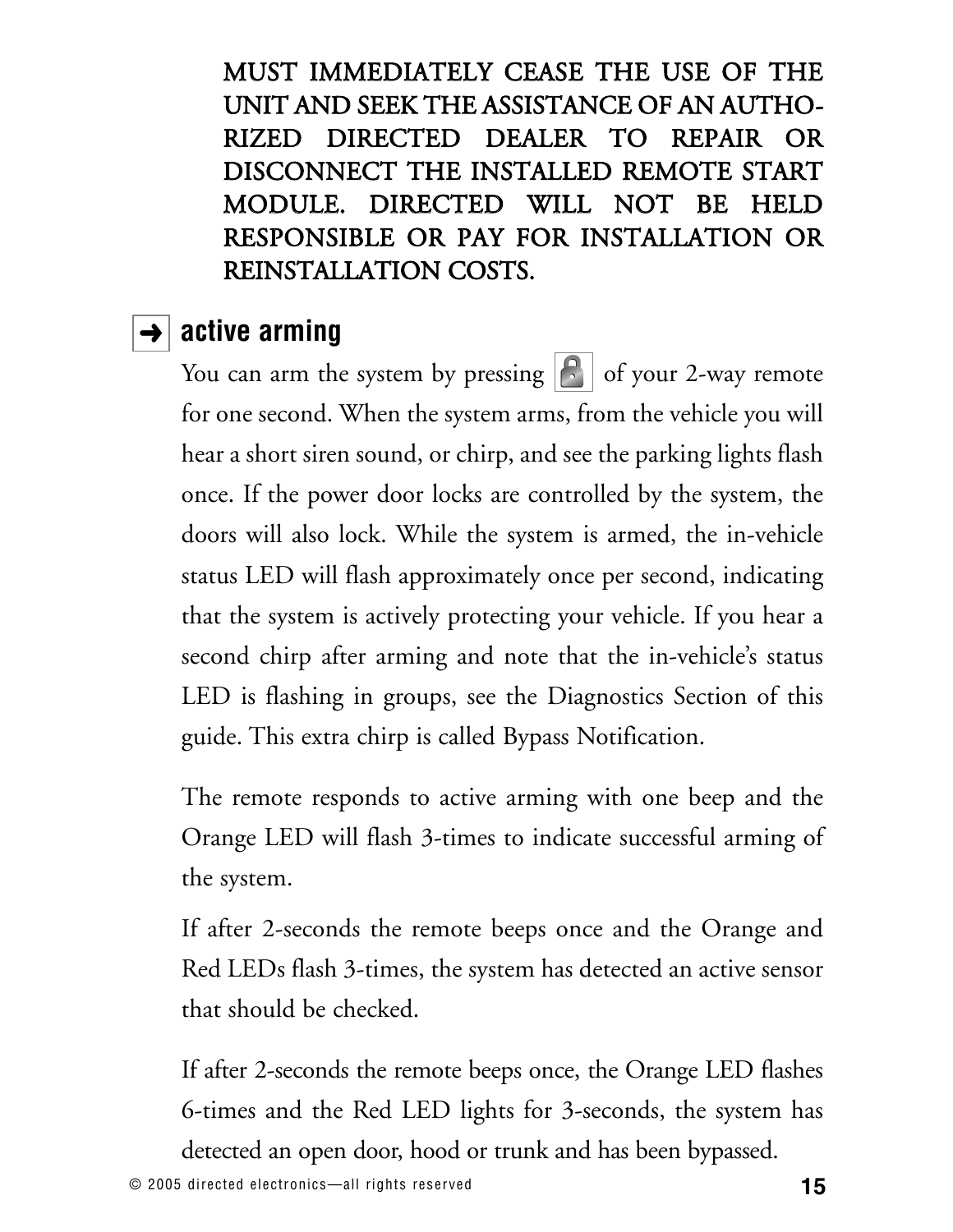# $\rightarrow$  passive arming

The system can be programmed to arm itself automatically (called passive arming). If the system is programmed for passive arming, it will automatically arm 30 seconds after the ignition is turned off and the system detects that you have left the vehicle by opening and closing a door. Whenever the system is in its 30-second passive arming countdown, the in-vehicle status LED will flash twice as fast as it does when the system is armed. At the 20-second point of the countdown, the siren will chirp to indicate that the system is about to arm. At the 30-second point, the parking lights will flash to indicate that the system is armed.

The remote responds to passive arming with one beep and the Orange LED will flash 3-times to indicate successful arming of the system.

**note:** If any protected entry point (such as a door or a switch-protected trunk or hood) is open, the system will not passively arm (unless forced passive arming is programmed on. See Programming Options section.) Additionally, each time a sensor is triggered during the arming countdown, the 30-second countdown starts over.

#### **When armed your vehicle is protected as follows:**

- ➤ Light impacts trigger the Warn Away® signal. When triggered, the siren chirps and the parking lights flash for a few seconds.
- ➤ Heavy impacts trip a Triggered Sequence. The sequence consists of the siren sounding continuously and the parking lights flashing for a pre-programmed period, which can range in duration from 1 to 180 seconds.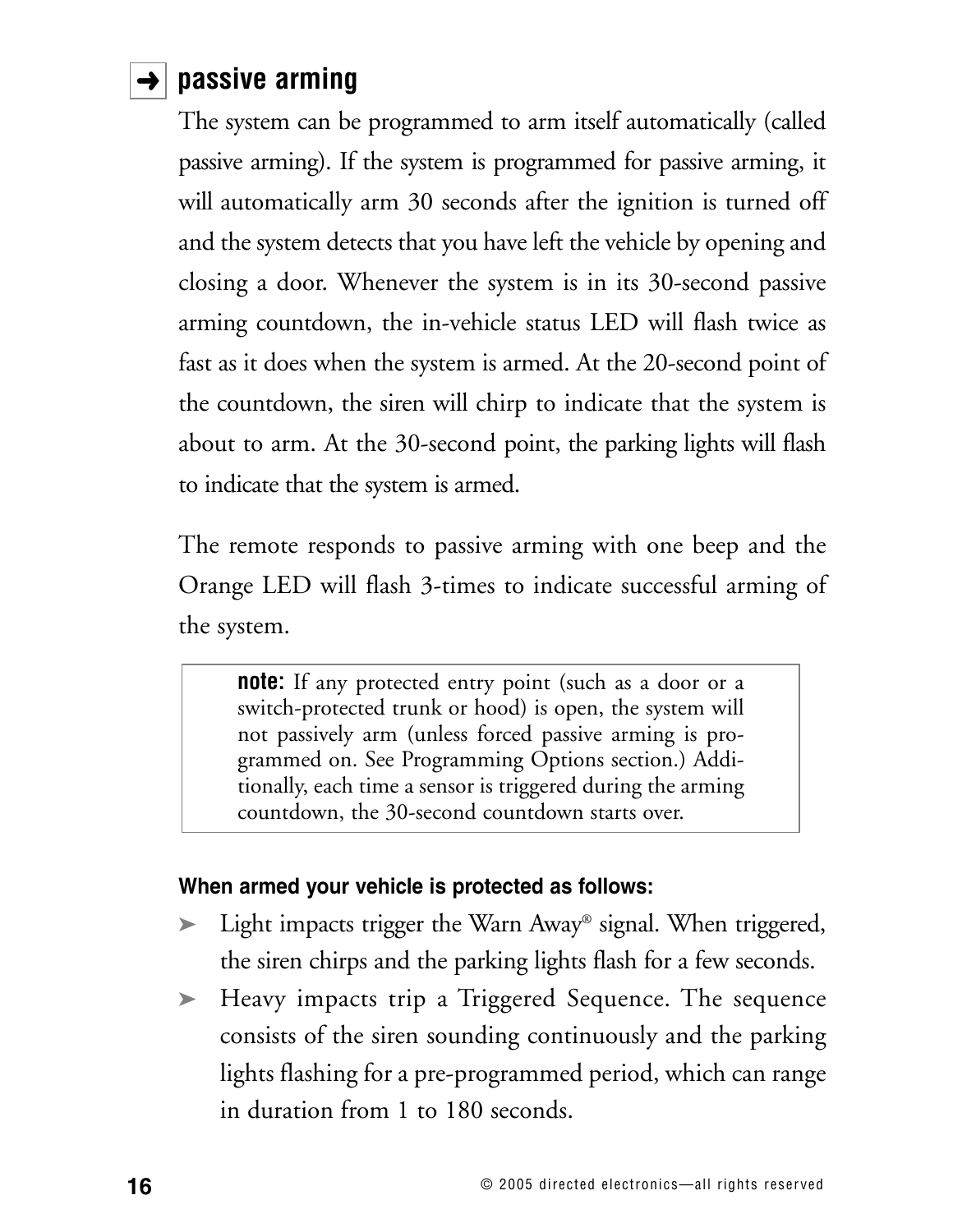- ➤ If a door is opened, the system will immediately start chirping the siren and flashing the parking lights. Three seconds later, the siren output changes to a continuous blast. This progressive response gives you time to disarm the system with your 2-way remote if you inadvertently open the door while the system is armed, while still providing instant response (even if the door is immediately closed).
- ➤ Turning on the ignition key will trip the same progressive response as opening a door.
- ➤ The optional starter kill prevents the vehicle's starter from cranking.
- ➤ Any full trigger of the alarm system will immediately send an alarm page to your remote informing you that your vehicle should be checked.

# **→ | multi-level security arming**

Multi-Level Security Arming allows you to select which of the system's inputs or sensors will be active and which will be bypassed when the system is armed. (See Table of Zones section of this guide.) Pressing  $\left|\mathbf{c}\right|$  (only in Standard Configuration) again within five seconds of arming the system will activate the Multi-Level Security feature. Each time  $\left|\frac{f}{f}\right|$  is pressed again, a different security level is selected. The different security levels are selected as follows:

- $\triangleright$  Press  $\lvert \cdot \rvert$  once: The siren chirps once. The system is armed.
- $\triangleright$  Press  $\lvert \cdot \rvert$  a second time within five seconds: The siren chirps twice followed by a long chirp. Zone 2 is now bypassed.
- $\triangleright$  Press  $|\cdot|$  a third time within five seconds: The siren chirps three times followed by a long chirp. Zone 4 is now bypassed.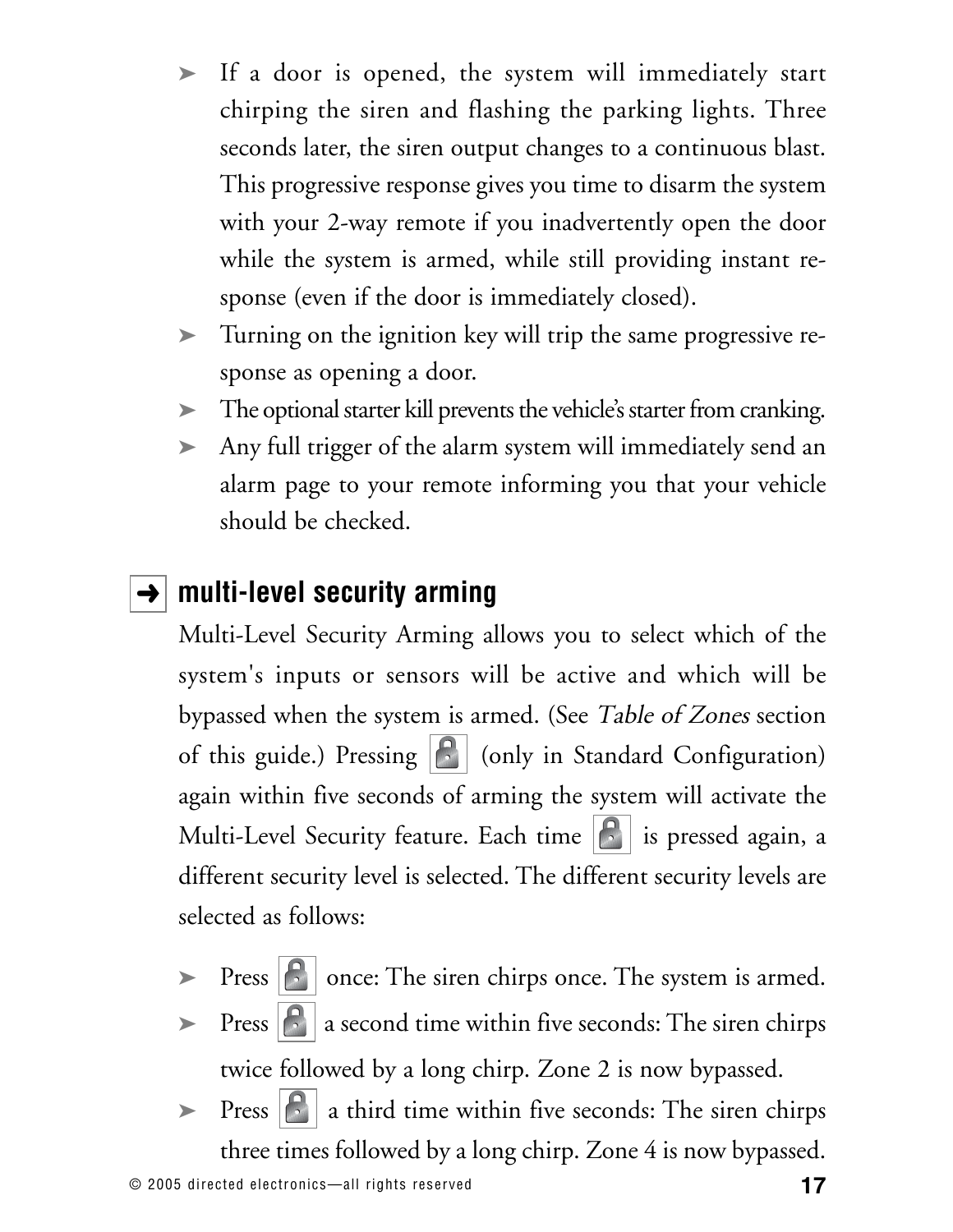- $\triangleright$  Press  $\left|\mathbf{G}\right|$  a fourth time within five seconds: The siren chirps four times followed by a long chirp. Zones 2 and 4 are now bypassed.
- $\triangleright$  Press  $|\cdot|$  a fifth time within five seconds: The siren chirps five times followed by a long chirp. All input zones, except the ignition, are now bypassed.

**note:** Multi-Level Security Arming only applies to a single arming cycle. Once the system is disarmed and then re-armed, all the zones will be active again.

After each press of the  $\|\cdot\|$  to reach the next level of security, the remote will emit normal arm notification (1 beep and 3 flashes of the Orange LED). For easiest operation in reaching each level of security, press  $\left| \boldsymbol{\cdot} \right|$  immediately after each notification.

## **→ arming while driving**

Your security system can be armed while driving the vehicle! Simply press  $\left| \boldsymbol{\epsilon} \right|$  on the 2-way remote for two seconds while the vehicle is running. The siren will chirp once to indicate that the security system is armed, and then once more to indicate that the ignition is on. The system will not respond to any input except the door triggers, and the starter kill relay (if installed) will not be activated. Once you have arrived at your destination, the system can be disarmed by pressing the  $\left| \cdot \right|$  or by turning the ignition Off. The siren will chirp twice and the in-vehicle status LED will then stop flashing. The system can also be disarmed at any time by pressing  $\lceil \cdot \rceil$ .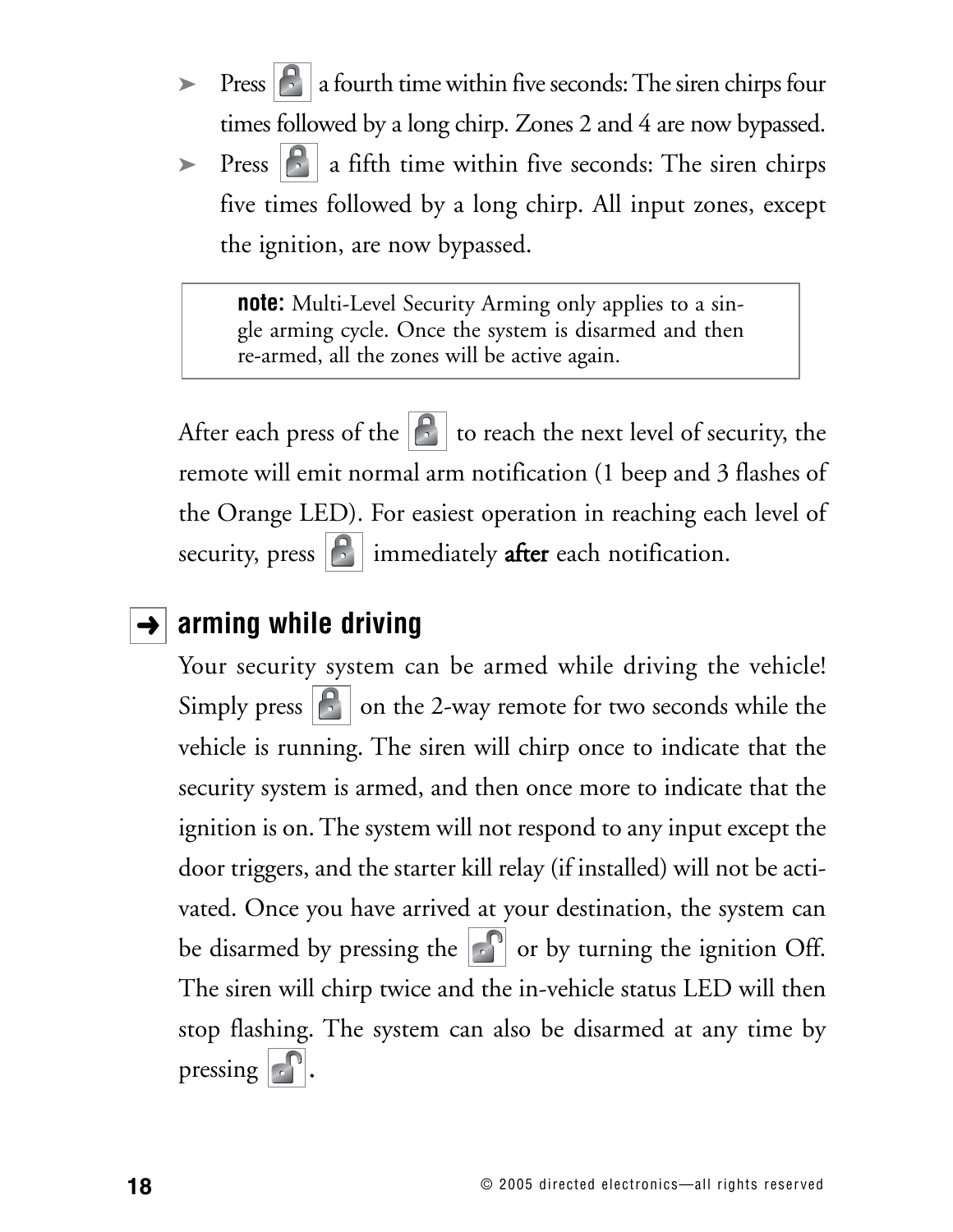The remote will respond with the normal arming response plus a diagnostic notification because the ignition is On. When disarmed the remote will respond with the normal disarming response.

### $\rightarrow$  disarming

To disarm the security system, press  $\left|\cdot\right|$ . You will hear two chirps, and the parking lights will flash twice. If the power locks are controlled by the system, the doors will also unlock. The siren chirping either four or five times when disarming indicates Tamper Alert, which is described in the Diagnostics Section of this guide.

The remote will indicate disarm notification with 2 beeps and 3 flashes of the Orange LED. If disarming after the system has been triggered, the remote control will send a diagnostic notification as a reminder. These diagnostic notifications are:

- 1. If a sensor triggered the system, the remote will beep 4-times and the Orange and Red LEDs flash 3 times.
- 2. If a switch (Zone 1, 3, 5, or 6) triggered the system, the remote will beep 4-times, the Orange LED will flash 6-times and Red LED will illuminate for 3 seconds.
- 3. If the system was triggered so many times that NPC is active the remote will emit the above notifications with 5 beeps instead of 4.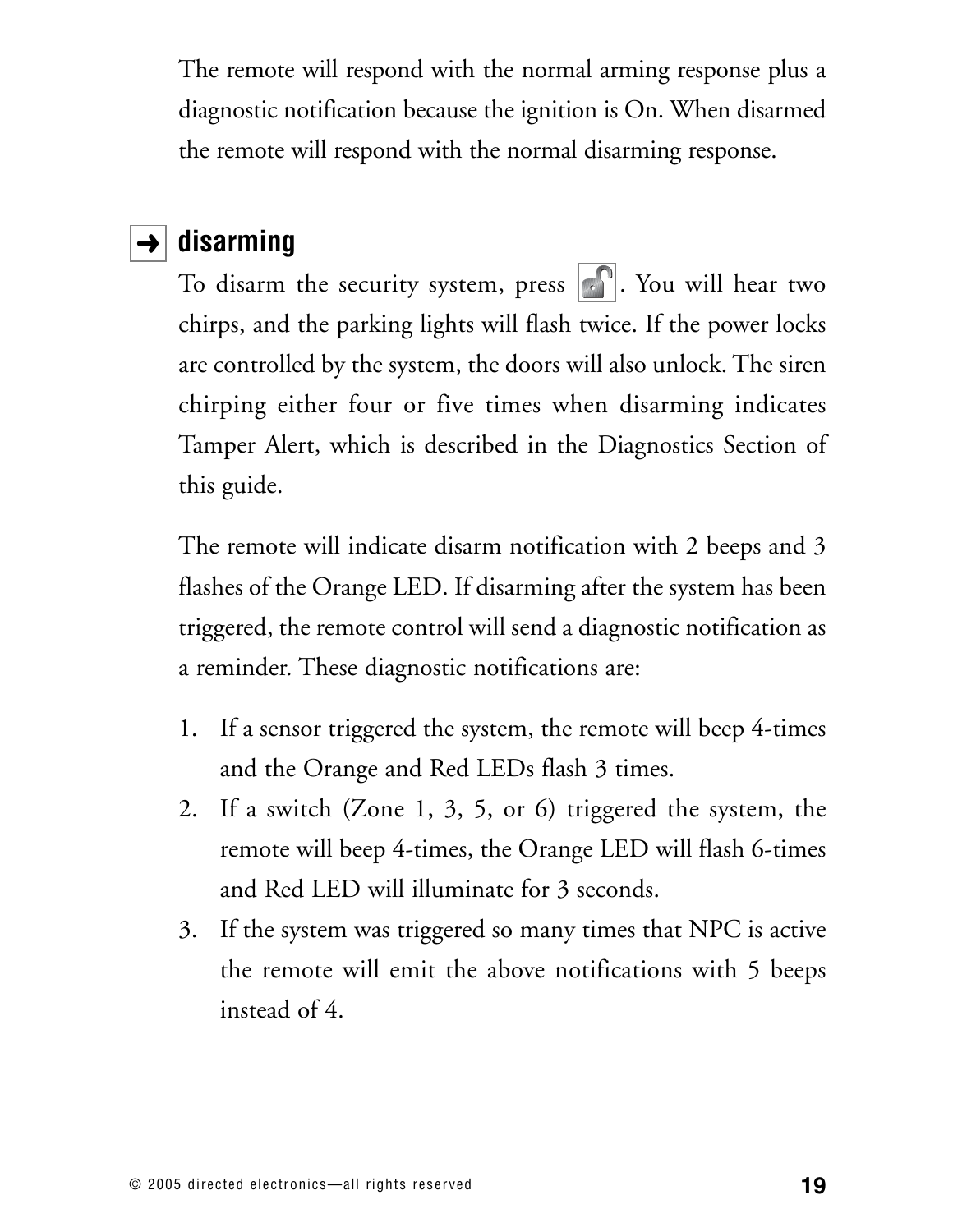# $\rightarrow$  high security disarm

This system includes High Security Disarm feature. If the system is triggered this feature allows the user to silence the siren and reset the system to the armed state without having to visually checking the system status.

After receiving an alarm page:

- 1. First press any button on the remote to clear the alarm page.
- 2. Press either the  $\left| \mathbf{B} \right|$  or  $\left| \mathbf{C} \right|$  button again and the High Security disarm feature will be activated. The siren will be silenced and the system will reset to the armed state.
- 3. Pressing the  $\lVert \cdot \rVert$  button once more will fully disarm the system and allow the vehicle to be accessed.

**notes:** The first press of the remote button, while the remote is beeping, only clears the alarm page (no command is sent to the vehicle).

The transceiver transmits immediately upon system trigger and does not allow disarm during the first 6 seconds after trigger.

The 2-way remote will respond with a number of beeps and LED flashes according to whether a pinswitch, sensor, activated the alarm (and also if NPC is active).

## **→ disarming without a 2-way remote**

If your 2-way remote is lost or damaged, you can manually disarm your vehicle security system. To disarm the system without a 2-way remote, you must have the vehicle's ignition key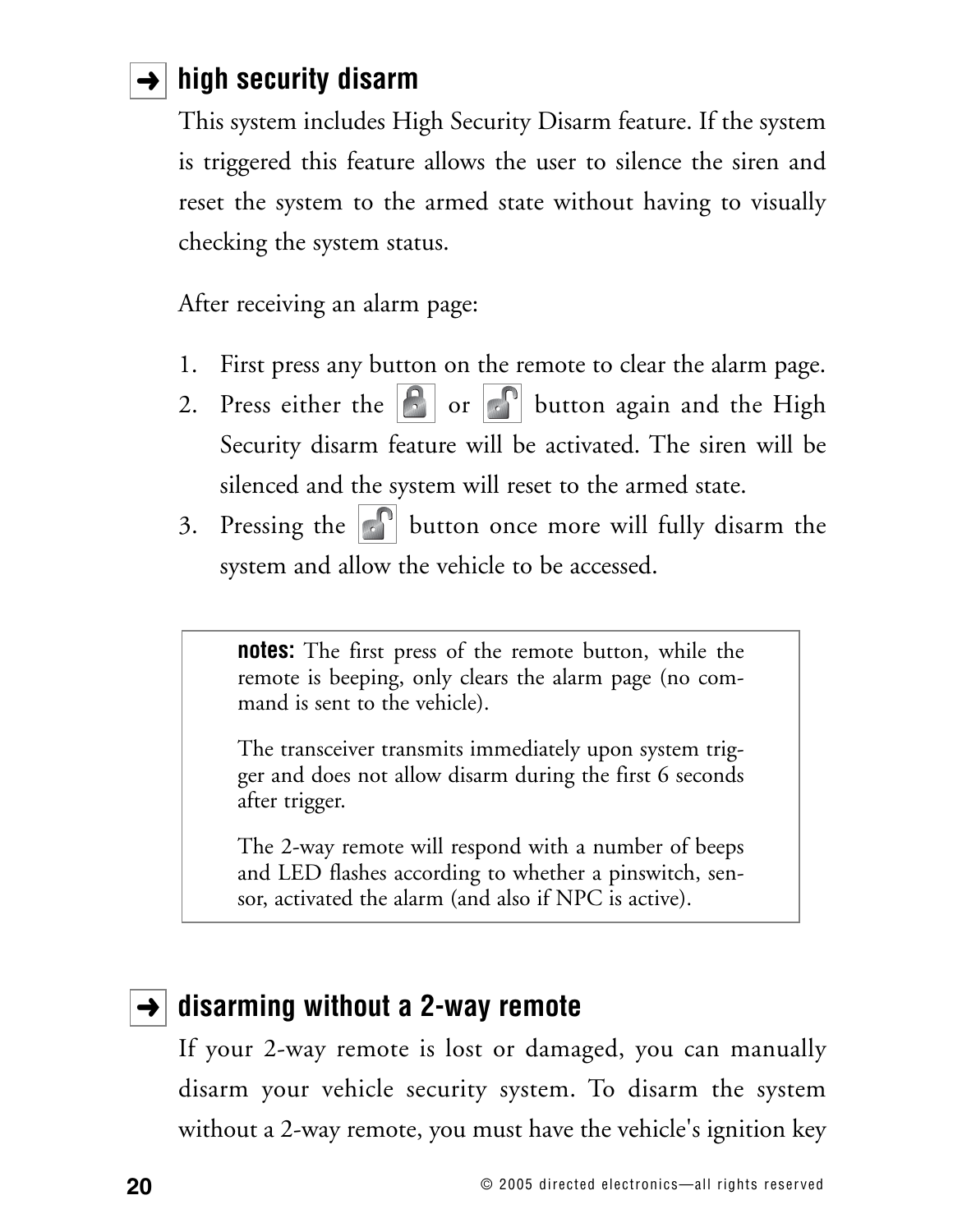and know where the Valet button is located. Be sure to check with your installer at the time of installation for both the location and the preset response (1-5 presses) of the Valet button.



To disarm the security system, turn the ignition to the ON position. Press and release the Valet button the preset number of times



(one to five times) within 15 seconds. After five seconds, the system will disarm. If the system does not disarm, you may have waited too long; turn the ignition Off and On and try again.

### Location of Valet Button **Number of Presses\_\_\_\_\_\_\_\_\_\_\_\_\_\_\_\_\_\_\_\_\_\_\_\_\_\_\_\_\_\_\_\_\_\_\_\_\_**

**important!** The Valet<sup>®</sup> button can be programmed to respond to 1-5 presses for the disarm function. You must check with the installer to verify the programming for your individual unit.

The remote will indicate disarm notification with 2 beeps and 3 flashes of the Orange LED.

# $\rightarrow$  silent mode

To temporarily turn off the vehicle's arm or disarm chirps, use Silent Mode<sup>TM</sup>. Simply press  $\vert$ AUX $\vert$  for less than 1-second before arming or disarming, and the confirmation chirp(s) will be eliminated for that one operation only. If you want the arm/disarm chirps turned off permanently, your dealer can do this for you.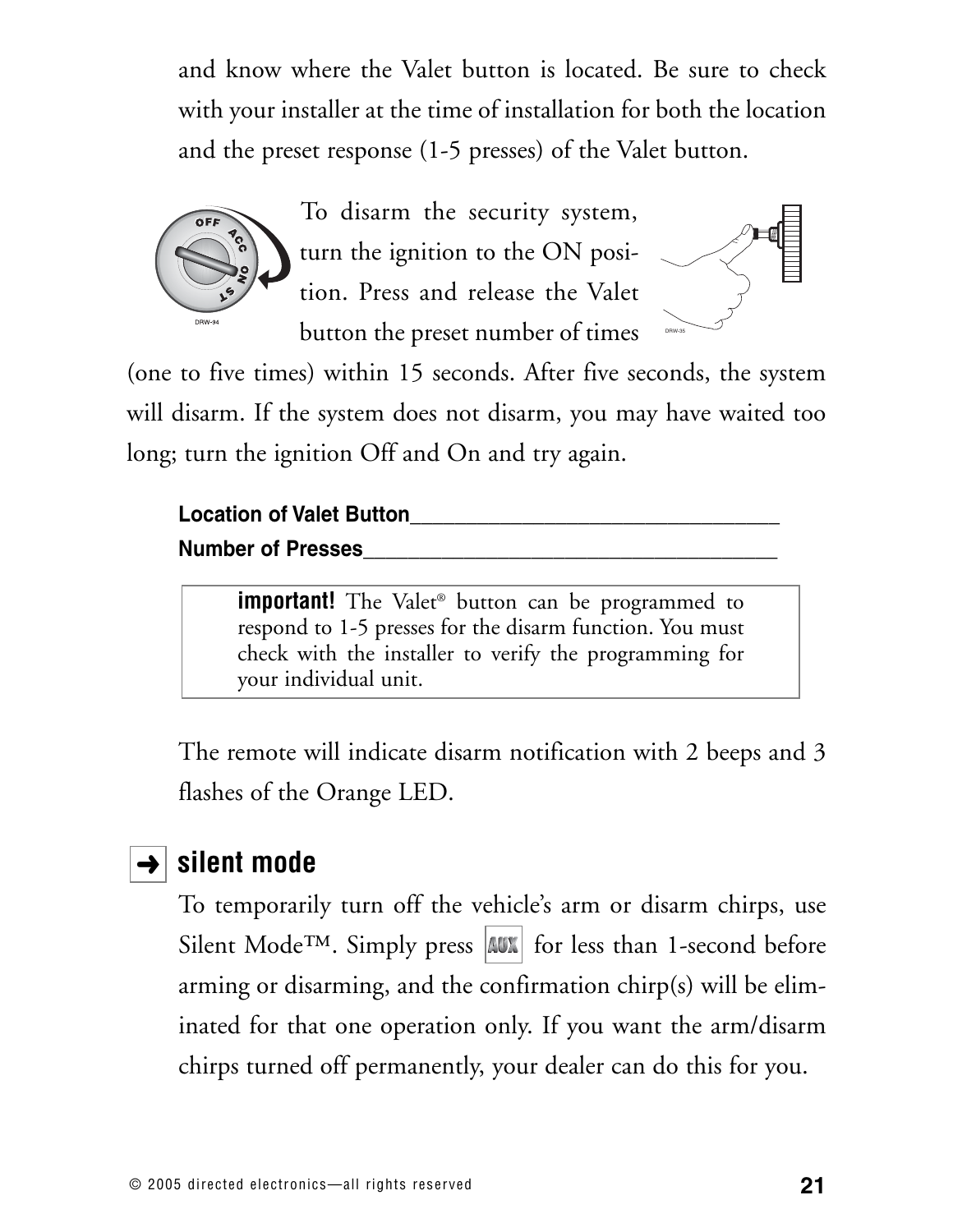**note:** The Warn Away® response to lighter impacts is bypassed if the system is armed using Silent Mode. This ensures that no chirps will be emitted by the siren in an area you want chirp-free. The system is still fully capable of triggering. Only the Warn Away® response is bypassed.

The remote responds with the normal arm/disarm notifications in silent mode. (If the remote has beeps programmed On, the remote will beep.)

# $\rightarrow$  panic mode

If you are threatened in or near your vehicle, you can attract attention by triggering the system with your 2-way remote. Just press  $\left|\mathbf{F}\right|$  for 3-seconds, and you will enter Panic Mode. The siren will sound and the parking lights will flash for the programmed siren duration. To stop Panic Mode at any time, press  $\boxed{\color{blue} \bullet}$  or  $\boxed{\color{blue} \bullet}$  on the 2-way remote.

The remote responds with one flash of the Red LED upon entering Panic Mode and two flashes of the Red LED upon exiting Panic Mode.

## **→ Valet mode**

You can prevent your security system from automatically arming and triggering by using Valet Mode. This is very useful when washing the vehicle or having it serviced. In Valet Mode, the security system will not arm, even with the 2-way remote, but all convenience functions (door locks, trunk release, etc.) will continue to work normally.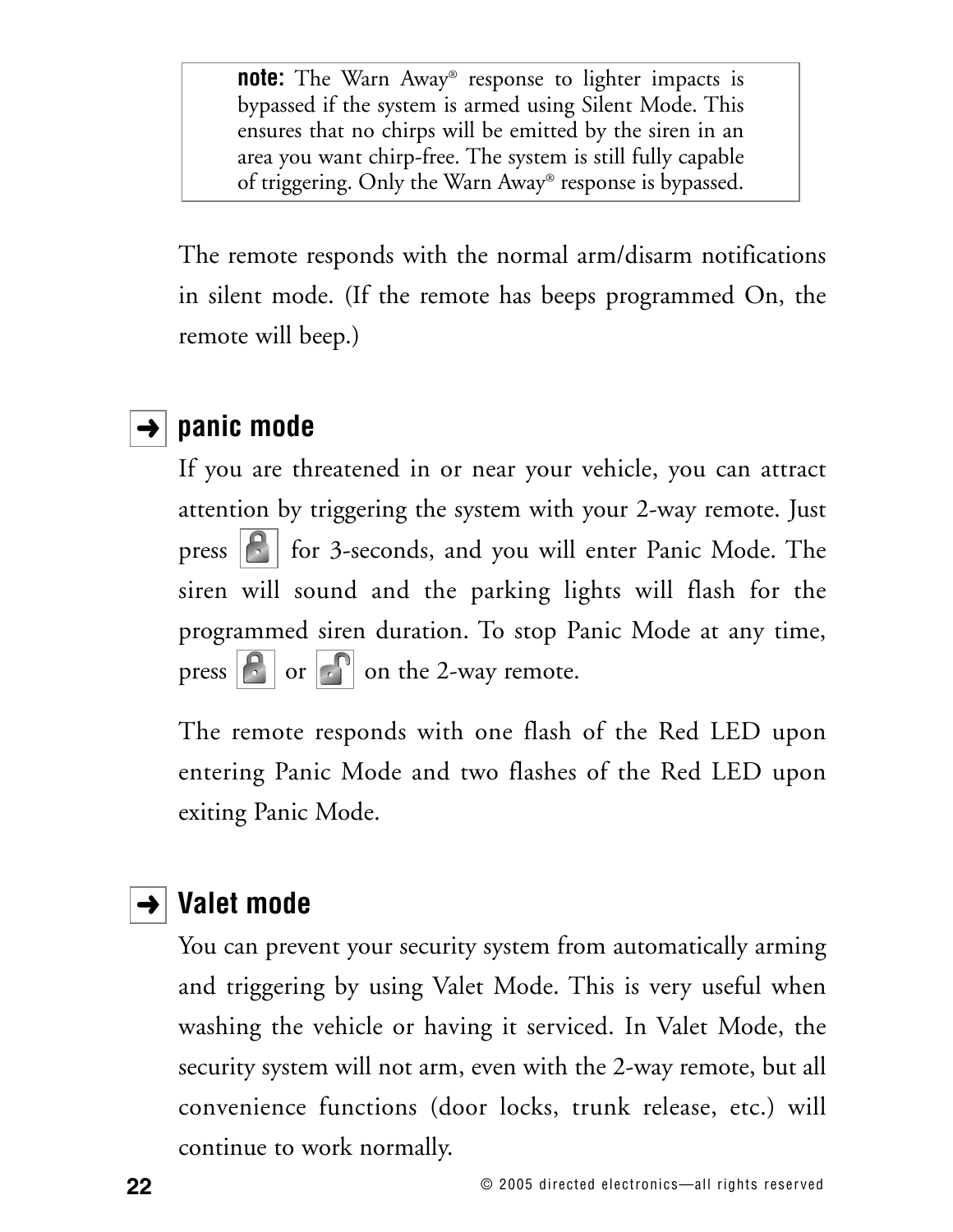#### **To enter or exit Valet Mode:**



- 1. Turn the ignition on.
- 2. Turn the ignition off.
- 3. Press and release the Valet button once within 10 seconds.



The in-vehicle status LED will light solidly if you are entering Valet Mode, and it will go out if you are exiting Valet Mode.

The remote will respond with 3 Orange LED flashes on entering and 2 beeps and 3 Orange LED flashes on exiting Valet Mode.

### **To enter or exit Valet Mode using the 2-way remote:**

- 1. Open any vehicle door.
- 2. Press  $\left| \cdot \right|$
- 3. Press .
- 4. Press  $|\cdot|$  again.

The in-vehicle status LED will light solidly if you are entering Valet Mode, and it will go out if you are exiting Valet Mode. The remote responds with the normal arm/disarm notifications with each remote button press.

# $\rightarrow$  remote start

This feature allows you to remotely start and run your vehicle for a programmable period of time. This makes it possible to warm up the engine, as well as adjust the interior temperature of the vehicle with the climate control system. If interior heating or cooling is desired, the climate controls must be preset, and the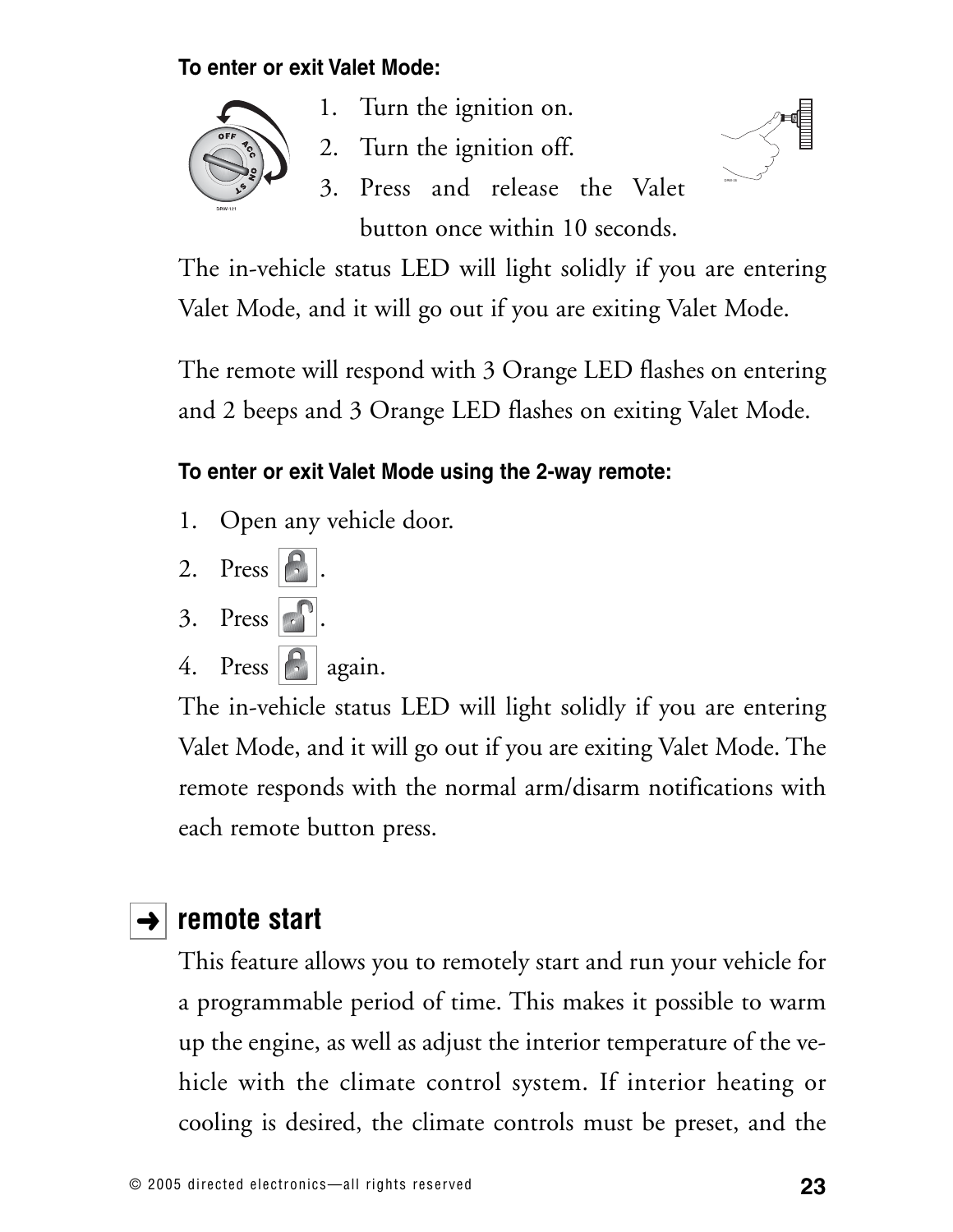fan blower must be set to the desired level prior to remote starting the vehicle.

important! (1) Never remote start your vehicle when the keys are in the ignition, except when performing Valet® Take-Over, and (2) Never start the vehicle if it is not in either PARK or NEUTRAL.

#### **To remote start the vehicle:**

- 1. Press  $|\mathbf{\ast}|$  on the 2-way remote twice within 3 seconds.
- 2. The parking lights will flash to confirm that the vehicle will attempt to start.
- 3. In gasoline vehicles, the engine will start 4 seconds after the parking lights flash. In diesel vehicles, the engine will start when the WAIT-TO-START indicator on the vehicle's dash goes out or the programmed delay has ended.
- 4. Once the vehicle has started, it will run for the pre-programmed period of time (either 12, 24, or 60 minutes - see Programming Options section of this guide) or until a shutdown input is triggered.

For a remote start, the remote responds with remote start tones and the Yellow LED illuminates for 3-seconds.

For a remote start Off, the remote responds with remote start off tones and the Yellow LED flashes 3-times.

important! It is unsafe to operate a vehicle's motor in a garage or other closed off area. Breathing the exhaust from the vehicle is hazardous to your health. Never activate the remote start in an enclosed space.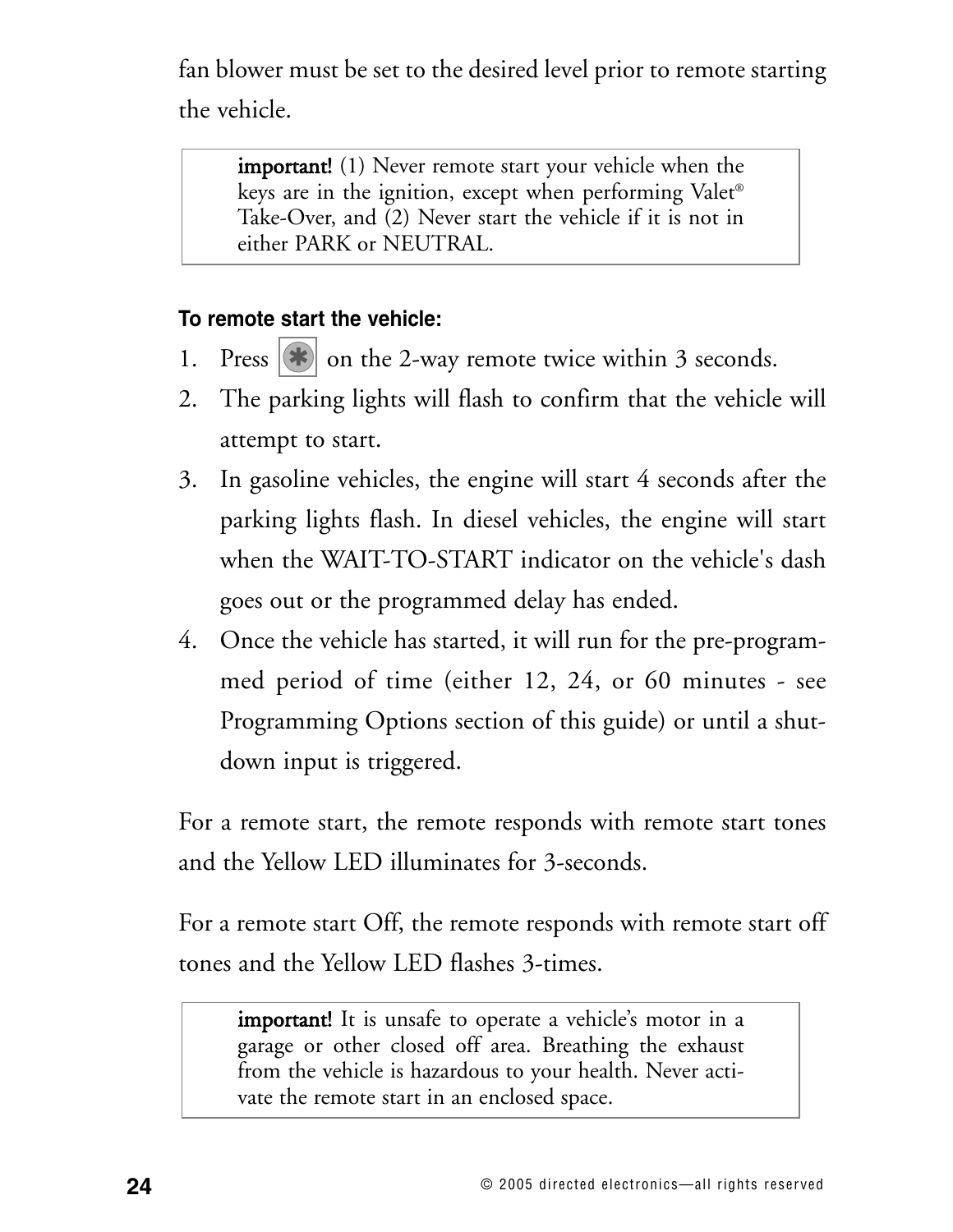#### **When you are ready to drive the vehicle:**



1. Insert the ignition key and turn it to the ON (not the START) position.



2. Press the brake pedal.

**note:** If the brake pedal is pressed before the key is in the ON position, the engine will shut down.

While the vehicle is running during remote start operation, the system will monitor the vehicle and will automatically shut down the engine if the system receives any of the following shut-down inputs:

- ➤ The brake pedal is pressed.
- $\blacktriangleright$  The hood is opened.
- ➤ The shutdown toggle button is put into the OFF position.
- $\blacktriangleright$  The pre-programmed run time (12, 24, or 60 minutes) has elapsed.
- $>$  2-way remote button  $\left|\mathbf{\ast}\right|$  is pressed twice again to stop the vehicle.
- ➤ The remote responds with remote start off tones and the Yellow LED flashes 3-times.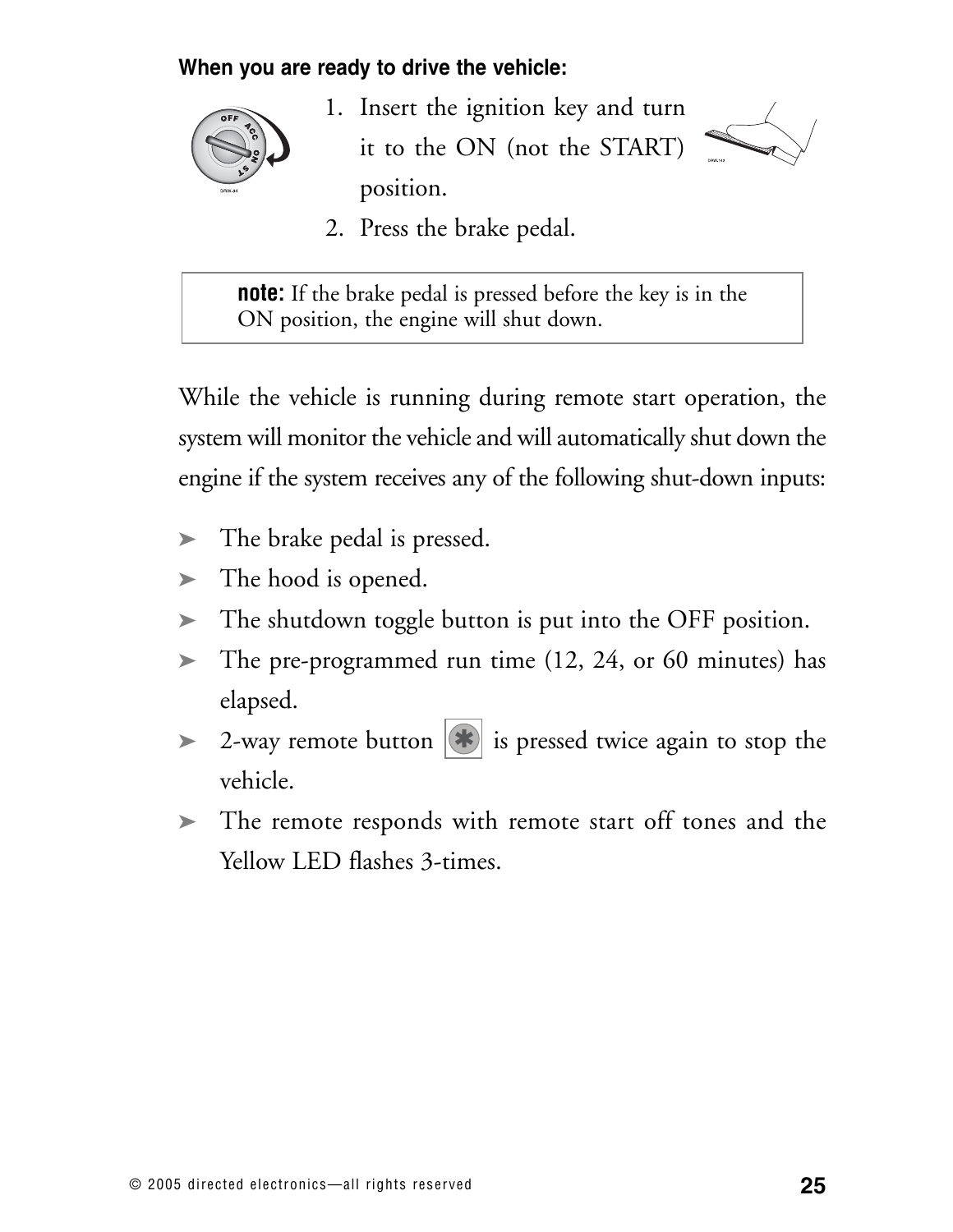### $\rightarrow$  valet take-over

The Valet Take-Over feature allows the vehicle to remain running after the key has been removed from the ignition. This feature is useful for occasions when you wish to exit and lock the vehicle for short periods of time, but would like to leave the motor running and the climate controls on.

#### **To perform Valet Take-Over:**

- 1. Before turning off the engine, press and release  $||\cdot||$  on the 2way remote twice within 3 seconds. Then wait five seconds.
- 2. Turn the ignition key to the OFF position. (The engine will stay running.)
- 3. The engine will run until the pre-programmed time elapses or a shut-down input is received. (See the previous Remote Start section for a complete list of shut-down inputs.)

**note:** This feature will not work if the brake pedal is being pressed.

4. The remote start responds with remote start tones and the Yellow LED illuminates for 3-seconds.

## $\rightarrow$  short-run/turbo

Short run turbo mode keeps the engine running after arriving at your destination for a programmable period of 1, 3, 5 or 10 minutes. This allows the system's timer to conveniently cool down the turbo after you have left the vehicle.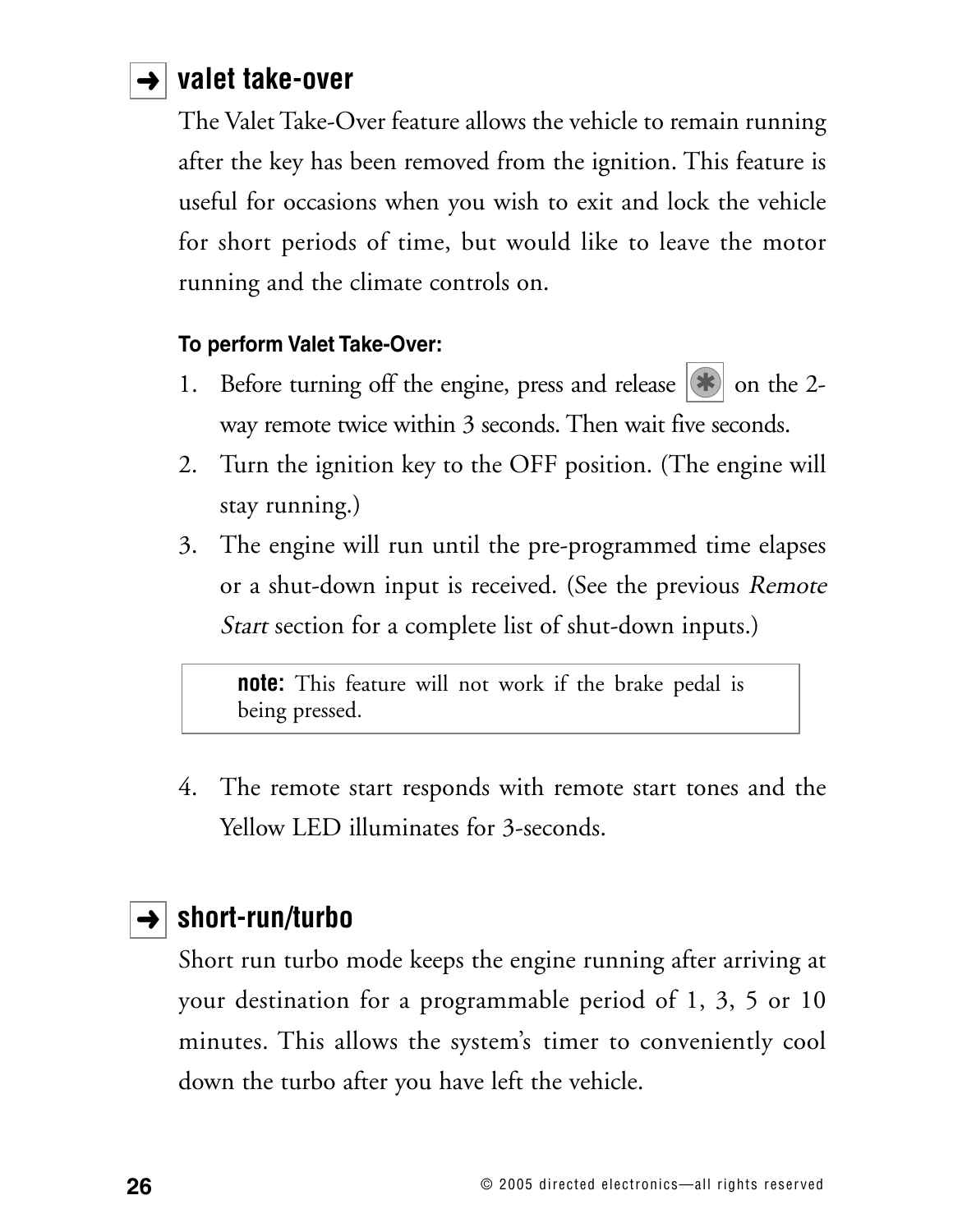### To activate short-run/turbo:

- 1. Park the vehicle and set parking
- 2. Remove your foot from the brake pedal and leave the engine running.
- 3. Press and release the  $\left|\mathbf{\ast}\right|$  and  $\left|\mathbf{\Delta}\right|$  buttons at the same time.
- 4. The remote start responds with remote start tones and the Yellow LED is illuminated for 3-seconds.
- 5. The lights will flash to indicate the remote start has entered short run turbo mode.
- 5. Turn off the key, the engine will keep running.
- 6. Exit and secure the vehicle.
- 7. The engine will turn off after the programmed run time.

The remote responds with remote start tones and the Yellow LED illuminates for 3-seconds.

# $\rightarrow$  timer mode

By pressing the remote  $\bigcap$  and  $\bigcap$  buttons the parking lights will flash 4 times and then start the vehicle and run for the set duration. The remote start can be shut off by the 2-way remote by pressing the remote start button  $(\mathbf{r})$  twice and remain in timer mode, but if any other shut down zones or the ignition become active the timer mode will cancel.

- 1. Press Timer mode buttons.
- 2. The vehicle will confirm with 4 parking light flashes.
- 3. After a 1-second delay the vehicle will start.

© 2005 directed electronics—all rights reserved **27**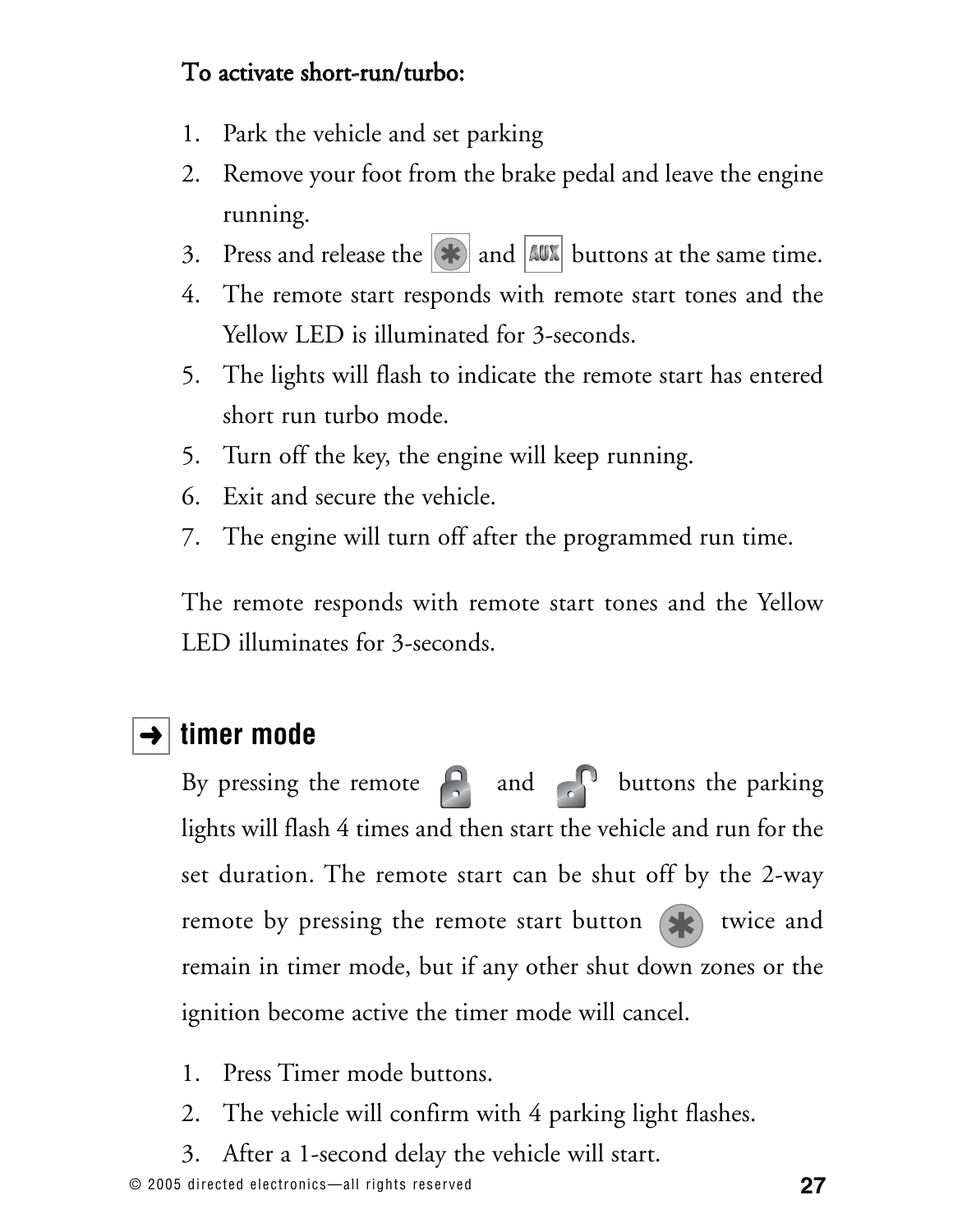- 4. The system will start the car and will run for the specified duration, unless shut down by the remote start button  $\left( \cdot \right)$ .
- 5. The system will start every 3 hours until canceled by the brake, hood, or neutral safety shut-down wires.

On entering Timer Mode the remote will respond with the Start On notification. The remote will respond with the Start and Stop notification during each Start and Stop of the Vehicle while in Timer mode.

**important**! Timer Mode should be used only in open areas. Never start and run the vehicle in an enclosed space such as a garage or carport.

To exit timer mode, turn the ignition switch on any time the engine is running. The parking lights will flash 4 times, indicating timer mode has been exited.

## $\rightarrow$  rear defogger

To turn the rear defogger output OFF:

- 1. Simultaneously press & release the  $\left|\mathbf{e}\right| + \left|\mathbf{F}\right|$ **AUX** buttons on the remote control.
- 2. The lights will flash 2 times.
- 3. The rear defogger output will no longer activate when the vehicle is remote started.

note: If the remote start is on the parking lights will turn off then flash 2-times before returning to their normal output and the defogger output, if active, will cease.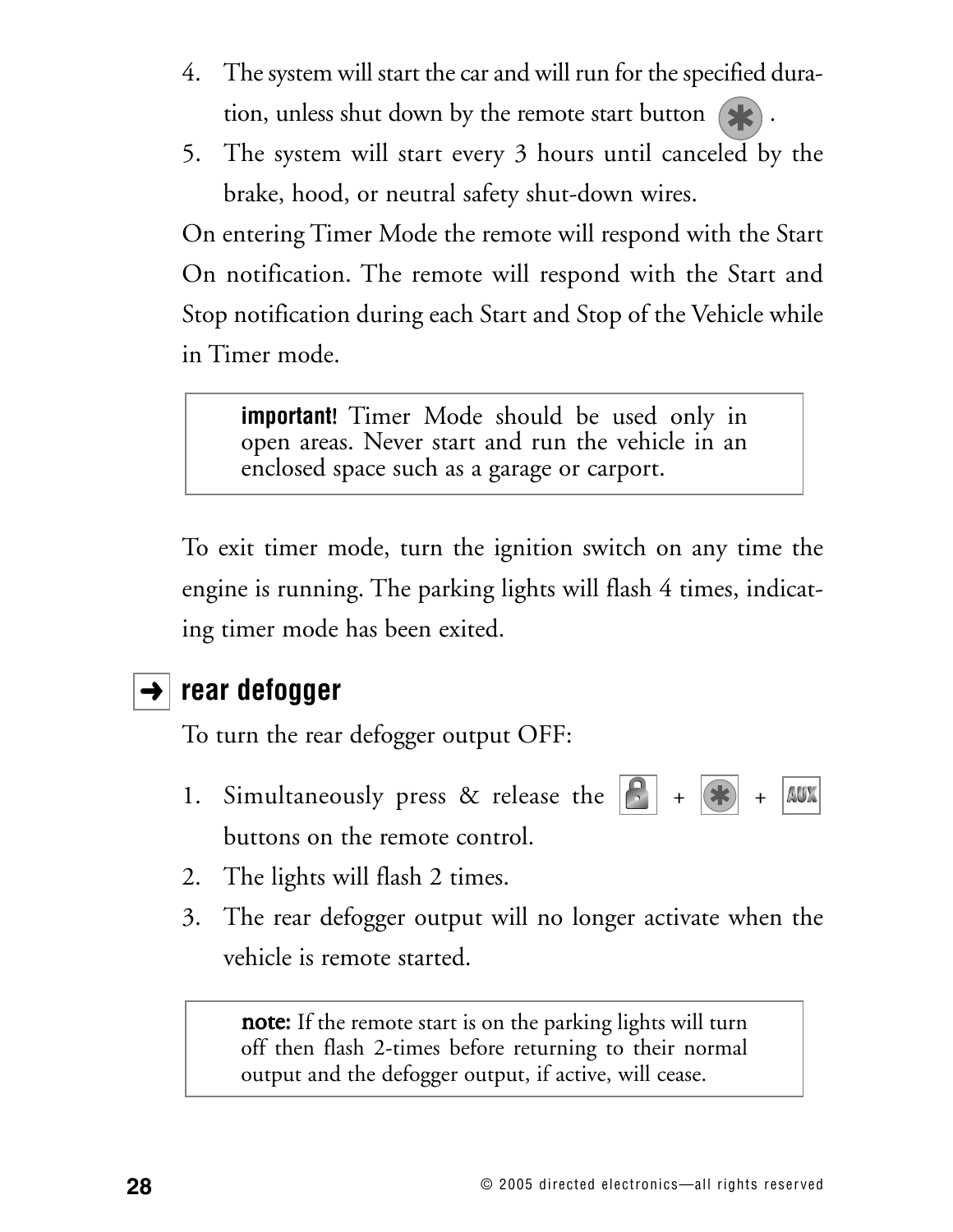To turn the rear defogger output ON:

- 1. Simultaneously press & release the  $|\cdot| + |\cdot| + |\cdot| + |\cdot|$ **AUX** buttons on the remote control.
- 2. The lights will flash 3 times.
- 3. The rear defogger output will once again activate when the vehicle is remote started.

note: If the remote start is on the lights will turn off then flash 3-times before returning to their normal output and the defogger output will activate as programmed..

# Auxiliary Outputs (Options)

This system also supplies outputs that can control convenience options such as remote control trunk release and window automation. Consult your dealer for available options for your system.

Channel 2 Trunk release: When connected, pressing  $|AUX|$  for 1.5 seconds will remotely release the vehicle trunk lid.

Channel 4 auxiliary output: When connected, pressing  $\left|\mathbf{B}\right|$  and will immediately activate this output to control an additional convenience option.

Channel 5 auxiliary output: When connected, pressing  $\left|\cdot\right|^{\eta}$  and will immediately activate this output to control an additional convenience option.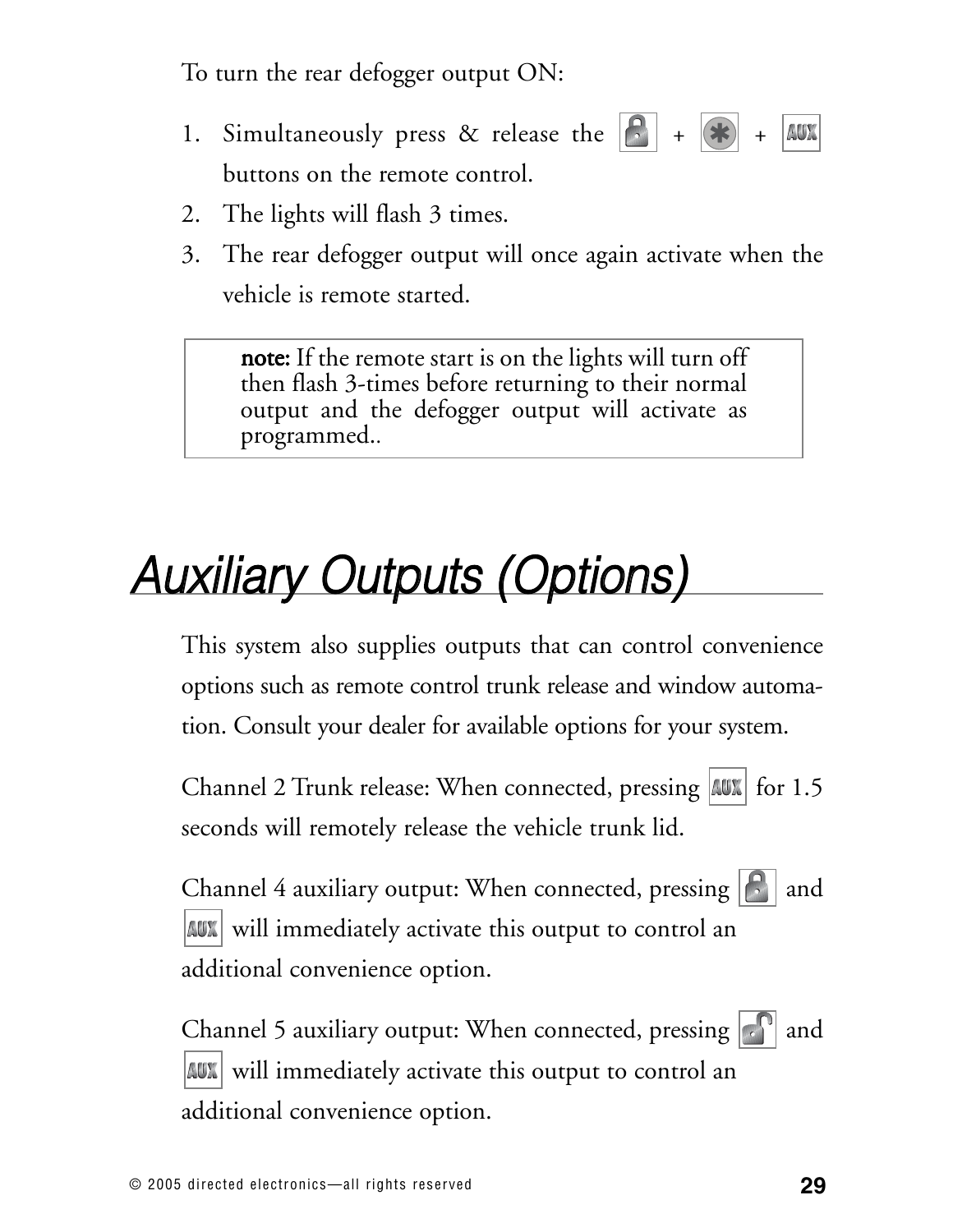Channel 6 auxiliary output: When connected, pressing  $\left|\cdot\right|^{\eta}$  and  $|\langle \rangle\!\!\!\rangle$  will immediately activate this output to control an additional convenience option.

The remote will respond with a page notification consisting of an output tone (once) and the Yellow LED will flash 3-times. This occurs at the remote after the system has received the command to activate any of the Auxiliary outputs.

# safety features

This system has several important safety features to ensure proper operation of the motor and prevent accidental damage to the engine or its components.

# **→ Starter anti-grind circuitry**

Whenever the vehicle is remote started, advanced anti-grind circuitry prevents the starter from engaging, even if the key is turned to the start position. This prevents damage to the starter motor if the key is turned to the start position during remote start operation.

**note:** Anti-grind circuitry only works when the remote start system is operating the motor and the Failsafe® Starter Kill relay is installed.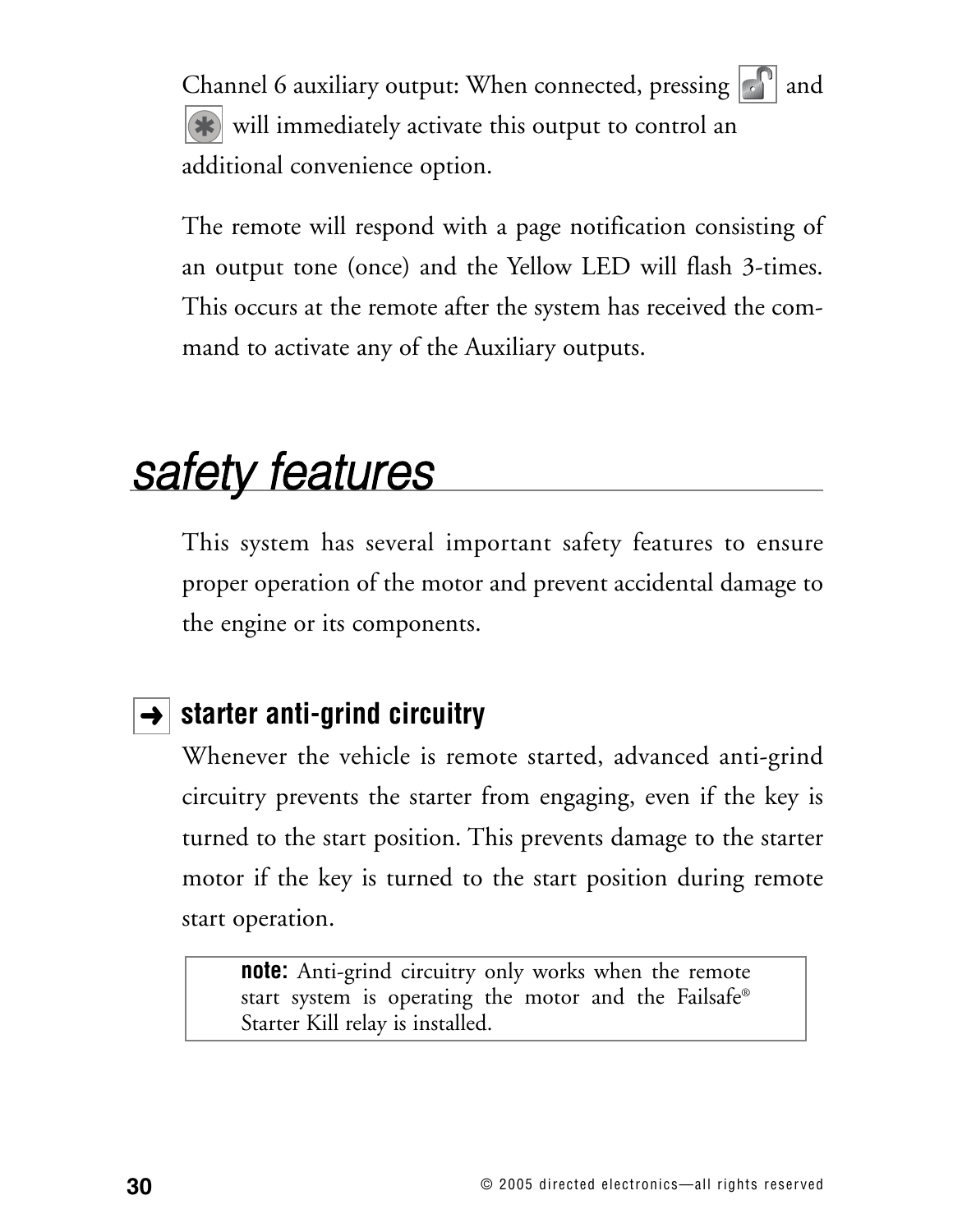### **→ disabling the remote start system**

This feature allows your system's remote start unit to be temporarily disabled to prevent the vehicle from being remote started accidentally. This feature is useful if the vehicle is being serviced or stored in an enclosed area. To disable the remote start, move the shutdown toggle switch to the OFF position. The switch can be installed in a location of your choice. Check with your installer for recommended locations.

**Location of Shutdown Switch\_\_\_\_\_\_\_\_\_\_\_\_\_\_\_\_\_\_\_\_\_\_\_\_\_\_\_\_**

### **→ over and under rev protection**

The system monitors the engine speed and will automatically shut the engine off if the RPMs rise above or fall below the programmed levels. This feature prevents damage to the motor due to fuel delivery system failures or other problems which may cause the engine to race.

**note:** The system uses a wire connected to the vehicle to sense engine speed. This wire must be connected in order for over and under rev protection to work.

### $\rightarrow$   $\mid$  shut down inputs

© 2005 directed electronics—all rights reserved **31** This security system uses several inputs to shut down the remote start operation of the motor or prevent remote start if certain inputs are active. The two most important are hood and brake inputs. The hood input will prevent the motor from starting, as well as shut it down, any time the hood is opened. The brake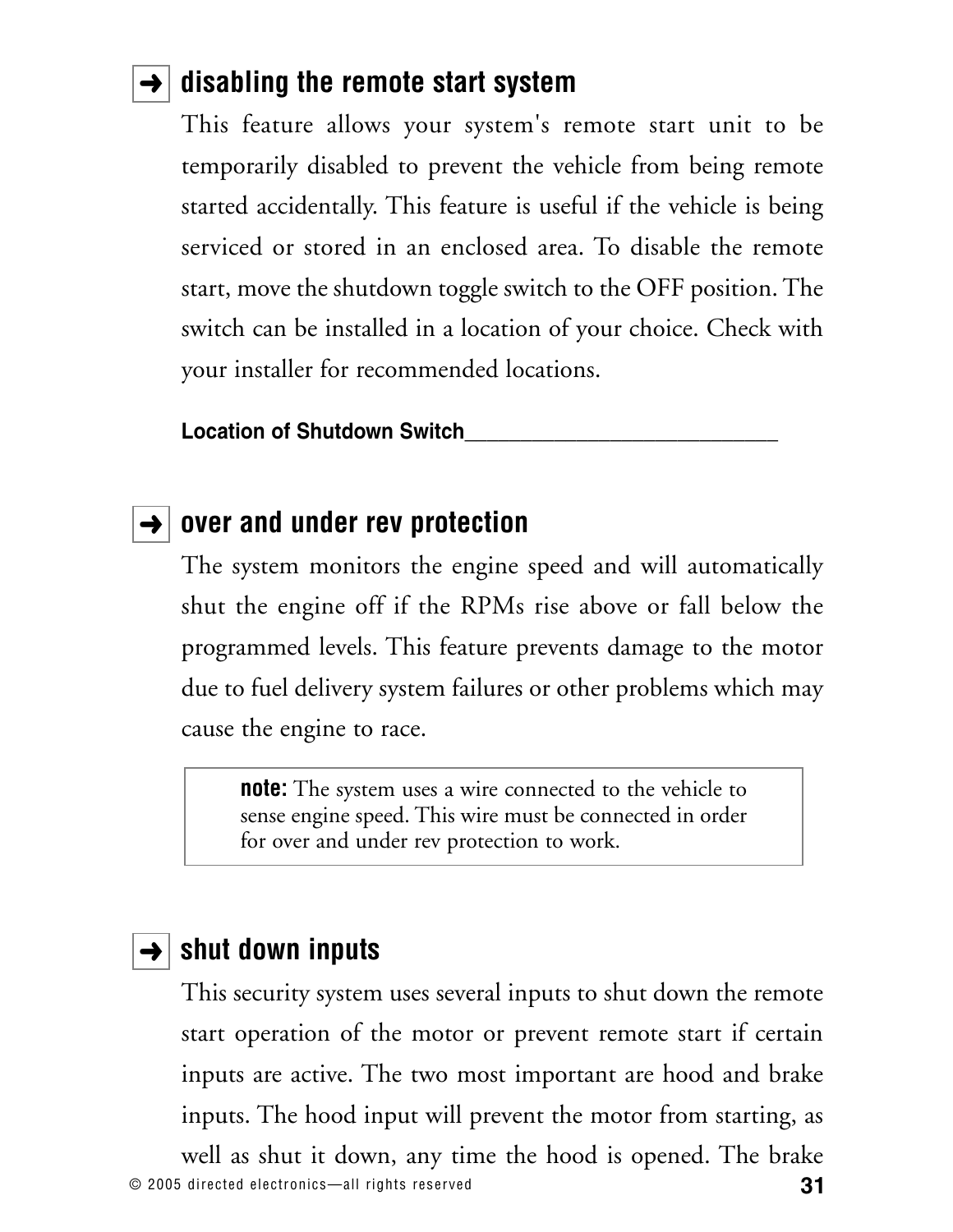pedal will shut down the motor at any time during remote start operation, as well as preventing the remote start from activating while it is being pressed.

### **→** nuisance prevention circuitry

Your system has Directed's Nuisance Prevention<sup>®</sup> Circuitry (NPC). It prevents annoying repetitive trigger sequences due to faulty door pin switches or environmental conditions such as thunder, jackhammers, airport noise, etc.

#### **Example**

If the alarm triggers three times within a 60-minute period and each time the same sensor or switch triggers the alarm, NPC will interpret those triggers as false alarms. After the third trigger, NPC ignores, or bypasses, that sensor or switch (along with any other sensors or switches sharing the same zone) for 60 minutes.

If the bypassed sensor tries to trigger the security system while it is being bypassed, the 60-minute bypass period will start over. This ensures that a sensor that is continually being triggered will remain bypassed.

The vehicle doors are protected by NPC differently. If your security system is triggered by an open door for three full cycles, the system will bypass the doors until the trigger ceases.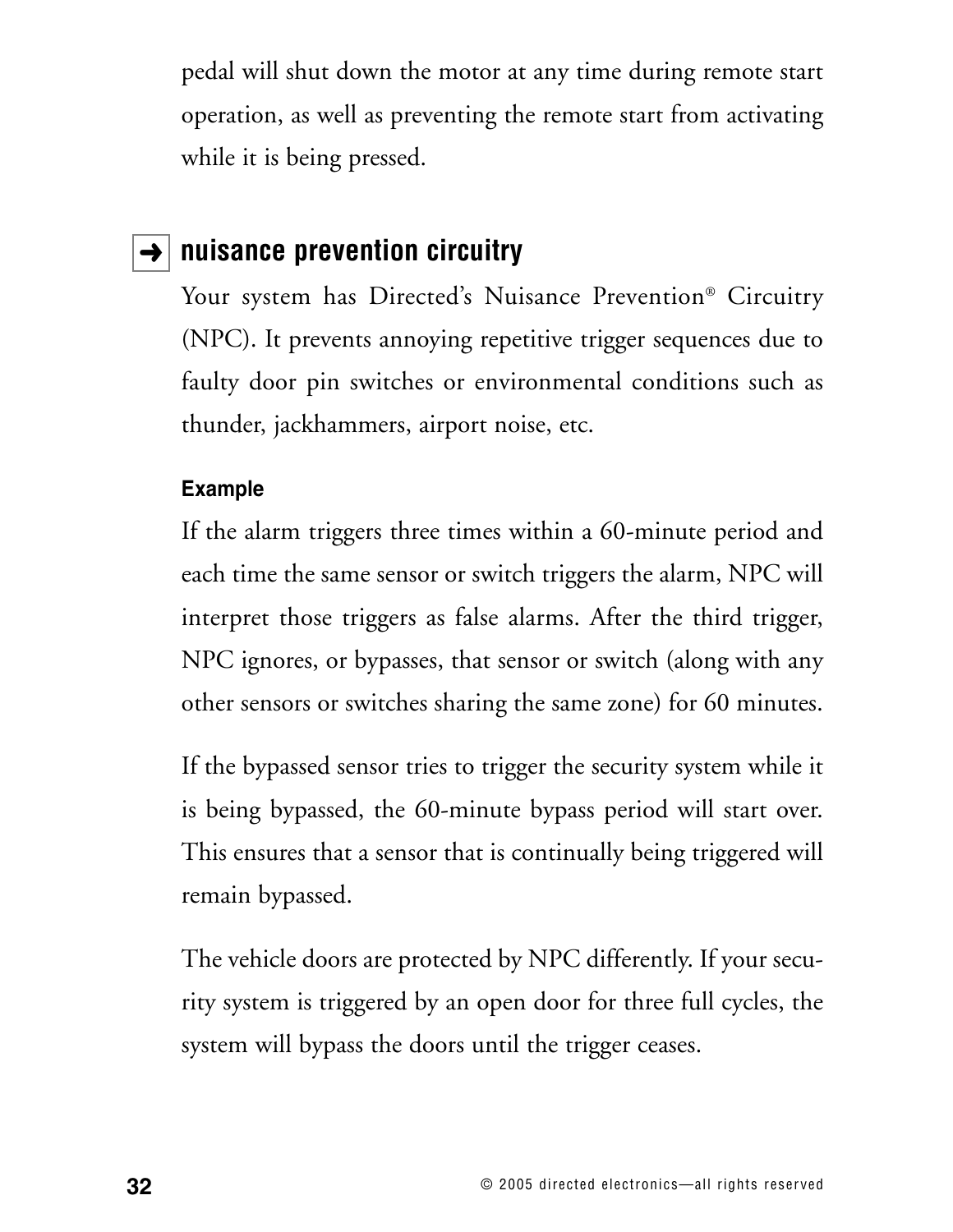**note:** Arming and disarming the system does not reset this function! The only ways to reset a bypassed zone are for it to not trigger for 60 minutes, or to turn on the ignition. If testing your system, it is important to remember that the NPC programming can cause zones to be bypassed and appear to stop working. If five chirps are heard when disarming, NPC has been engaged. If you wish to clear the NPC memory, turn the ignition on.

# **diagnostics**

The microprocessor at the heart of your system is constantly monitoring all of the switches and sensors connected to it. It is designed to detect any faulty switches and sensors and prevents them from disabling the entire system. The microprocessor will also record and report any triggers that occurred during your absence. Refer to the System Status Chirps and Table of Zones sections of this guide for diagnostic information.

### $\rightarrow$  arming diagnostics

If the security system is armed at the same time that an input is active (such as a door opening or sensor triggering), you will hear one siren chirp to indicate arming and a second siren chirp to indicate Bypass Notification. A Bypass Notification chirp means that the security system ignores the input that was active when the system was armed, until that input ceases. Three seconds after that input ceases, the security system will resume normal monitoring. For example, if your vehicle has an interior light exit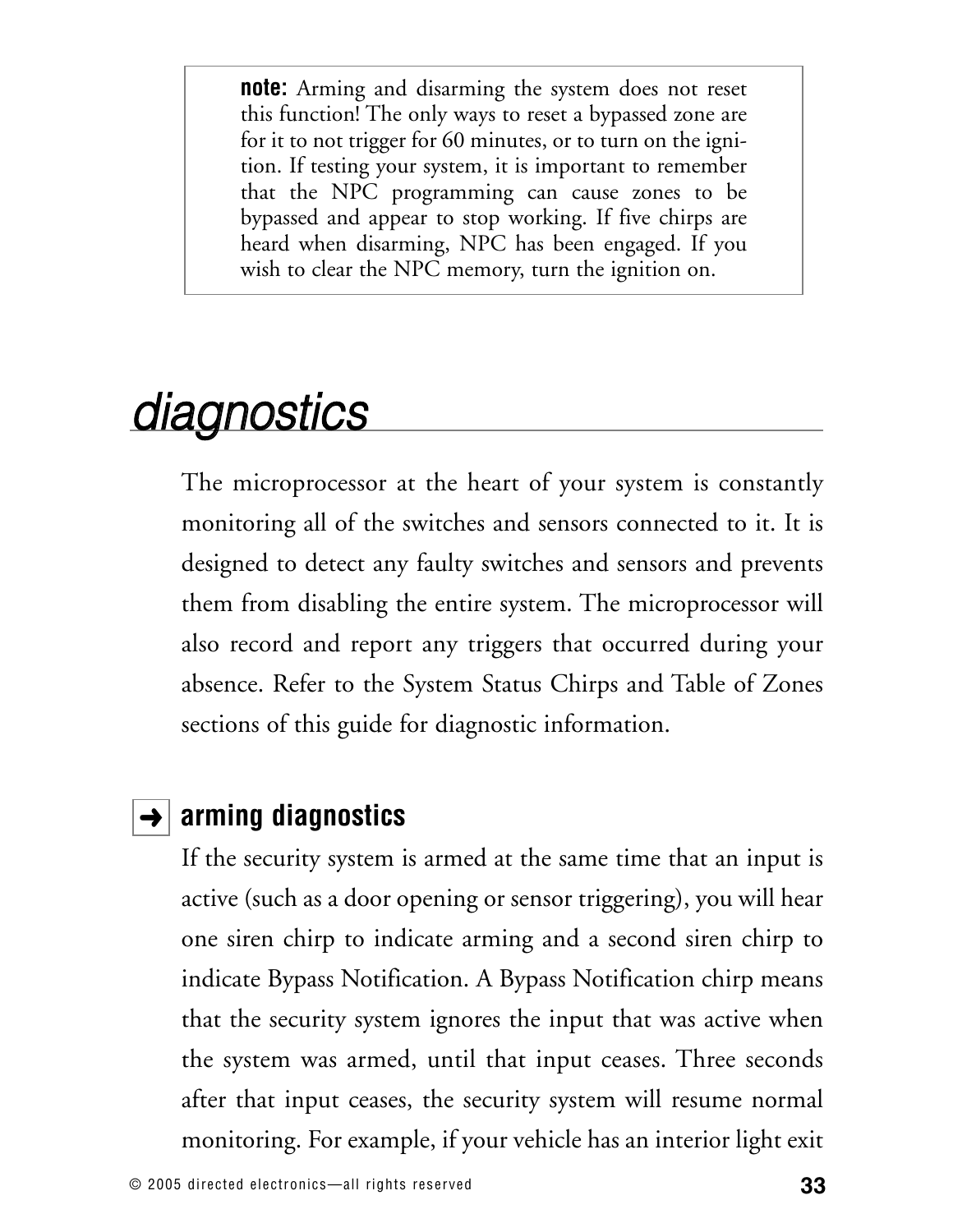delay and you arm your security system before the interior light turns off, you may hear a second Bypass Notification chirp. Once the light turns off, however, the security system resumes normal monitoring.

### $\rightarrow$  disarming diagnostics

Extra chirps that are heard when disarming the system are the Tamper Alert. If four chirps are heard when disarming the system, then the security system was triggered in your absence. If five chirps are heard when disarming the system, a zone was triggered so many times that the Nuisance Protection® Circuitry has bypassed that zone. In either case, the in-vehicle status LED will indicate which zone was involved (see Table of Zones section). The security system will retain this information in its memory and chirp four or five times each time it is disarmed, until the next time that the ignition is turned on.

### **→ System status chirps**

The siren will chirp when arming/disarming the system. The pattern of chirps will audibly report the system's status as described below.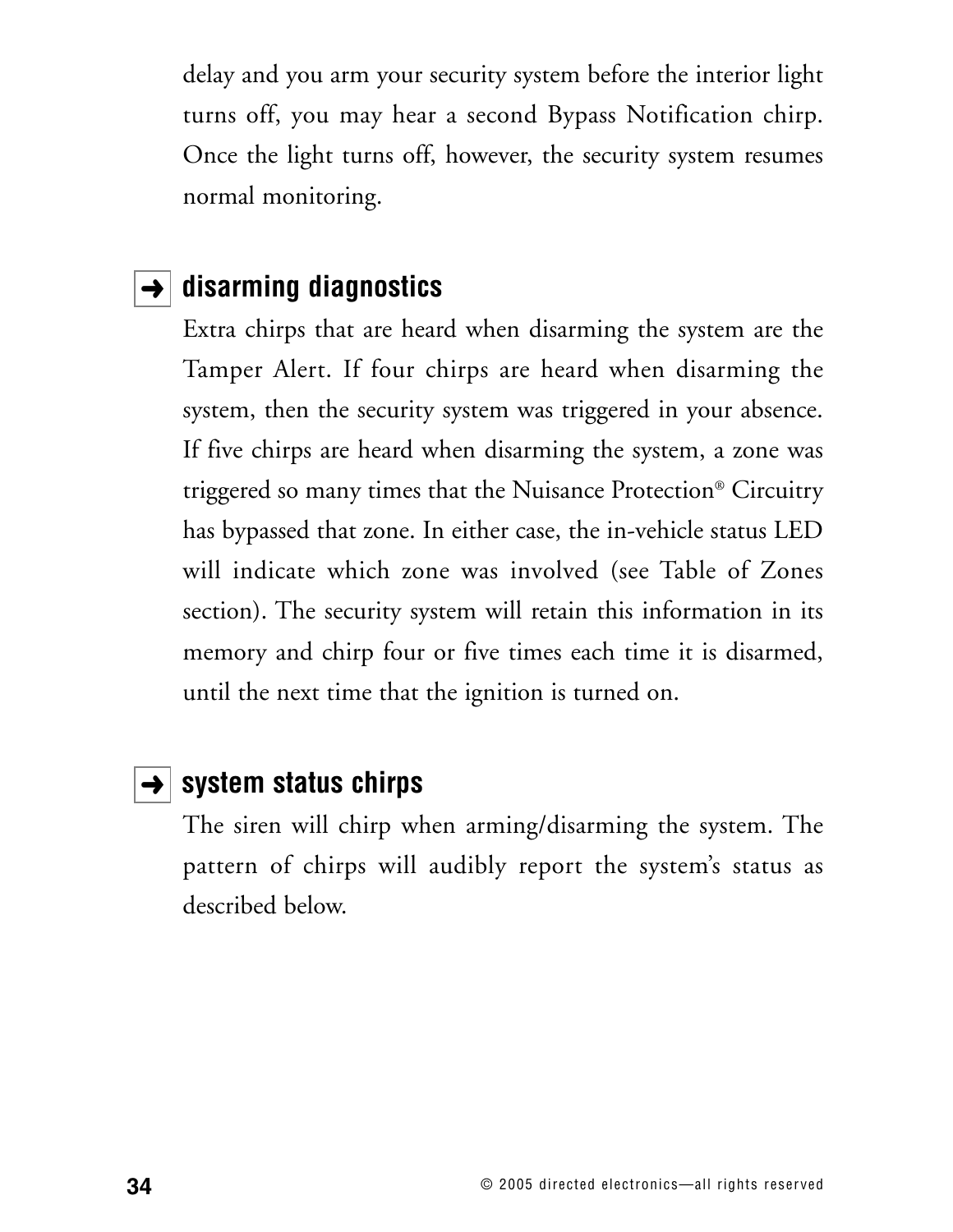| <b>Action</b> | <b>Number of Chirps</b> | <b>Description</b>                              |
|---------------|-------------------------|-------------------------------------------------|
| Arm           |                         | System armed                                    |
| Arm           | $1$ (3-second delay), 1 | System armed with<br><b>Bypass Notification</b> |
| Disarm        | $\mathcal{D}$           | System disarmed                                 |
| Disarm        |                         | System disarmed with<br>Tamper Alert            |
| Disarm        |                         | System disarmed NPC<br>active                   |

### **table of zones** ➜

A zone is represented by the number of in-vehicle status LED flashes used by the system to identify a particular type of input. Standard input assignments are listed in the following table, along with spaces to write in any optional sensors or switches that have been installed.

| <b>ZONE</b><br>(Number of<br>LED Flashes) | <b>DESCRIPTION</b>                               | <b>DEALER-INSTALLED</b><br><b>OPTIONS</b> |
|-------------------------------------------|--------------------------------------------------|-------------------------------------------|
|                                           | Instant trigger - trunk pinswitch                |                                           |
| 2                                         | A heavier impact<br>detected by the shock sensor |                                           |
| 3                                         | Door switch trigger                              |                                           |
| 4                                         | For optional sensors                             |                                           |
| 5                                         | Ignition trigger                                 |                                           |
| 6                                         | Instant trigger - hood pinswitch                 |                                           |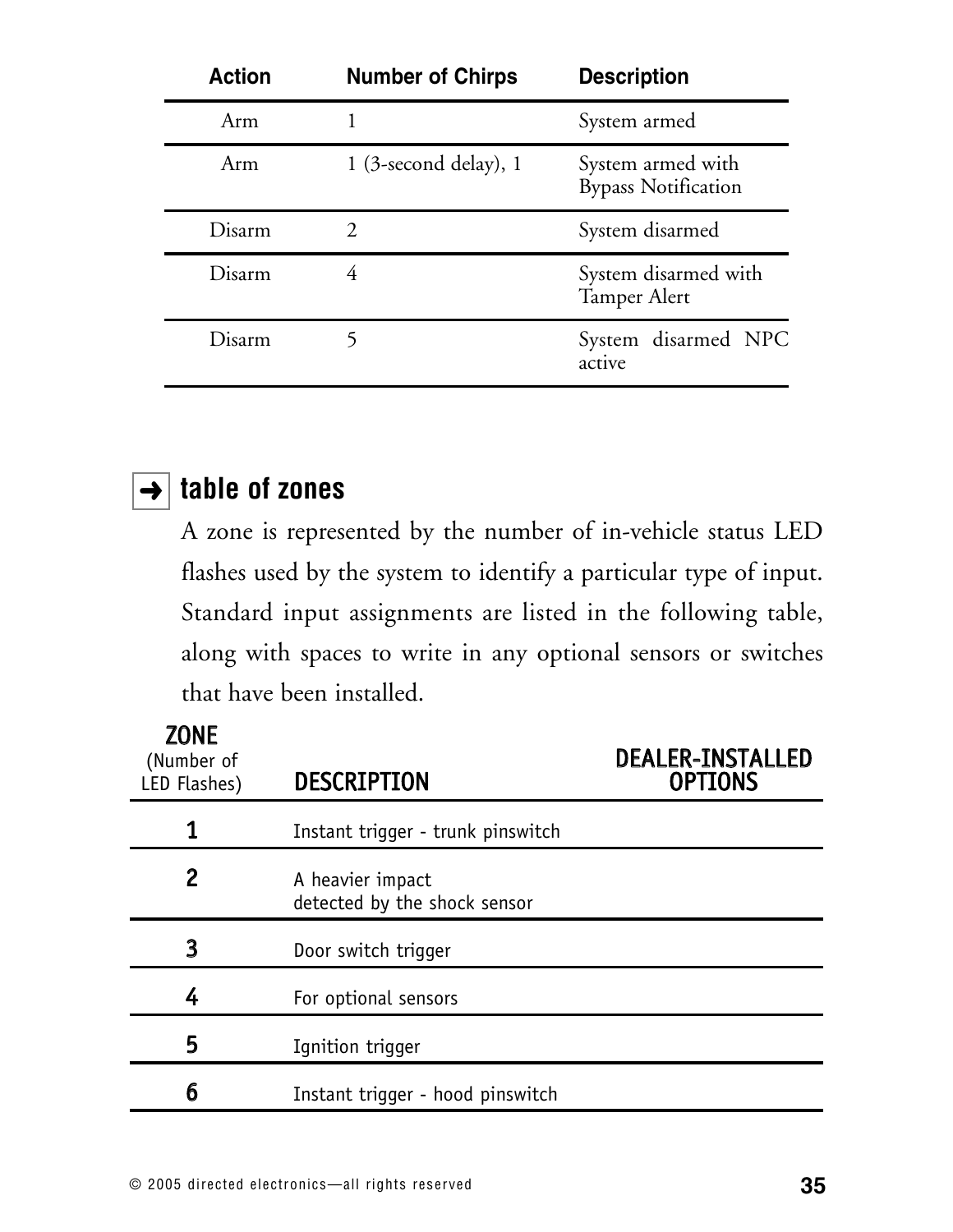# **→ interpreting zone diagnostics**

Warn Away responses are not reported by arming or disarming diagnostics. If you receive a Bypass notification when arming or a Tamper Alert notification when disarming, look at the LED in the car. Active or triggered zones will be indicated by a pattern of blinks by the LED.

#### **Example**

If zone 3 was active or triggered, the in-vehicle status LED will blink three times with a two-second pause. Then it will blink three times again, and repeat until the ignition is turned on.

**note:** Your system stores the last two triggered zones in memory. If your system has been triggered but the invehicle status LED has been reset by turning on the ignition, your dealer can still recall the last two zones that were triggered. Contact your dealer for details.

# code hopping

The receiver and 2-way remotes use a mathematical formula called an algorithm to change their code each time the 2-way remote is used. This technology has been developed to increase the security of the unit. The control unit knows what the next codes should be. This helps to keep the 2-way remote "in sync" with the control unit even if you use the remote control out of range of the vehicle. However, if the remote has been pressed many times out of range of the vehicle, or the battery has been removed, it may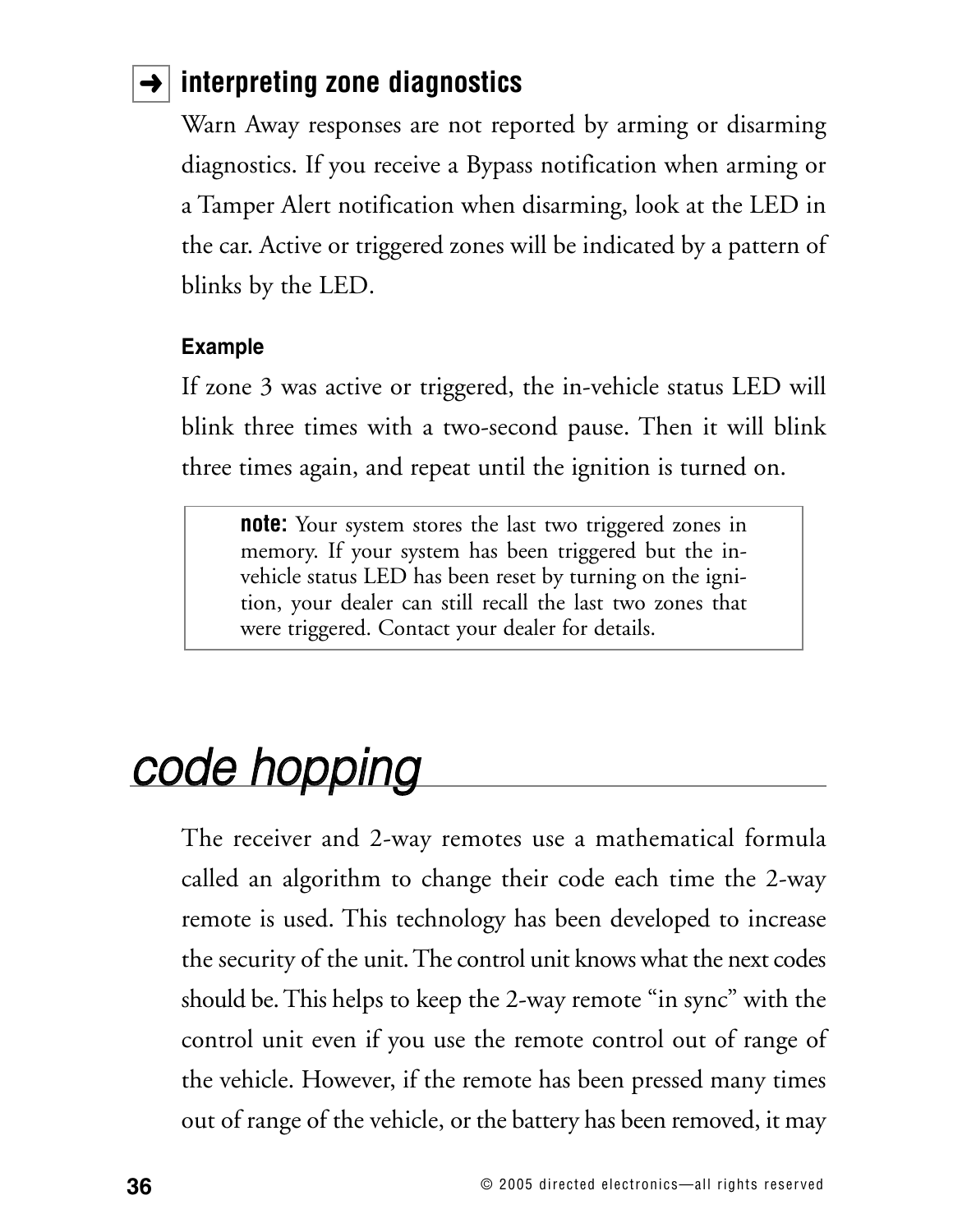fall out of sync with the control unit and fail to operate the system. To re-sync the remote simply press  $|\mathbf{S}|$  several times within range of the vehicle. The alarm will automatically re-sync and respond to the 2-way remotes normally.

# high frequency

Your system transmits and receives at 434 MHz. This provides a cleaner spectrum with less interference and a more stable signal. Enjoy a phenomenal increase in range, even in areas with high radio interference.

# owner recognition

Owner Recognition is a revolutionary new feature available only from Directed. Using a Directed Bitwriter, hand-held programming tool, your dealer can program many of the system settings. The programmer makes it possible to program different settings for each 2-way remote that is used with the system. Then, whenever a specific 2-way remote is used, the system will recall the settings assigned to that 2-way remote. Owner Recognition lets up to four users of the system have different settings that meet their specific needs. It is almost like having four separate alarms in your vehicle, one for each user.

**note:** Owner Recognition cannot be programmed without a Bitwriter and the necessary software. Check with your dealer for more information.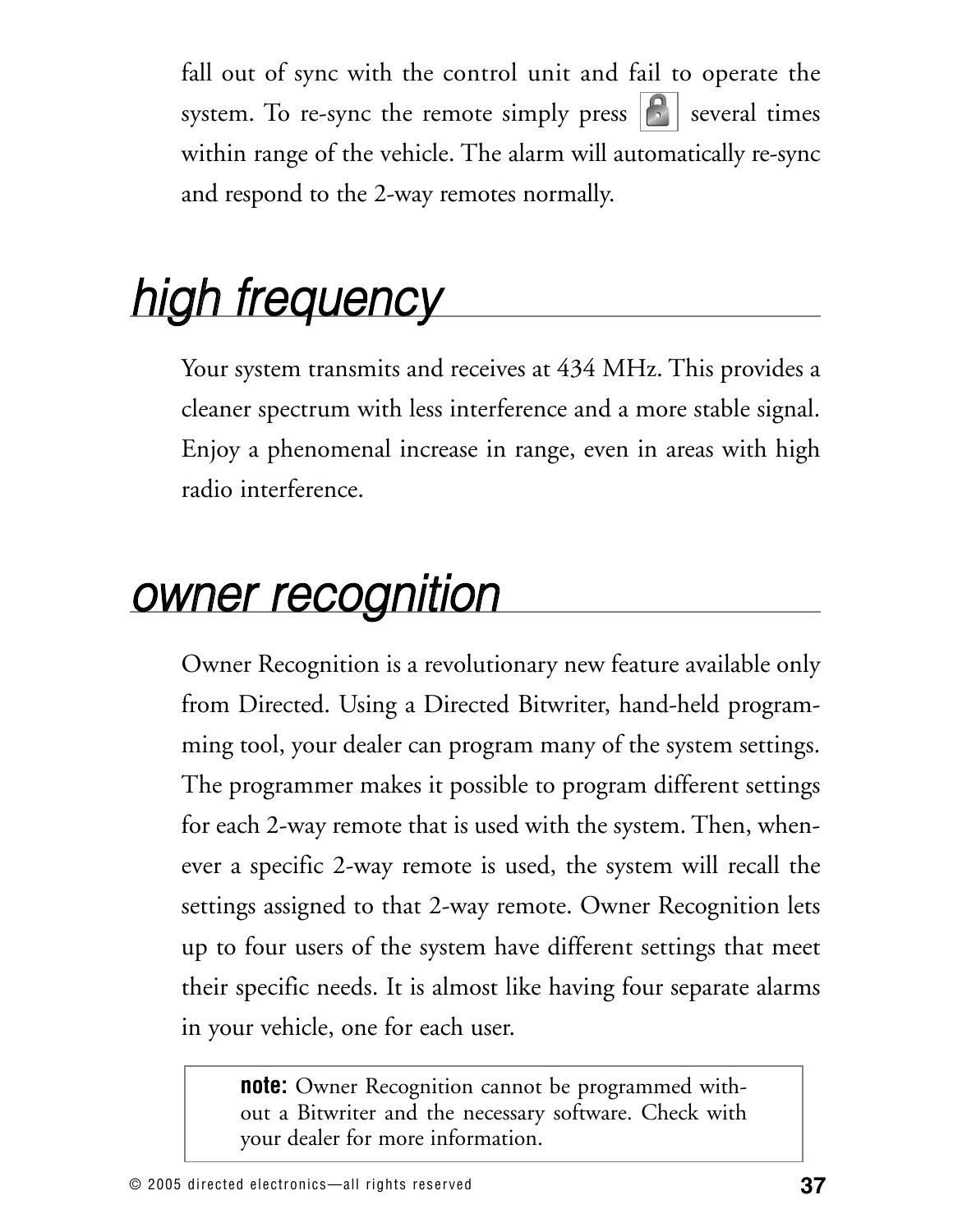# rapid resume logic

This Directed system will store its current state to non-volatile memory. If power is lost and then reconnected the system will recall the stored state from memory. This means if the unit is in Valet Mode and the battery is disconnected for any reason, such as servicing the car, when the battery is reconnected the unit will still be in Valet Mode. This applies to all states of the system including arm, disarm, and Valet Mode.

# power saver mode

Your system will automatically enter Power Saver Mode while armed or in Valet Mode, after a period of time in which no operation has been performed. This lowers the current draw on the vehicle's battery. Power Saver Mode takes over under the following conditions:

- ➤ Power Saver when the system is armed: After the system has been armed for 24 hours the in-vehicle status LED will flash at half its normal rate, decreasing the system's current draw.
- ➤ Power Saver in Valet Mode: When the system enters Valet Mode the in-vehicle status LED illuminates steadily. If the vehicle is not used (ignition is not turned on) for a one hour period while the system is in Valet Mode, the in-vehicle status LED will shut off. If the system remains in Valet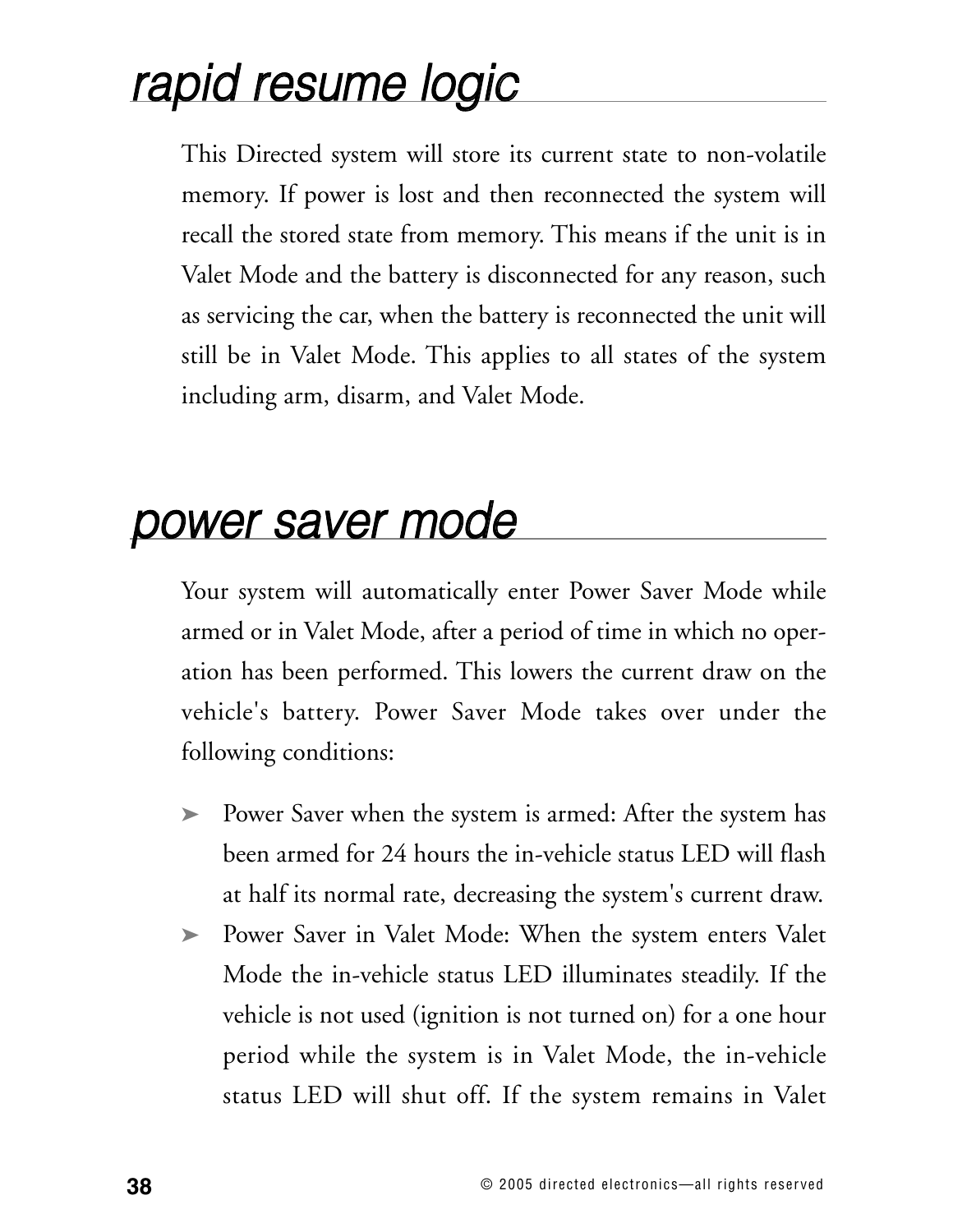Mode, the in-vehicle status LED will come back on the next time the ignition is turned on and then back off.

# programming options

Programming options control your system's normal, operational set-up. Most options do not require additional parts, but some may require installation labor.

The following is a list of the programmable options, with the factory settings in Bold.

- ➤ Active arming (2-way remote only) or passive arming (automatic arming 30 seconds after the last door has been closed).
- ► Arming/disarming siren chirps on or off.
- ► The ignition controlled door lock feature on or off: When this feature is programmed on, the doors will lock three seconds after the ignition is turned on, and unlock when the ignition is turned off. If your installer is programming the security system with the Directed Bitwriter, ignition lock and unlock are independent features that can be programmed separately.
- ► Passive door locking (with passive arming) or **active door** locking (only when arming with the 2-way remote). Passive locking allows the vehicle's doors to lock when the security system passively arms (after the 30-second countdown). This feature only works if passive arming has been programmed.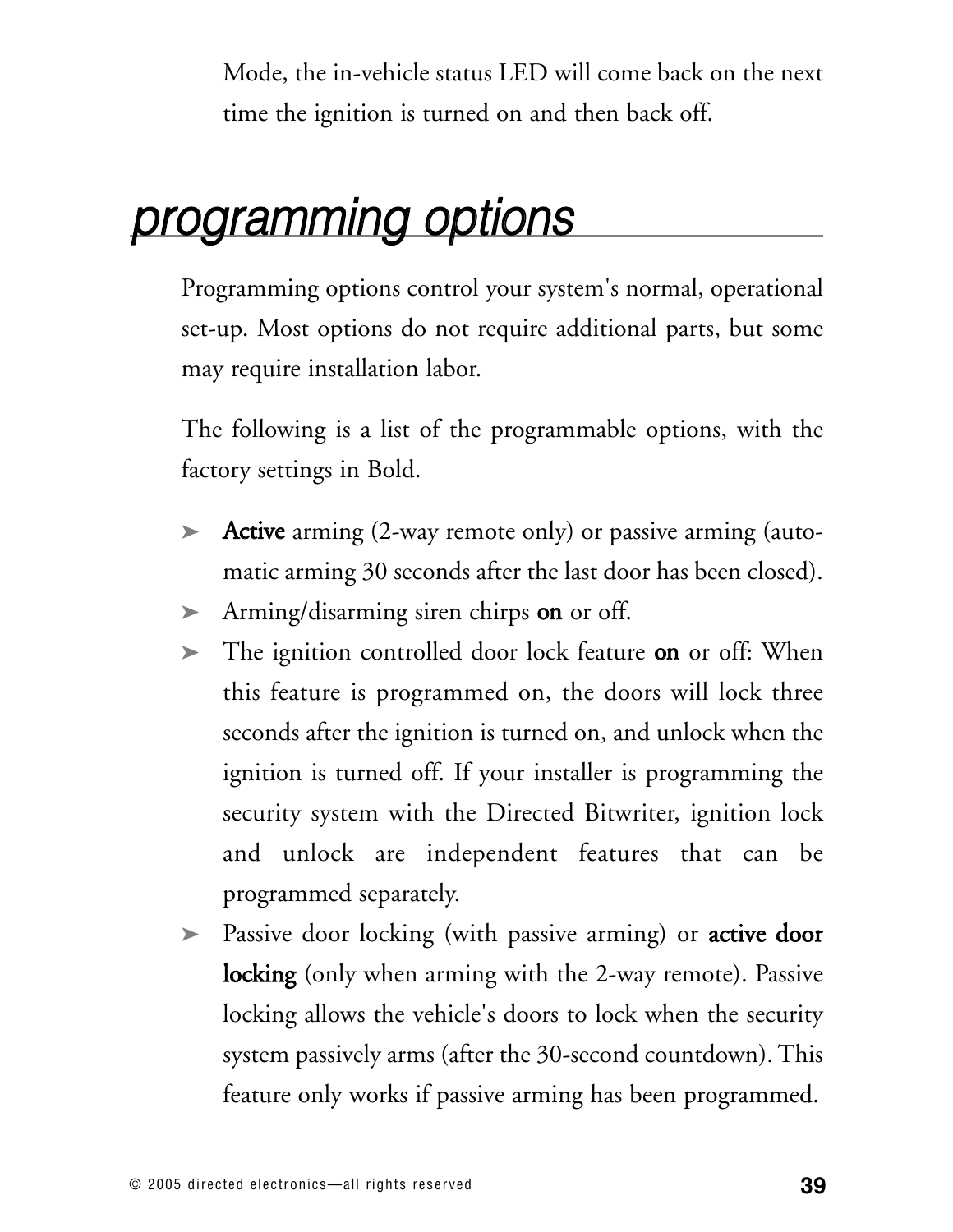- ► Panic mode **enabled**/disabled when the ignition is turned on. (Some states have laws against sirens sounding in moving cars.)
- ► Forced passive arming on or off. If your security system is programmed for passive arming and the forced passive arming feature has been programmed on, the system will passively arm after one hour, even if a protected entry has been left open. Forced passive arming ensures that the system will be armed if a door has accidentally been left ajar when leaving the vehicle.

**note:** When the system passively arms after one hour, the entry point that has been left open, and anything connected to the same zone, is bypassed and cannot trigger the system. However, the remaining inputs to the system are fully operational.

- ➤ Full trigger response 30 or 60 seconds: This determines how long the full triggered sequence lasts. Some states have laws regulating how long a security system can sound before it is considered a nuisance. If your installer is programming the security system with the Directed Bitwriter, the full triggered response can be programmed for any duration ranging from 1 to 180 seconds.
- ► Automatic Engine Disable (AED) on or **off**. The purpose of this feature is to protect the vehicle from being stolen at all times, regardless of whether or not the alarm is armed. If AED is programmed on, the starter of the vehicle will be disabled 30 seconds after the ignition is turned off. Once the key is turned off, the in-vehicle status LED will flash slowly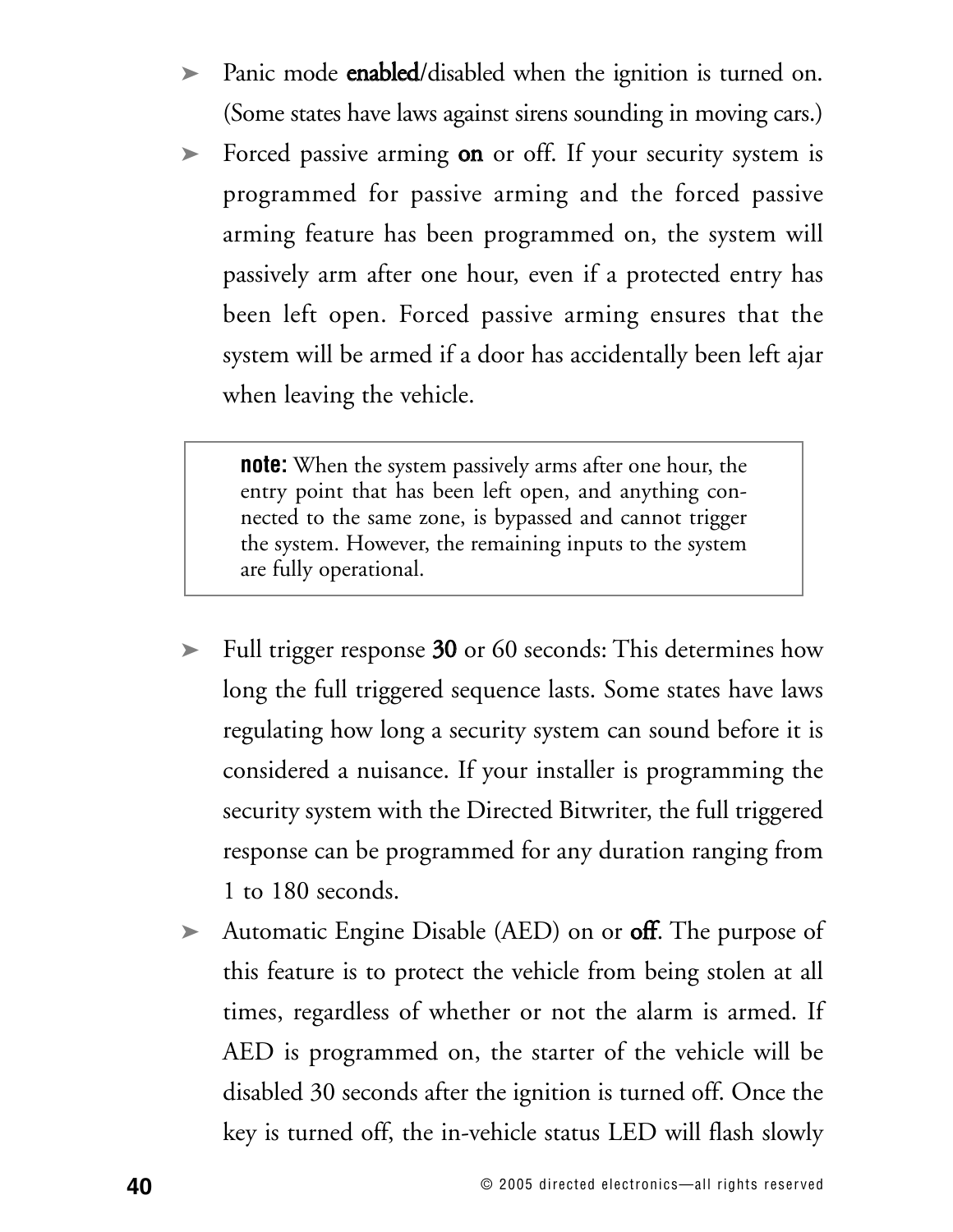(one-half its normal armed rate) to indicate the AED arming cycle. Thirty seconds later, the starter will be disabled. To start the car, it will be necessary to disarm the system with the 2-way remote. It is also possible to disarm the AED feature by turning the ignition key to the RUN position and pressing the Valet button the programmed number of times. AED is also disabled when the system is in Valet mode.

**note:** This feature will only function if the FailSafe® Starter Kill relay has been installed.

- ➤ Siren tones and chirp volume. The output of the Revenger™ Soft Chirp<sup> $m$ </sup> siren consists of six different tones in sequence. Any of these tones can be eliminated by a dealer, resulting in a unique, easily identifiable siren sound. The chirps can be either full volume or **6 decibels quieter** than the full alarm blast.
- ➤ 12, 24, or 60 minute run time. your system can be programmed to allow the vehicle to run for 12, 24, or 60 minutes when remote started.
- ➤ 3, 6, 9, or 12 minute timer mode run time. Your system can be programmed to allow the vehicle to run for 3, 6, 9, or 12 minutes when remote started in timer mode.
- ➤ While the remote start system is running the engine, the parking lights of the vehicle can flash on and off or come on and light steadily.
- ➤ Comfort closure is a programming option which closes the vehicle's windows after remote locking.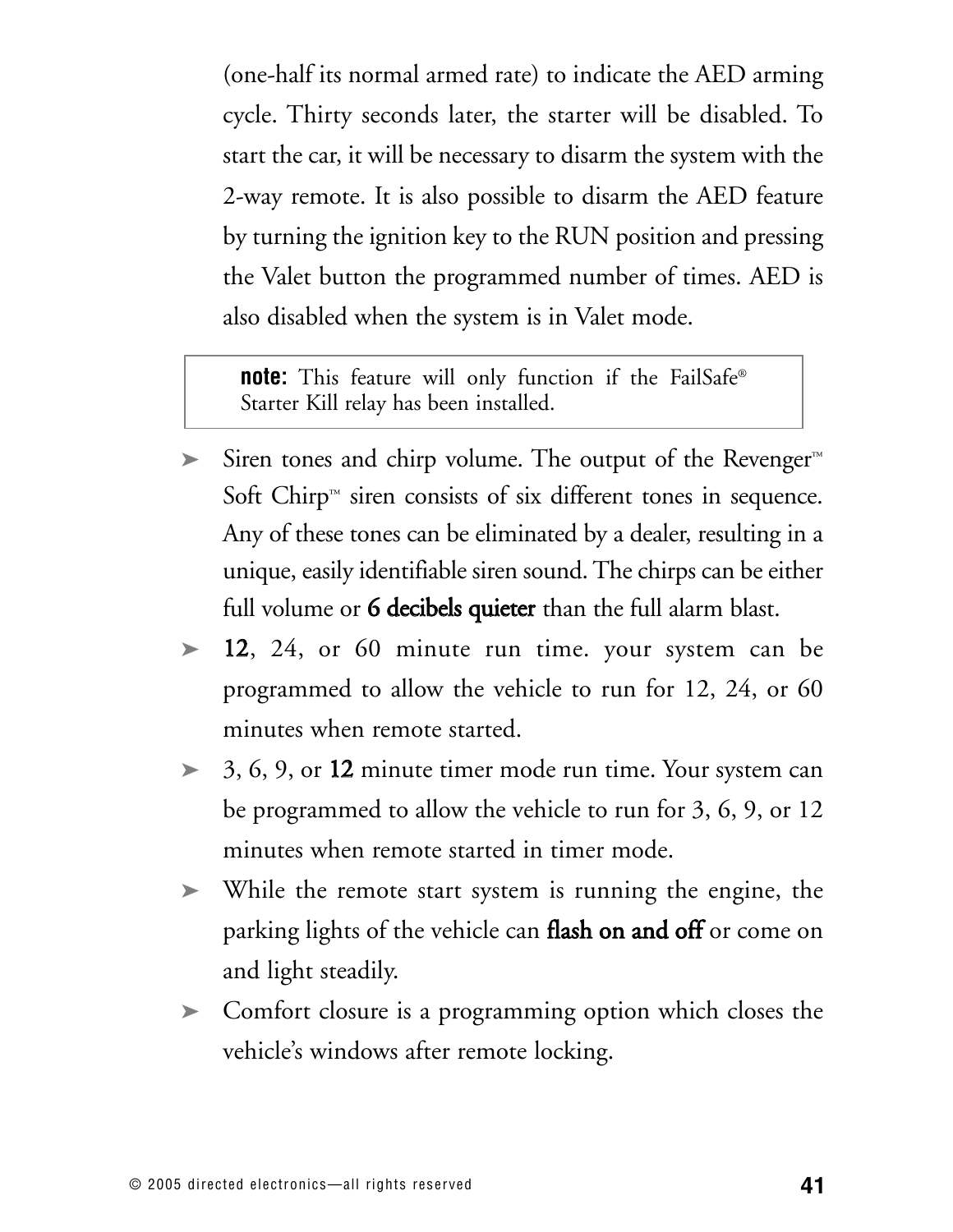# security & convenience expansions

Listed below are some of the many expansion options available. Please consult your dealer for a complete explanation of all the options available to you.

**Audio Sensor:** Metal on glass, glass cracking, and breaking glass produce distinctive acoustic signatures. The 506T audio sensor uses a microphone to pick up sounds, then analyzes them with proprietary acoustic software to determine if the glass has been struck.

**Backup Battery:** The 520T keeps the system armed, triggers the alarm and keeps the starter interrupt active if main battery is disconnected.

**Hood Lock:** Prevents the vehicle's hood from being opened without a key, keeping thieves away from the system's siren, the battery connections, and other components under the hood.

**Field Disturbance Sensor:** An invisible dome of coverage is established by installing the 508D "radar" sensor. Your system can react to any intrusions into this field with the full triggered sequence.

**Power Locks:** This system offers lock outputs that can control some manufacturers' power door lock systems. For other systems, additional parts may be required.

**Power Trunk Release:** The accessory output of the system can operate a factory power release for the vehicle's trunk or hatch. Although the on-board relay can control most power trunk re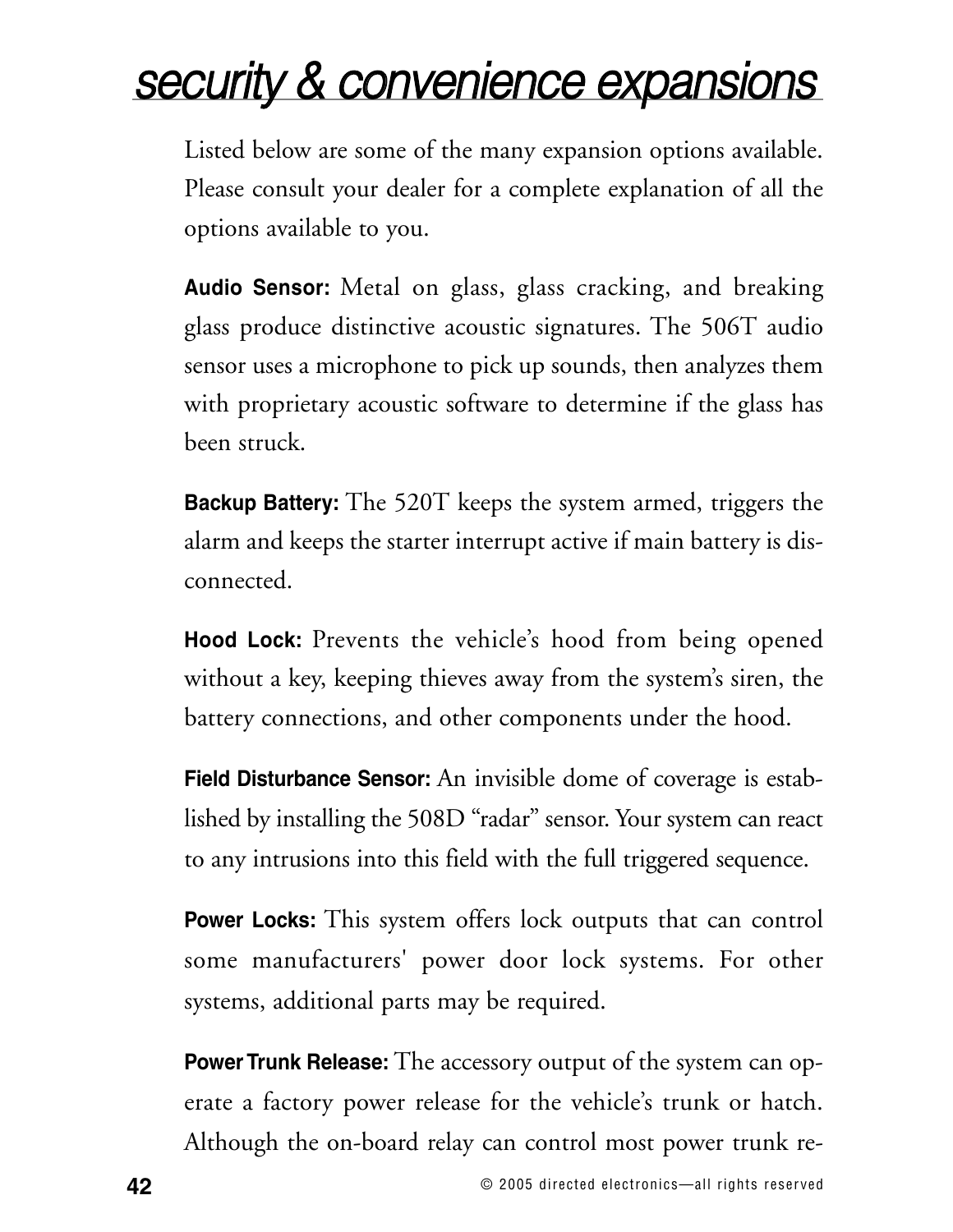leases, sometimes an optional relay is required. If the factory release is not power-activated, Directed®'s 522T trunk release solenoid can often be added.

**Power Window Control:** Automatic power window control is provided with the 529T and 530T systems. These can operate power windows, and can roll them up automatically when the system is armed, roll them down, or both up and down.

**Mobile Video:** This system is compatible with Directed Video's MCB1000 Multi-Channel Controller, featuring on-screen security system programming and zone trigger information.

# glossary of terms

**2-Way Remote**: Hand-held, 2-way transceiver which operates the various functions of your system.

**Control Unit:** The "brain" of your system. Usually hidden underneath the dash area of the vehicle. The control unit houses the microprocessor which monitors your vehicle and controls all system functions.

**Fault-Proof Starter Interrupt:** An automatic switch controlled by your system that prevents the vehicle's starter from cranking whenever the system is armed. The vehicle is never prevented from cranking when the system is disarmed, in Valet Mode, or if the starter interrupt switch itself fails. Your system has feature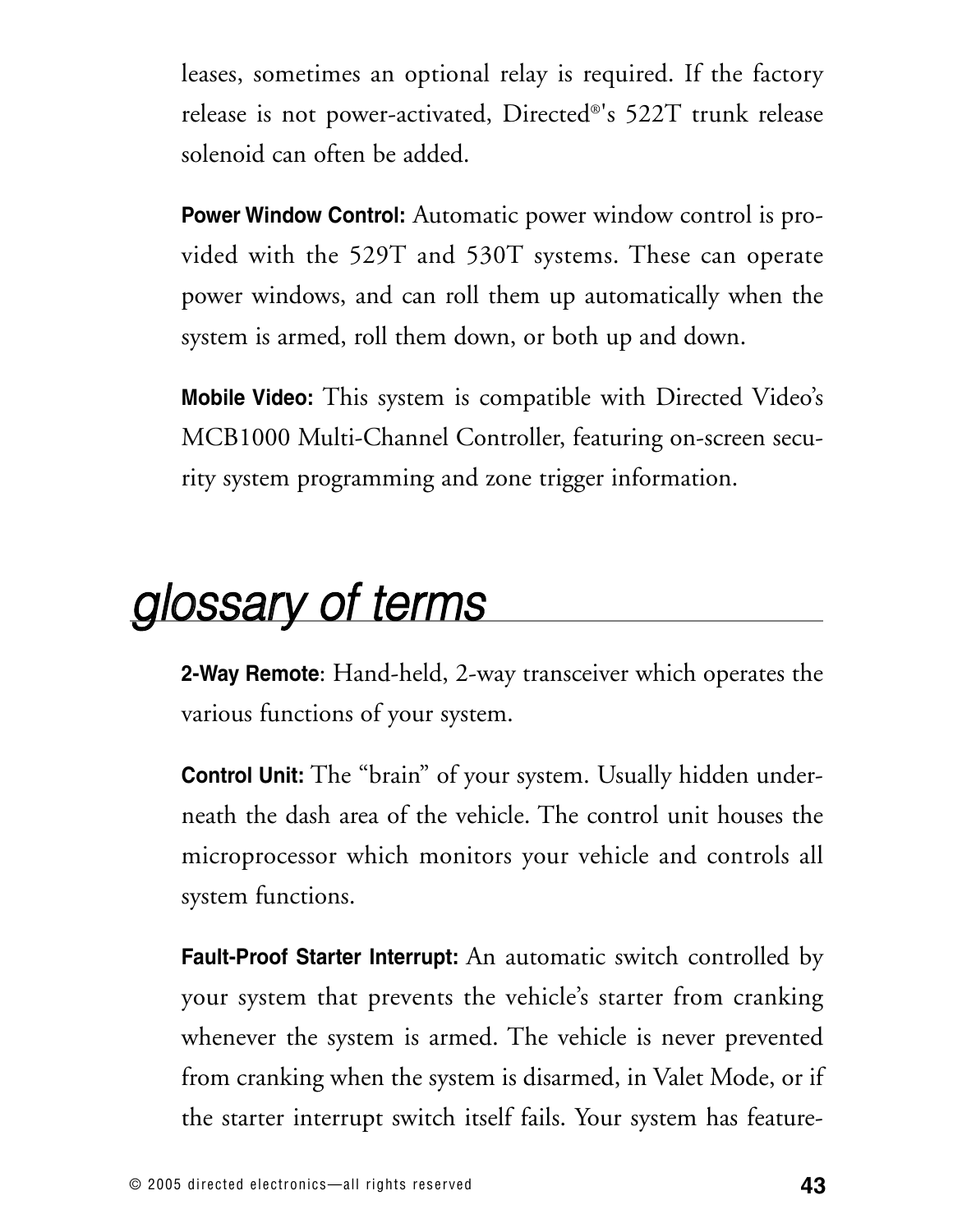ready circuitry for the starter interrupt, however installation may require additional labor.

**Input:** A physical connection to the system. An input can be provided by a sensor, pinswitch or by existing systems in the vehicle, such as ignition or courtesy lights.

**In-vehicle status LED:** A light mounted at a discretionary location inside the vehicle. It is used to indicate the status of your system.

**Shock Sensor:** This system has a dual zone shock sensor. This sensor is mounted in the vehicle and designed to pick up impacts to the vehicle or glass.

**2-Way Remote:** A hand-held, remote control which operates the various functions of your system.

**Trigger or Triggered Sequence:** This is what happens when the alarm "goes off" or "trips." The triggered sequence of your system consists of the siren sounding and parking lights flashing for the programmed duration.

**Valet Button:** A small push button switch mounted at a discretionary location inside the vehicle. It is used to override the starter interrupt when a 2-way remote is lost or damaged, or to enter or exit Valet Mode.

**Warning Zone Response:** Lighter impacts to the vehicle will generate the Warning Zone response. It consists of several seconds of siren chirps and parking light flashes.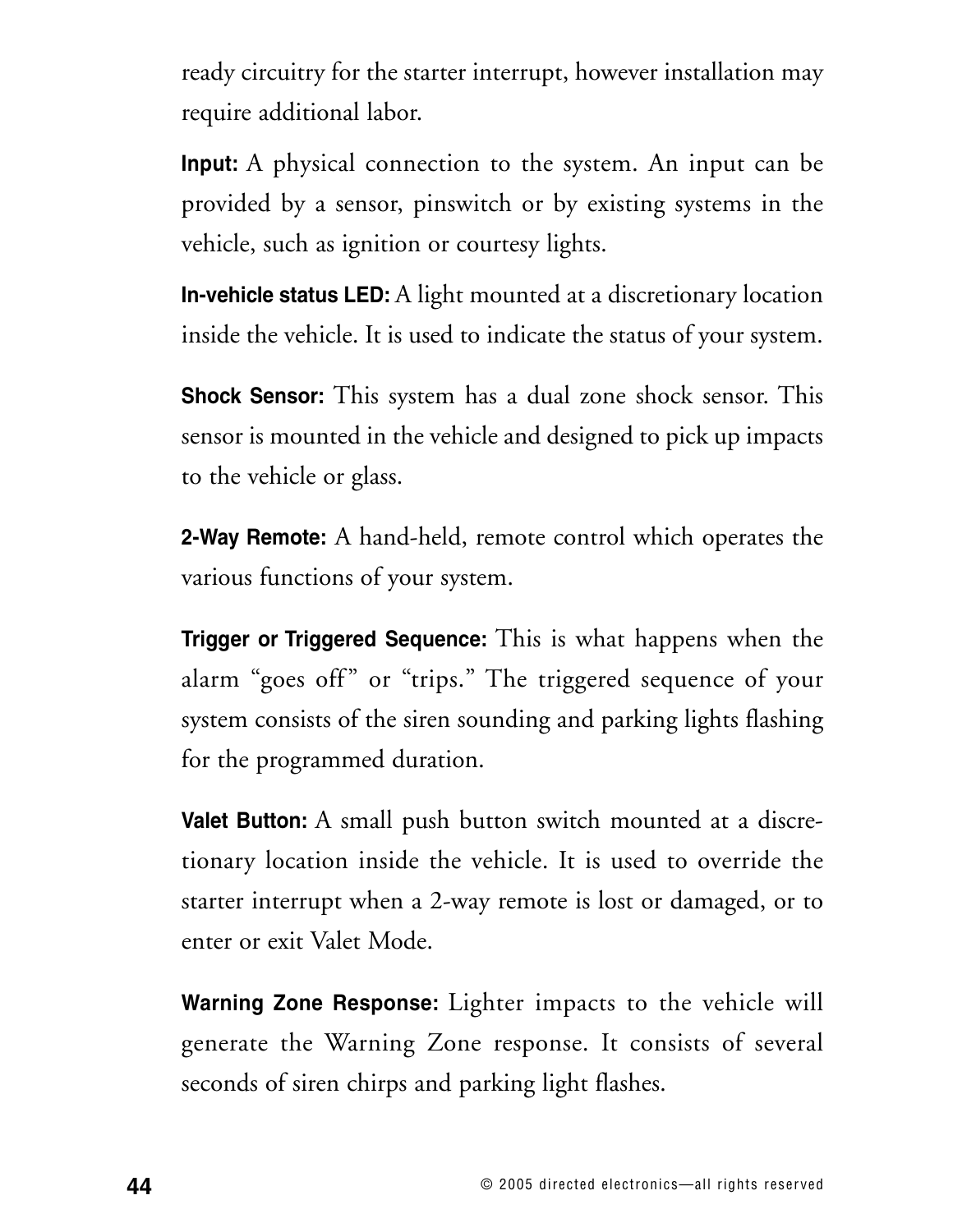**Zone:** A zone is a separate input that the alarm can recognize as unique. Each input to the system is connected to a particular zone. Often two or more inputs may share the same zone.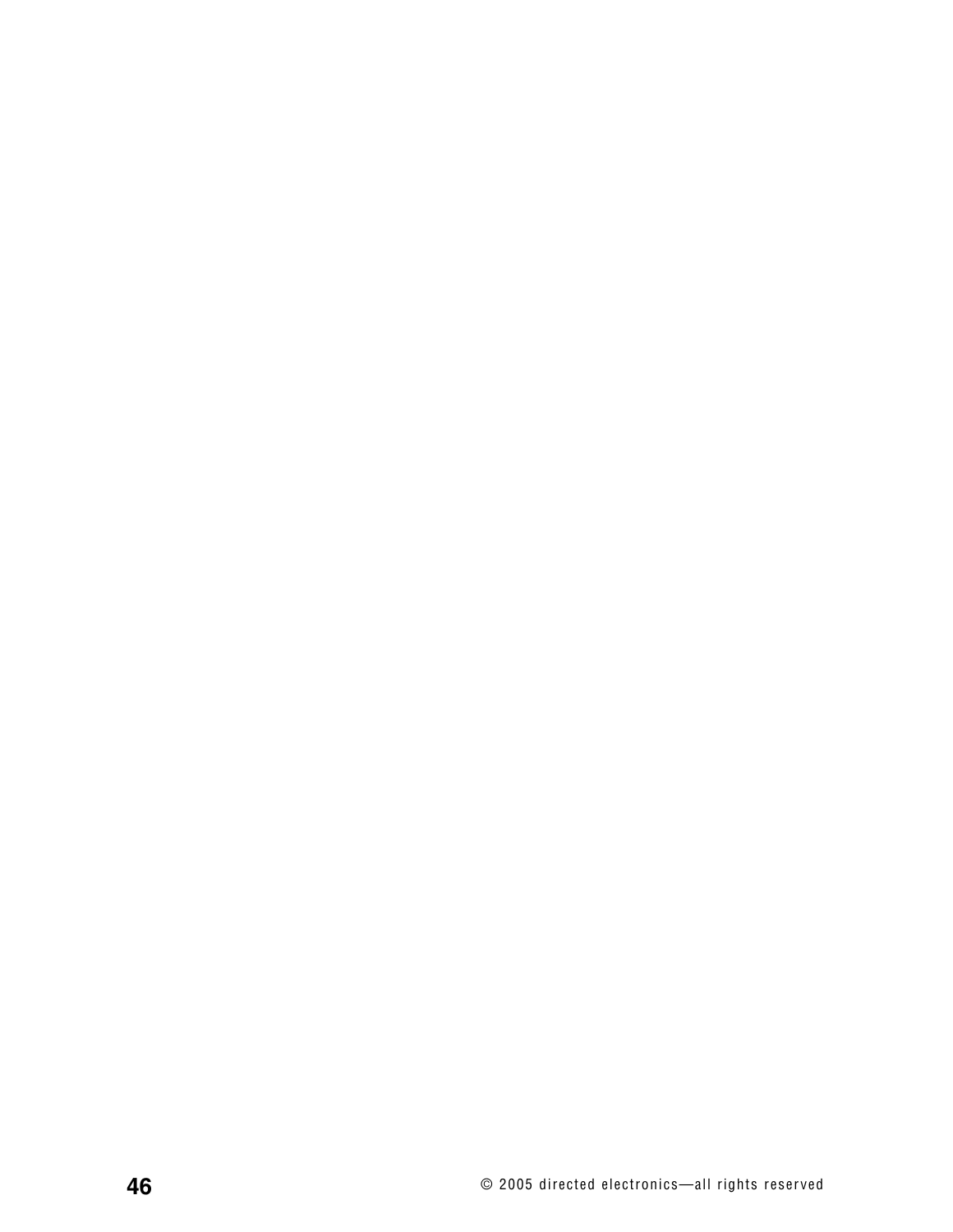#### **Arming**

 $\chi$ 

■ To arm, press  $\boxed{\color{blue} \bullet}$ . When the system arms, you will hear a short chirp, and the parking lights will flash once.

#### **Arming while driving**

To arm the system while driving, press  $\|\cdot\|$  on your 2-way remote while the vehicle is running. The system will chirp once and then once more to indicate that the ignition is on.

#### **Disarming**

To disarm, press  $\lVert \cdot \rVert$ . You will hear two chirps, and the parking lights will flash twice.

#### **High security disarm**

For high security disarm, press  $\left| \cdot \right|$  on your 2-way remote and the siren will stop sounding. To completely disarm the security system, press again and the system will chirp 4 or 5 times (reporting the trigger).

#### **Disarming without a 2-way remote**

Turn on the ignition. Press the Valet<sup>®</sup> button within 15 seconds. The system should now disarm. If it does not, you may have waited too long, so turn the ignition off and on and try again.

#### **Silent Mode**™

Pressing **AUX** briefly before arming or disarming will eliminate the confirmation chirp(s) for that one operation only.

#### **Panic Mode**

■ Press **F** for 2 seconds, and you will enter Panic Mode. The siren will sound and the parking lights will flash for 30 seconds. To stop Panic Mode at any time, press  $\left| \cdot \right|$  on the 2-way remote again.

#### **To remote start the vehicle**

Press  $|\cdot|$  and  $|\cdot|$  simultaneously. The parking lights will turn on (if connected) and the vehicle will start and run for the programmed period of time.

#### **To disable the remote start system**

■ To disable the remote start, move the shutdown toggle switch to the OFF position.

#### **Location of Valet® button\_\_\_\_\_\_\_\_\_\_\_\_\_\_\_\_\_\_\_\_\_\_\_\_\_\_\_\_\_\_\_\_\_**

**Number of Valet® button pulses for disarming\_\_\_\_\_\_\_\_\_\_\_\_\_\_\_**

 $\chi$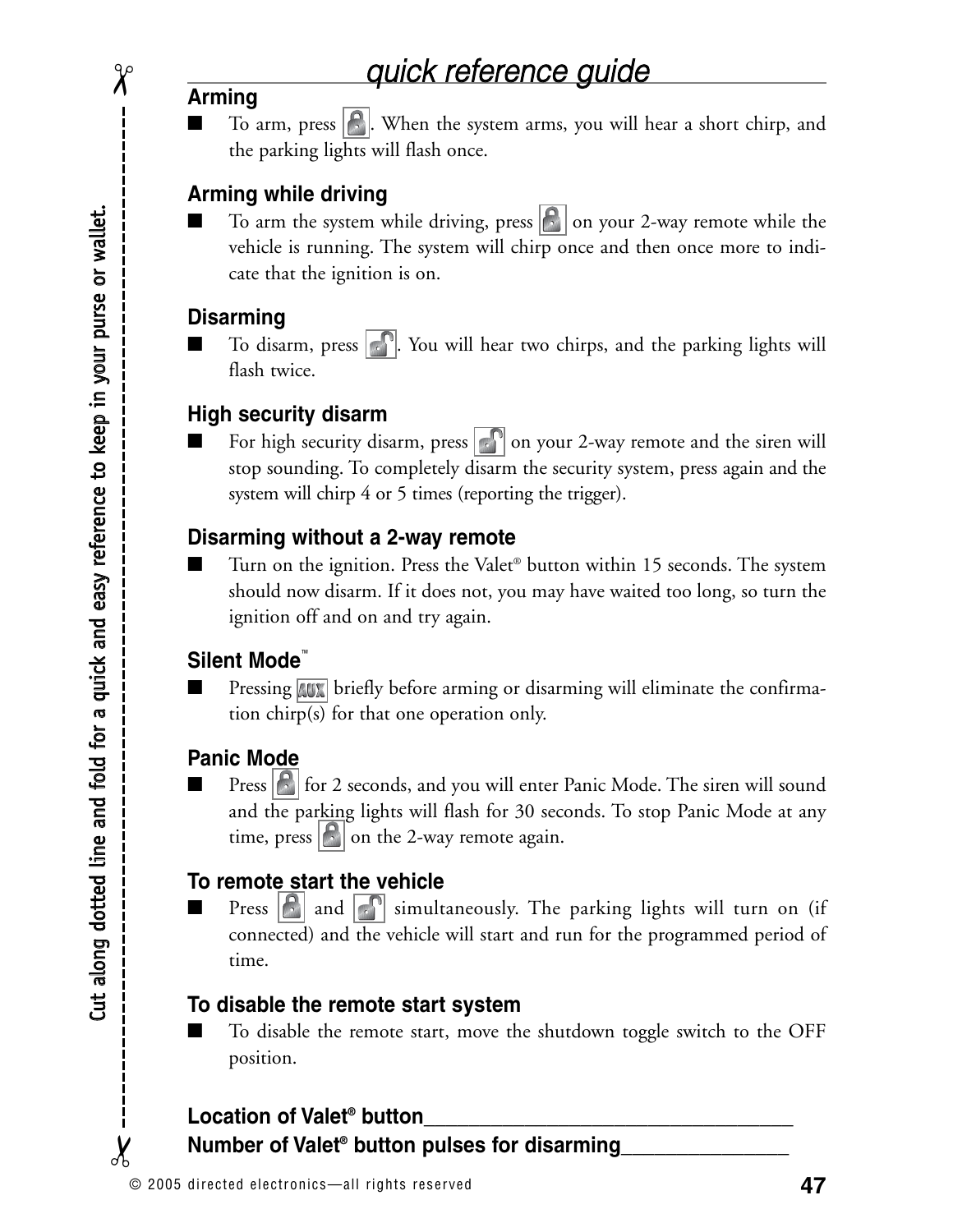$\chi$ 

 $\overline{\mathbf{y}}$ 

#### Valet Takeover

■ Press and release <sup>3</sup> on the transmitter twice in 3 seconds. Turn the ignition key to the OFF position. Once the vehicle has started, it will run for the pre-programmed period of time (12, 24, or 60 minutes).

#### Rear Window Defogger

**■** Press the  $\begin{bmatrix} 0 \\ 1 \end{bmatrix}$ , and  $\begin{bmatrix} 1 \\ 0 \end{bmatrix}$  buttons simultaneously to turn the defogger on or off when remote start-

ing. When a remote start is initiated, the parking lights will flash 2 times if the defogger is set to off, and will flash 3-times if the defogger is set to on.